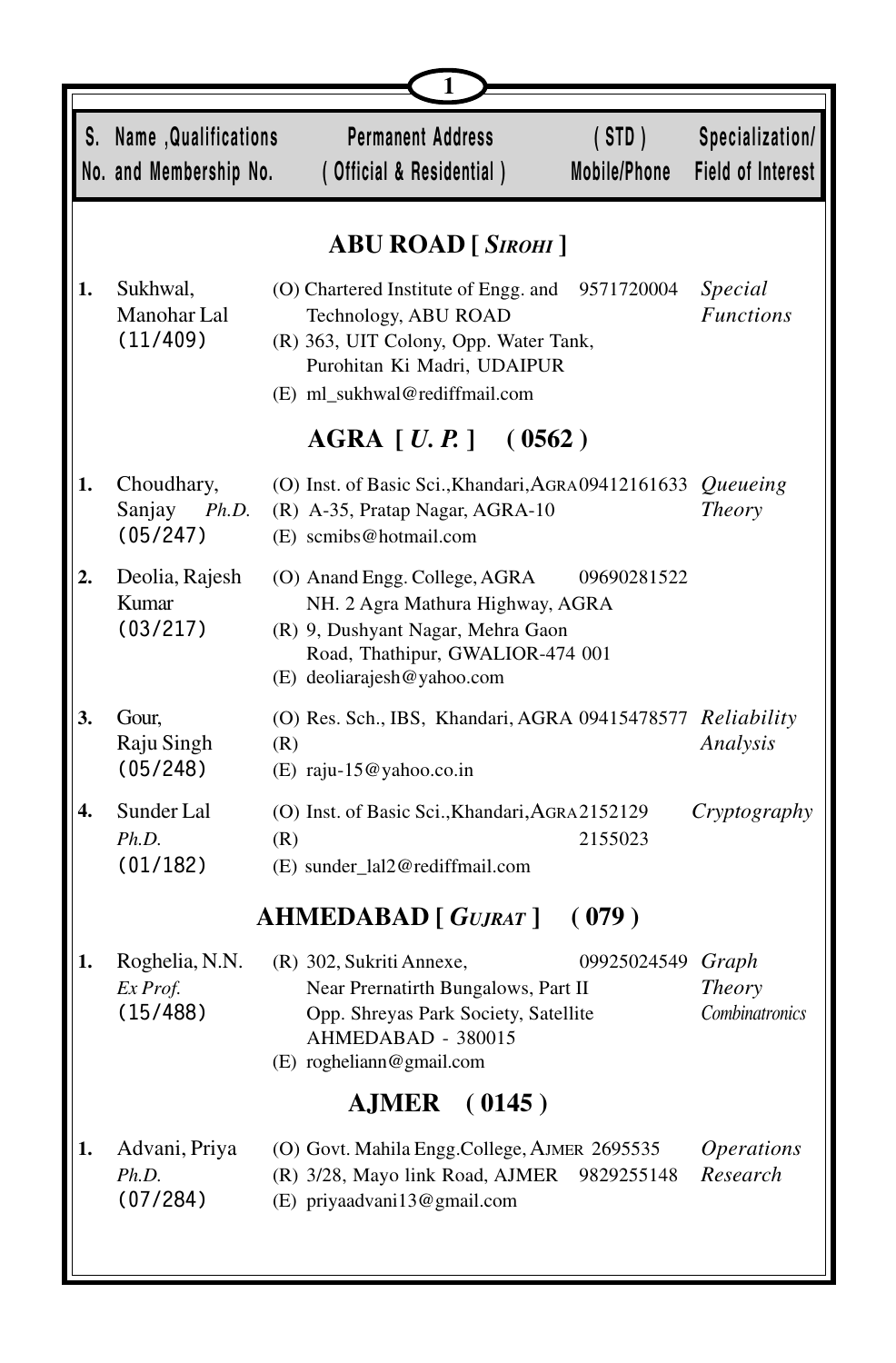| 2.  | M.Phil.<br>(08/332)                      | Agarwal, Shalini (O) Govt. Mahila Engg.College, AJMER 9314989325 Integral<br>(R)<br>(E) shalini.gmeca@gmail.com               | 9413948250 Transform  |                               |
|-----|------------------------------------------|-------------------------------------------------------------------------------------------------------------------------------|-----------------------|-------------------------------|
| 3.  | Arora, A.K.<br>Ph.D.<br>(90/074)         | (R) 95, Danmal Mathur Colony<br>Gulab Bari, AJMER<br>(E) arunaroramath@gmail.com                                              | 9414262494 Special    | <b>Functions</b>              |
| 4.  | Bagri, Amit<br>M.Phil.<br>(07/286)       | (0)<br>(R) 195, Love-Kush Colony,<br>Gulab Bari, AJMER<br>(E) aj.bagdi@rediffmail.com                                         | 9829645138            | Special<br><b>Functions</b>   |
| 5.  | Bansal, Anand<br>Ph.D.<br>(00/176)       | (O) Govt. Engg. College, AJMER<br>(R) 27, Harbilas Sharda Marg,<br>Civil Lines, AJMER<br>(E) dranandbansal@gmail.com          | 9829274287<br>2425589 | Bio<br><b>Mechanics</b>       |
| 6.  | Bhadana, K.G.<br>Ph.D.<br>(96/106)       | (O) SPC Govt. College, AJMER<br>(R) A-29, Chandravardai Nagar, AJMER<br>(E) drbhadanakg@gmail.com                             | 9414262493            | Fractional<br>Calculus        |
| 7.  | Bhargava,<br>Surbhi, M.Phil.<br>(03/209) | (R) 10, Police Lines, AJMER<br>(E)                                                                                            |                       | <b>Operations</b><br>Research |
| 8.  | Bissu, S.K.<br>Ph. D.<br>(96/105)        | (O) SPC Govt. College, AJMER<br>(R) C-698, Panchsheel, AJMER<br>(E) susilkbissu@gmail.com                                     | 9414840898<br>2640207 | Special<br><b>Functions</b>   |
| 9.  | M.Phil.<br>(07/304)                      | Chanchal, Pawan (O) Govt.Girls College, AJMER<br>(R) 376/2, Near Kamla Bawari,<br>Ganj, AJMER<br>(E) pawanchanchal0@gmail.com | 9829428810            |                               |
| 10. | (06/271)                                 | Chouhan, Ashok (R) 260/1, Kotra, AJMER<br>(E)                                                                                 | 9314390407            |                               |
| 11. | Deora, Praveen<br>M.Phil.<br>(08/333)    | (0)<br>(R) H.No. 451/3, Out side Delhi gate, 2620735<br><b>AJMER</b><br>(E) praveendeora83@gmail.com                          | 9251483999            | <b>Operations</b><br>Research |
| 12. | Gaur, Neelima<br>Ph. D.<br>(89/044)      | (O) SPC Govt.College, AJMER<br>(R) F-177, Chandravardai Nagar, AJMER<br>(E) neelimagaur69@gmail.com                           | 9414363733            | Special<br><b>Functions</b>   |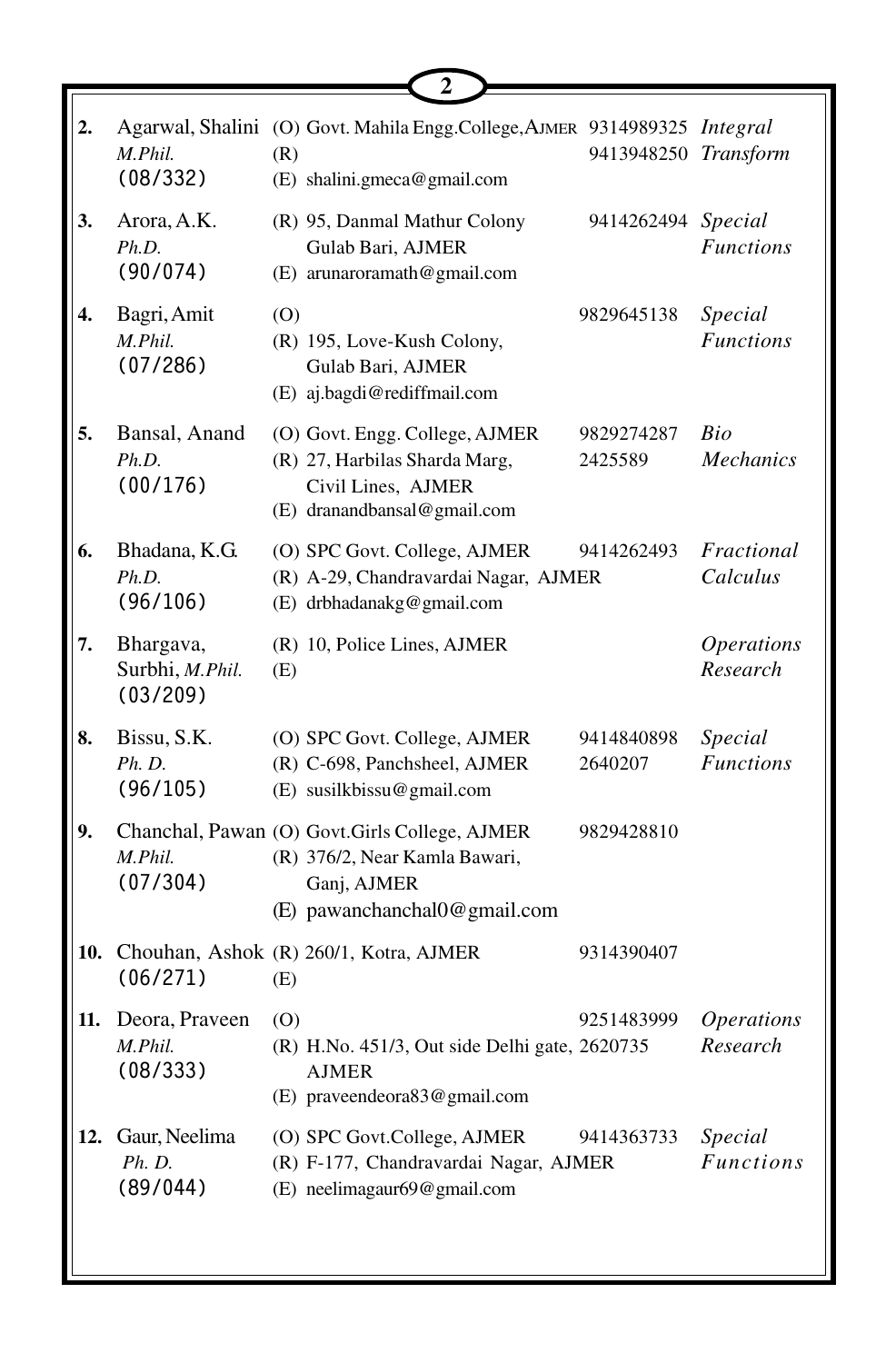|     | 13. Gokhroo, Anil<br>Ph. D.<br>(97/121)               | (O) SPC Govt.College, AJMER<br>(R) " SAMRIDHI" 1 Ga 15,<br>Vaishali Nagar, AJMER<br>(E) anilgokhroo@gmail.com                  | 9414004145<br>2642544 | Relativity<br>Cosmology                                              |
|-----|-------------------------------------------------------|--------------------------------------------------------------------------------------------------------------------------------|-----------------------|----------------------------------------------------------------------|
|     | 14. Gokhroo, D.C.<br>Ph.D. (88/005)<br>(EX Principal) | (R) " SAMRIDHI" 1 Ga 15,<br>Vaishali Nagar, AJMER<br>(E) dcgokhroo@gmail.com                                                   | 9414004544<br>2642544 | <b>Integral</b><br>Transform                                         |
| 15. | Gokhroo, M.K.<br>Ph. D.<br>(88/011)                   | (O) SPC Govt.College, AJMER<br>(R) 1, Vinay Nagar, AJMER<br>(E) drgokhroomk@gmail.com                                          | 9413040400<br>2625646 | Relativity<br>Cosmology                                              |
| 16. | Gupta, Lokesh<br>Kumar, Ph.D.<br>(12/457)             | (O) Kendriya Vidyalay No.1, AJMER<br>(R) 4/88, Vidyadhar Nagar, Jaipur<br>(E) lokeshgupta123@gmail.com                         | 9414459397            | Relativity<br>Cosmology                                              |
| 17. | Jain, Nikhil<br>M.Phil.<br>(11/392)                   | (O) Govt. Mahila Engg.College, AJMER 9928464454<br>(R) 51/11, Brahmpuri, Kutchery Road, AJMER<br>(E) jain10480@gmail.com       |                       | Relativity<br>Cosmology                                              |
| 18. | Jain, Sanjay<br>Ph. D.<br>(90/077)                    | (O) SPC Govt. College, AJMER<br>(R) 11/6, "VAIBHAV"<br>Vaishali Nagar, AJMER<br>(E) drjainsanjay@gmail.com                     | 9414708684<br>2640267 | <i><b>Operations</b></i><br>Research,<br>Mathematical<br>Programming |
| 19. | Jain, V.C.<br>Ph. D.<br>(00/151)                      | (O) Govt. Engg. College, AJMER<br>(R) 28, JP Nagar, Naka Madar, AJMER<br>(E) vcjeca@gmail.com                                  | 9414901612            | Relativity<br>Cosmology                                              |
|     | 20. Kumawat,<br>Meghna, Ph.D.<br>(12/450)             | (O) Govt. Mahila Engg.College, AJMER<br>(R)<br>(E) dr.kumawatmeghna@gmail.com                                                  | 9468843976            | Relativity<br>Cosmology                                              |
|     | 21. Lalwani, M.<br>M.Phil. (90/069) (E)               | (R) G-95, Makarwali, AJMER                                                                                                     | 2644634               |                                                                      |
|     | 22. Lalwani, Vinod<br>(99/137)                        | (R) 4/12, Panchsheel, AJMER<br>(E) vinodlalwani41@yahoo.com                                                                    | 9460360232<br>2643807 |                                                                      |
|     | 23. Maheshwari,<br>Anil, Ph.D.<br>(08/331)            | (O) Govt. Engg. College, AJMER<br>(R) 2/6, Sunder Nagar, BEAWAR<br>(E) anilknowledge@gmail.com                                 | 9414596288            | Relativity                                                           |
| 24. | Mangal, Adarsh<br>Ph.D.<br>(00/152)                   | (O) Govt. Engg. College, AJMER<br>(R) 23, Friends Colony, Gayatri Nagar,<br><b>BEAWAR</b><br>(E) dradarshmangal@rediffmail.com | 2226871<br>9414008967 | <i>Mathematical</i><br>Programming                                   |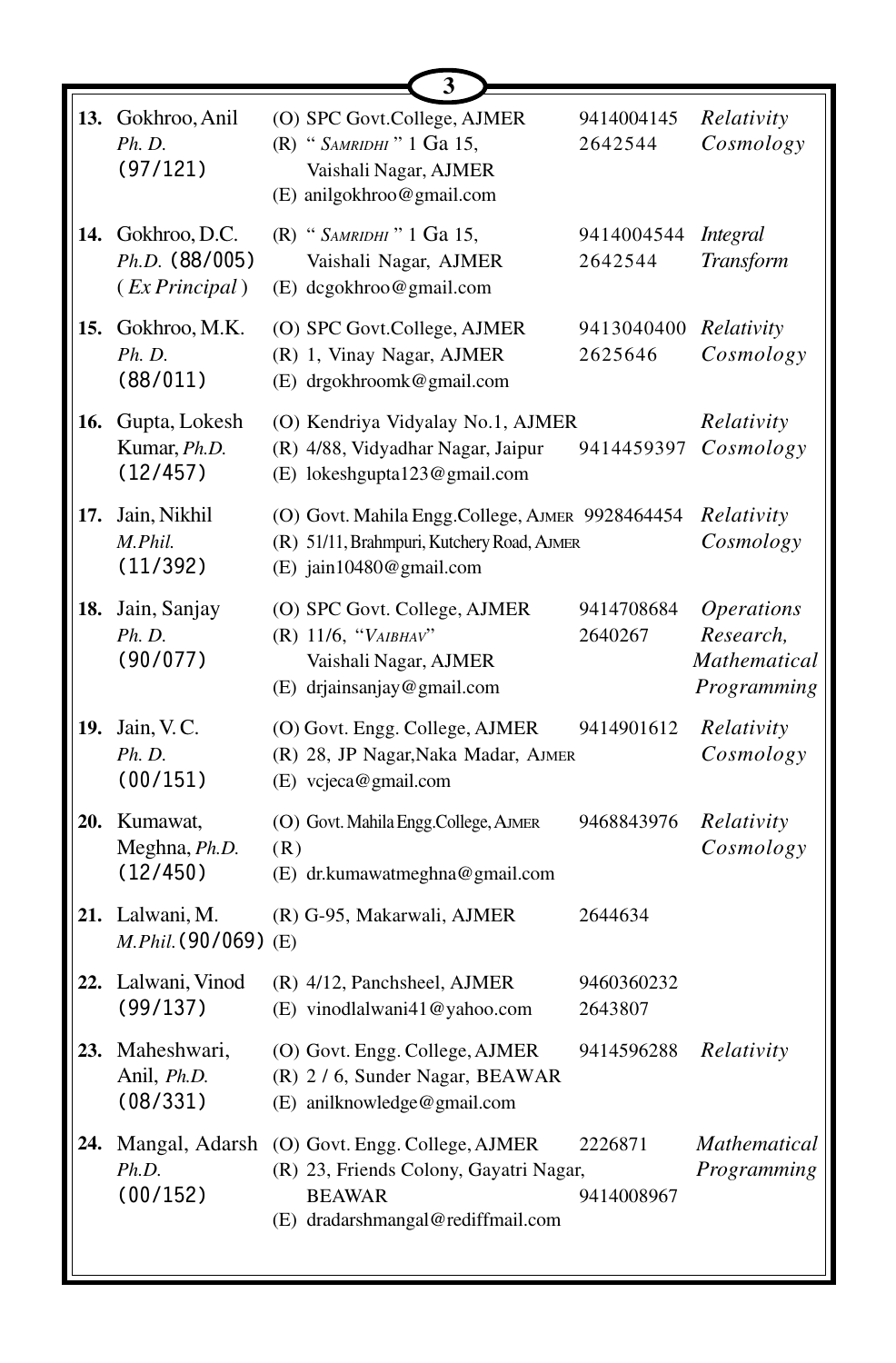|     |                                                 | 4                                                                                                                                    |                       |                                        |
|-----|-------------------------------------------------|--------------------------------------------------------------------------------------------------------------------------------------|-----------------------|----------------------------------------|
|     | 25. Mansingh<br>M.Phil.<br>(08/334)             | (O)<br>(R) H.No.283/7, Shiv Colony,<br>Paharganj, AJMER<br>(E) mansinghmaths@gmail.com                                               | 9929294739            | <i><b>Operations</b></i><br>Research   |
|     | 26. Mathur, A. B.<br>(Ex Principal)<br>(88/015) | (R) 269, Anasagar Circular Road,<br>Vaishali Nagar, AJMER<br>(E)                                                                     | 9928418447<br>2640737 |                                        |
|     | 27. Misra, Lata<br>M.Phil.<br>(12/422)          | (O) Arya Bhatt Engg. College, Ajmer<br>(R) 112, Street No. 4 New Govind<br>Nagar, AJMER<br>(E) misra.lata@rediffmail.com             | 2300628<br>9460789876 | Special<br><b>Functions</b>            |
| 28. | Nagpal, Dilip<br>(01/189)                       | (O) SPC Govt.College, AJMER 9414735747<br>(R) 81, Sawan Sadan, Satguru Colony,<br>Ajay Nagar, AJMER<br>(E) dilip.nagpal@gmail.com    |                       |                                        |
|     | 29. Parihar, P.R.<br>Ph. D.<br>(98/133)         | (O) SPC Govt.College, AJMER<br>(R) C 100, Chandravardai Nagar, AJMER<br>(E) prparihar@gmail.com                                      | 2692335               | 9414003287 Mathematical<br>Programming |
|     | 30. Parihar, S.L.<br>(Ex Principal)<br>(96/104) | (R) 728/29, Anandpuri, NewBasti,<br><b>AJMER</b><br>(E)                                                                              | 9460003193<br>2660907 |                                        |
|     | 31. Ramnani,<br>Chitra Lekha                    | (O) SPC Govt. College, AJMER<br>(R) E 70, Shastri Nagar, AJMER<br>Ph. D. $(00/161)$ (E) chitraramnani69@gmail.com                    | 9413194789<br>2426472 | Special<br><b>Functions</b>            |
|     | 32. Saini, Om<br>(06/273)                       | (0)<br>Prakash, M.Phil. (R) 355 / 33, Pal Beechala, AJMER<br>(E) omprakash.sainihm@gmail.com                                         | 3207287               | Relativity                             |
| 33. | Shaktawat B.S.<br>Ph. D.<br>(16/502)            | (O) Dayanand College, AJMER<br>(R) Krishan Bhawan, Jagdamba Colony<br>Naya Ghar, Gulabbari, AJMER<br>(E) b.s.shaktawatmath@gmail.com | 9314284843            | Special<br><b>Functions</b>            |
| 34. | Sharma, B.K.,<br>$Ph. D. (89/035)$ (E)          | (R) 2 K 12, Shastri Nagar, AJMER                                                                                                     |                       |                                        |
| 35. | Sharma, Hemant<br>M.Phil. (08/314)              | (R) 6/436, Choudhary Mohalla,<br>Nala Bazar, AJMER                                                                                   | 9413993127<br>2629081 | <b>Special</b><br><b>Functions</b>     |
| 36. | Sharma,<br>Poonam<br>M.Phil.<br>(12/421)        | (R) C/o Sh. Phool Chand Sharma,<br>NearNarishala, Vijay House,<br>Tower Road, Subhash Nagar, AJMER<br>(E) poonamsharma123@gmail.com  | 9799847880            | Special<br><b>Functions</b>            |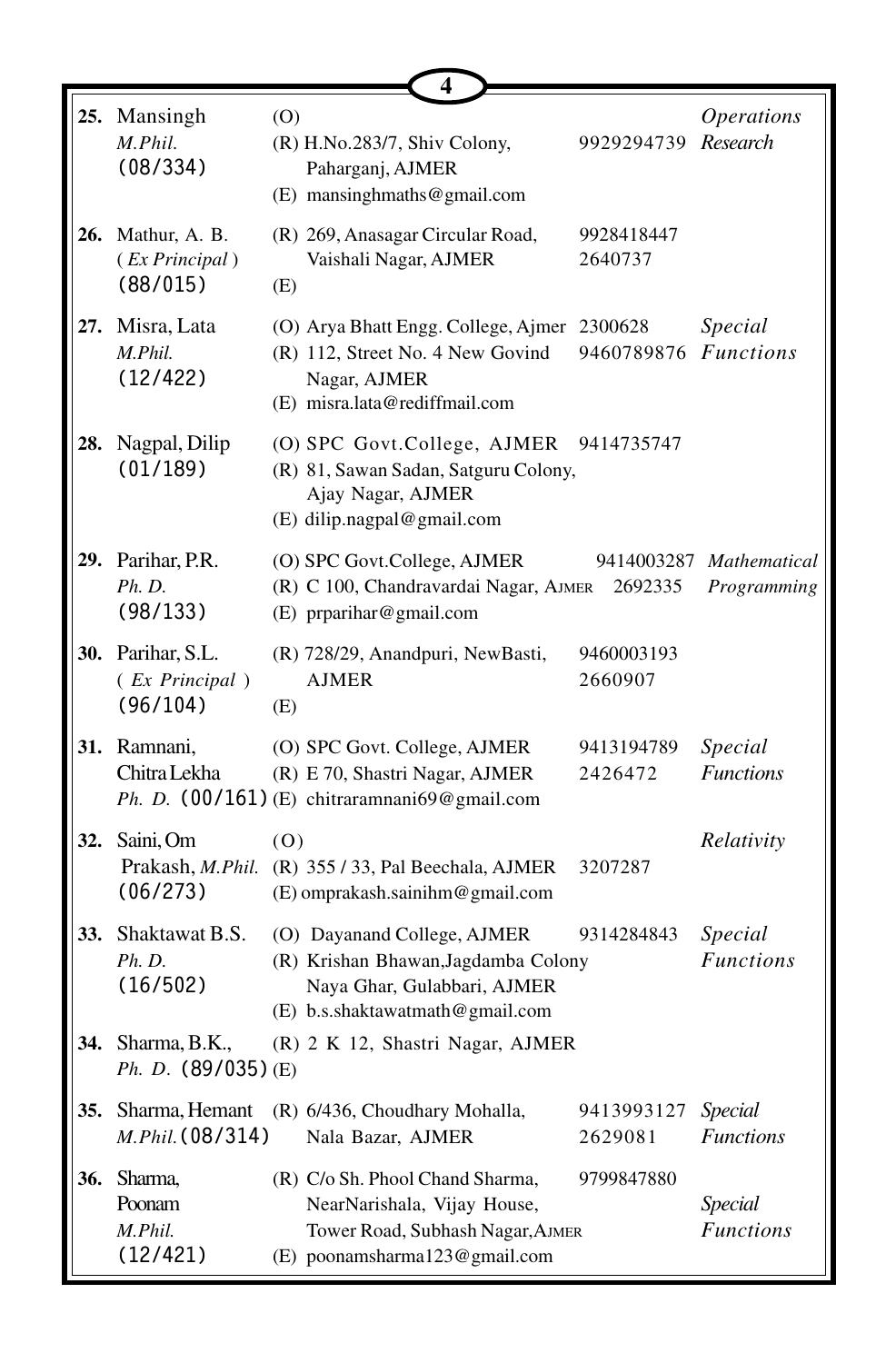|     |                                                     | 5                                                                                                                                                                                            |                       |                                      |
|-----|-----------------------------------------------------|----------------------------------------------------------------------------------------------------------------------------------------------------------------------------------------------|-----------------------|--------------------------------------|
|     | 37. Sharma, R.P.<br>Ph. D.<br>(98/132)              | (O) Govt. Engg. College, AJMER<br>(R) 273, Barodiya Basti, JAIPUR<br>(E) drrpsharma@yahoo.com                                                                                                | 9461663923<br>2203975 | <i>Integral</i><br><b>Transforms</b> |
| 38. | Shekhar, Gyan<br>(12/420)                           | (O) Ajmer Inst. of Tech., AJMER<br>(R) Vill. NANHAKAR SIMARDAH 7597730184<br>P.O. NARHA, Via. RIGA,<br>P.S.- MEJARGANJ,<br>Distt.Sitamarhi (BIHAR) - 843 327<br>(E) gyanshekhar677@gmail.com | 2300628<br>9934084596 |                                      |
|     | 39. Singh, Ratan<br>(89/042)                        | (R) 2/2, Jyoti Nagar, Foy Sagar,<br><b>AJMER</b>                                                                                                                                             | 7023995259<br>2602361 |                                      |
|     | 40. Soni,<br>Gordhan<br>(06/276)                    | (O) Govt. Secondary School,<br>Diggilocal, Usari Gate, AJMER<br>(R) B-457, F, Opp. Park No.2, Near Krishan<br>Ganj Thana, Panchsheel, AJMER<br>(E) gordhansoni007@yahoo.com                  | 9414708971            |                                      |
|     | 41. Tak, G. K.<br>Ph. D.<br>(90/075)                | (R) 279 / 34, Pal Beechala,<br><b>AJMER</b><br>(E) gktak5@gmail.com                                                                                                                          | 9413692151<br>2425439 | Special<br><b>Functions</b>          |
|     | <b>42.</b> Tak, P. K.<br>M.Phil.<br>(06/270)        | (0)<br>(R) 338 / 36, Lohakhan,<br>Police Line, AJMER<br>(E)                                                                                                                                  | 9414981998<br>2622347 | Special<br><b>Functions</b>          |
| 43. | Tayal, Lakshmi<br>(Ex Principal)<br>(89/051)        | (R) E-69-A, Shastri Nagar,<br><b>AJMER</b><br>(E)                                                                                                                                            | 9460478848<br>2424230 |                                      |
|     | 44. Tiwari, Vikas<br>M. Phil.<br>(04/222)           | (R) 779/102, New Govind Nagar,<br>Ramganj, AJMER.<br>(E)                                                                                                                                     | 9414002680<br>2680876 |                                      |
|     | Ph. D.<br>(89/038)                                  | 45. Upadhyaya, R.D., (O) SPC Govt. College, AJMER<br>(R) E-60, Shastri Nagar, AJMER<br>(E) dutt13@gmail.com                                                                                  | 9828074763<br>2424074 | Relativity<br>Cosmology              |
|     | 46. Upadhyaya,<br>Sudhindra,<br>M.Phil.<br>(08/335) | (0)<br>(R) 3Ga 2, Dhola Bhata Colony,<br><b>AJMER</b><br>$(E)$ upadhyaysudhindra@gmail.com                                                                                                   | 9414281281 Functions  | Special                              |
| 47. | Verma, Renu<br>(05/251)                             | (O) Govt. Women Polytechnic<br>College, AJMER<br>(R) 13 / 29, Bank Colony<br>Naka Madar, AJMER                                                                                               | 9829990404<br>2671660 |                                      |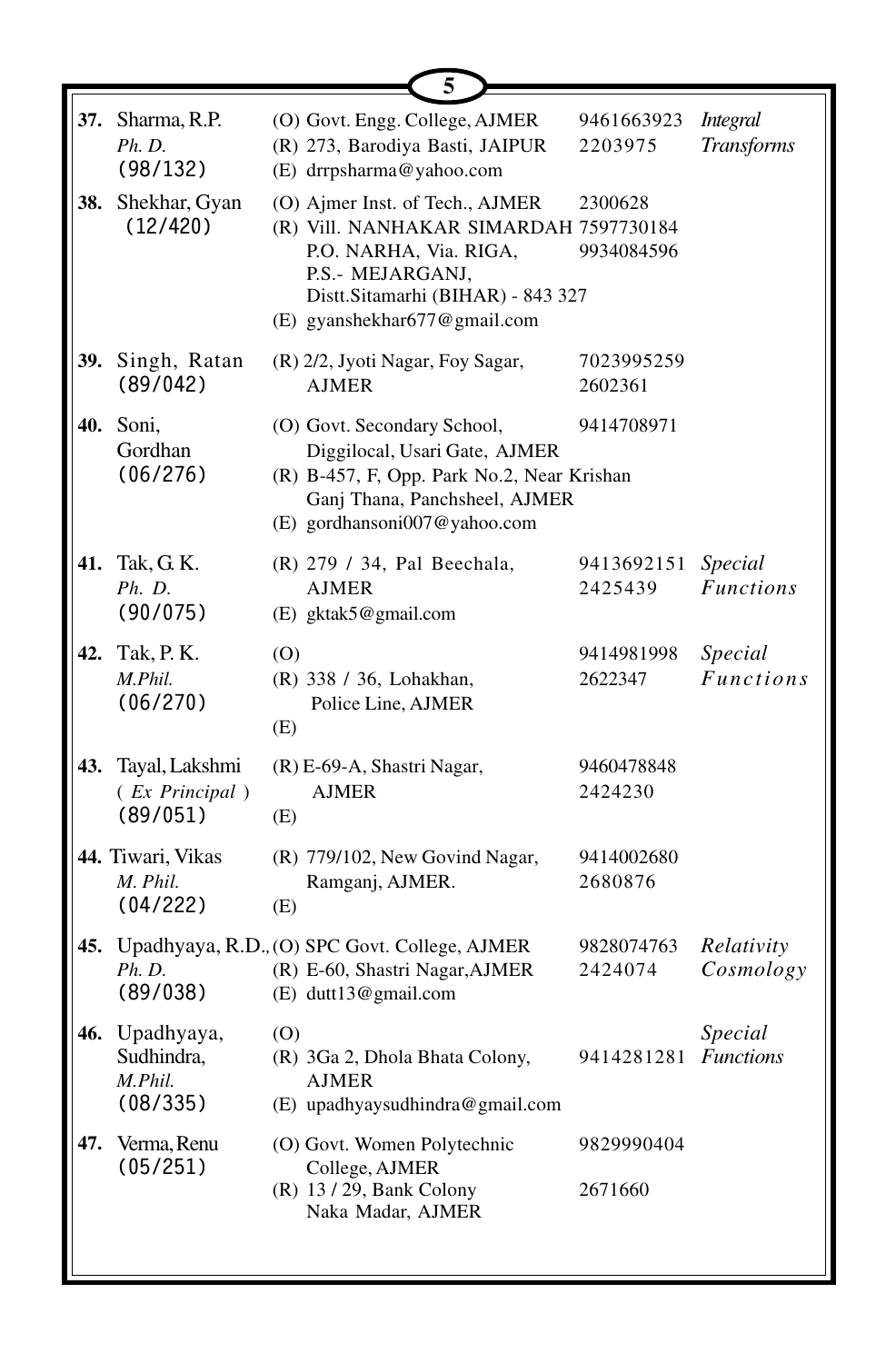|    |                                               | 6                                                                                                                                                                                |                                |                                      |
|----|-----------------------------------------------|----------------------------------------------------------------------------------------------------------------------------------------------------------------------------------|--------------------------------|--------------------------------------|
|    | 48. Walia, Shalini<br>M.Phil.<br>(03/210)     | (O) Govt. Engg. College, AJMER<br>(R) 222 B/11, Shakuntala Sadan,<br>Ganeshpuri Society,<br>Kundan Nagar, AJMER<br>(E)                                                           | 9829691548                     | <i><b>Operations</b></i><br>Research |
|    |                                               | <b>ALIGARH</b> [ U.P.] (0571)                                                                                                                                                    |                                |                                      |
| 1. | Kamarujjama<br>Mohammad<br>Ph. D.<br>(13/475) | (O) Z.H. College of Engg. & Tech.,<br>Aligarh Muslim University, ALIGARH<br>(R) Beside Khadija-Masjid, Hadi Nagar,<br>Dhorra- Mafi, ALIGARH<br>(E) mdkamartujjama@rediffmail.com | 09897506434 Special            | <b>Functions</b>                     |
| 2. | Khan, Subhuhi<br>Ph. D.<br>(02/201)           | (O) Aligarh Muslim University,<br><b>ALIGARH</b><br>(R)<br>(E) subuhi2006@gmail.com                                                                                              | 09412878837 Special            | <b>Functions</b>                     |
| 3. | Pathan, M.A.<br>Ph.D. (Ex Prof.)<br>(89/041)  | (R) 5, Kabir Colony<br>Anoopshahar Road, ALIGARH<br>(E) mapathan@gmail.com                                                                                                       | 08979135405 Special<br>2701282 | <b>Functions</b><br>Lie Algebra      |
| 4. | Varshney, N.K.<br>(07/277)                    | (O) S. V. College, ALIGARH<br>(R)<br>(E)                                                                                                                                         |                                |                                      |
|    |                                               | <b>ALWAR</b> (0144)                                                                                                                                                              |                                |                                      |
| 1. | Ph.D.<br>(93/093)                             | Agarwal, Pawan (O) R.R. Govt. College, ALWAR<br>(R) 1/10, Shanti Kunj, ALWAR<br>(E)                                                                                              | 9414903375<br>2702891          | Integral<br><b>Transforms</b>        |
| 2. | Anita<br>(12/448)                             | (O) R.S.L.D. Engg. College, ALWAR<br>(R)<br>(E) sandeepchinki@yahoo.co.in                                                                                                        |                                |                                      |
| 3. | Dixit, Santosh<br>Ph.D.<br>(10/366)           | (O) L.D. Engg. College, ALWAR<br>(R) Kaehgoen Road, Line Bazar,<br>JAUNPUR (U.P.)<br>(E)                                                                                         | 9351045700                     |                                      |
| 4. | Garg, Shalu<br>Ph.D.<br>(17/515)              | (O) MITRC, ALWAR<br>(R) 2 Ka 23, Shivaji Park, ALWAR 2732504<br>(E) shalu.agarwal89@gmail.com                                                                                    | 9694625839                     | <b>Operations</b><br>Research        |
| 5. | Jain, Archana<br>M. Phil.<br>(05/241)         | (O) AIT Engg. College, MIA, ALWAR9414019016<br>(R) 6/418, Malviya Nagar, JAIPUR<br>(E)                                                                                           |                                |                                      |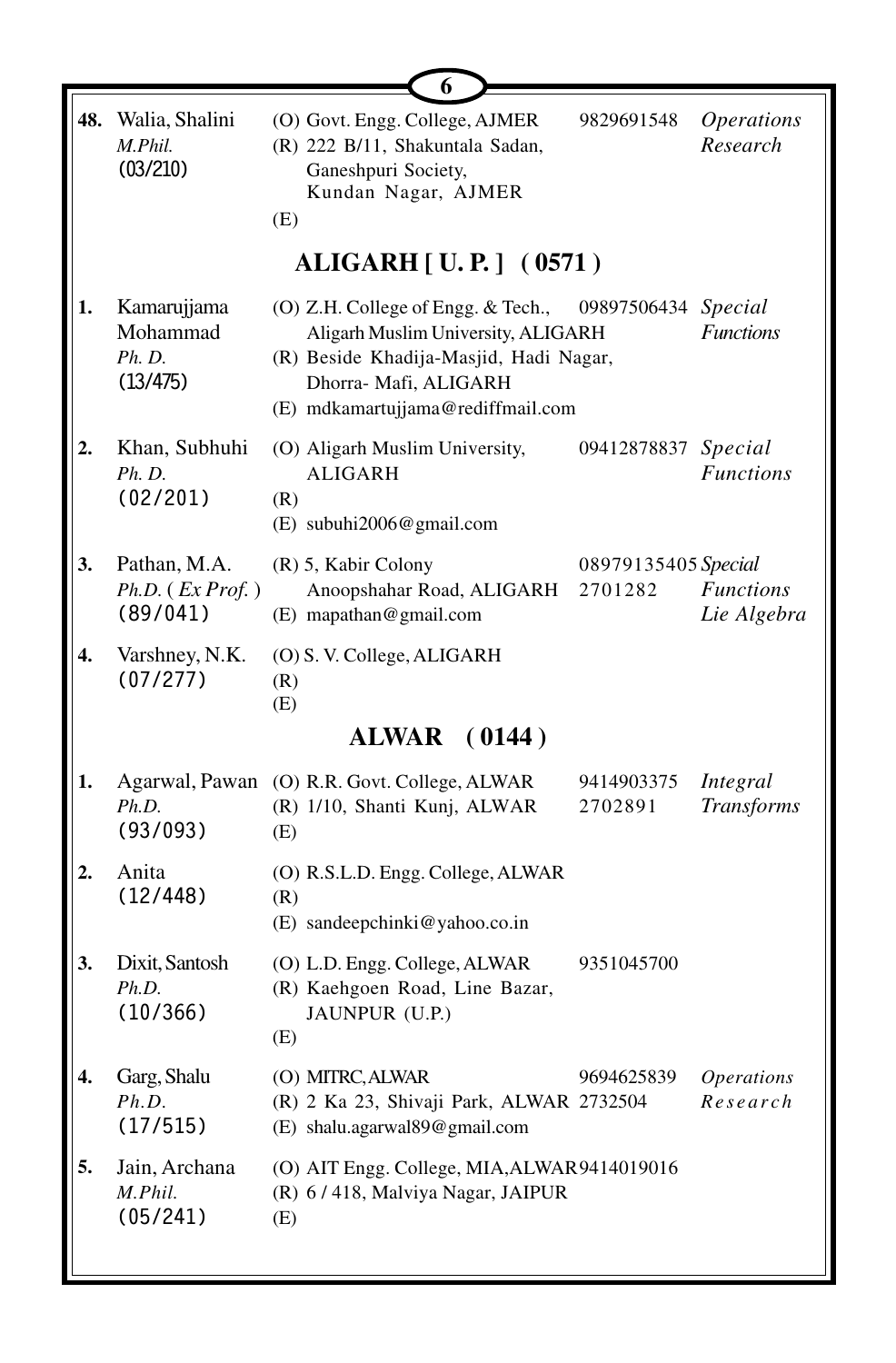| 6.  | Joshi, Promita<br>(89/050)                        | (R) 87, Scheme 8, ALWAR<br>(E)                                                                                                                      | 9840795157                     |                                      |
|-----|---------------------------------------------------|-----------------------------------------------------------------------------------------------------------------------------------------------------|--------------------------------|--------------------------------------|
| 7.  | Muhammad,<br>Raish Ph.D.<br>(10/368)              | (O) MITRC Engg. College,<br>Tijara Road, ALWAR<br>(R) BL 2-70, Apna Ghar,<br>Shalimar Ext., Tijara Road, ALWAR<br>(E) raishmuhammad@gmail.com       | 9602073687                     | <i><b>Operations</b></i><br>Research |
| 8.  | Saraswat,<br>Madhav<br>(12/465)                   | (0)<br>(R) D-70, H.K. Mewati Nagar, ALWAR<br>(E)                                                                                                    | 9352206836                     |                                      |
| 9.  | Sharma,<br>Anil Kumar<br>$Ph.D.$ (89/030)         | (O) R.R. Govt. College, ALWAR<br>(R) D-182, HKM Nagar, ALWAR<br>(E) sharma_ak002@yahoo.com                                                          | 9414240571<br>2731706          | <b>Operations</b><br>Research        |
|     | 10. Singh, Balveer<br>Ph.D.                       | (O) Presidency College, ALWAR<br>(R) A 203, ARG Ensign, Station Road,<br><b>ALWAR</b>                                                               | 9414228332 Special             | <b>Functions</b>                     |
|     | (97/128)                                          | (E) drbalveersingh_1967@rediffmail.com                                                                                                              |                                |                                      |
| 11. | Singh,<br><b>Dhirendra</b><br>M.Phil.<br>(12/434) | (O) Inst. of Engg. and Tech.,<br>M.I.A., ALWAR - 301 030<br>$(R)$ 32/1, Jagrati Vihar,<br><b>MEERUTH-255 001</b><br>(E) dhirendra_maths123@yahoo.in | 5121099<br>8302178860          |                                      |
|     | 12. Singh, Jitendra<br>Ph.D.<br>(12/463)          | (O) R.R. Govt. College, ALWAR<br>(R) B-18, Ambedkar Nagar,<br>Near Hanuman Circle, ALWAR<br>$(E)$ jsambesh@gmail.com                                | 8963870064 Operations          | Research                             |
|     | 13. Singh, Rajpal<br>Ph.D.<br>(93/094)            | (O) R.R. Govt. College, ALWAR<br>(R) B-130, HK Mewati Nagar,<br><b>ALWAR</b><br>(E)                                                                 | 2731635                        | <b>Integral</b><br><b>Transforms</b> |
|     | 14. Tandon, A.V.<br>Ph.D.<br>(95/103)             | (R) 2/358, Aravali vihar, Kala Kua,<br><b>ALWAR</b><br>(E)                                                                                          | 9414445434 Integral<br>2340446 | <b>Transforms</b>                    |
|     | 15. Yadav, G.R.<br>Ph.D.<br>(89/029)              | (0)<br>(R) C-193, HK Mewati Nagar, ALWAR 2730450<br>(E) gryadav1360@gmail.com                                                                       | 9414637643                     | Fluid<br>Dynamics                    |
|     |                                                   |                                                                                                                                                     |                                |                                      |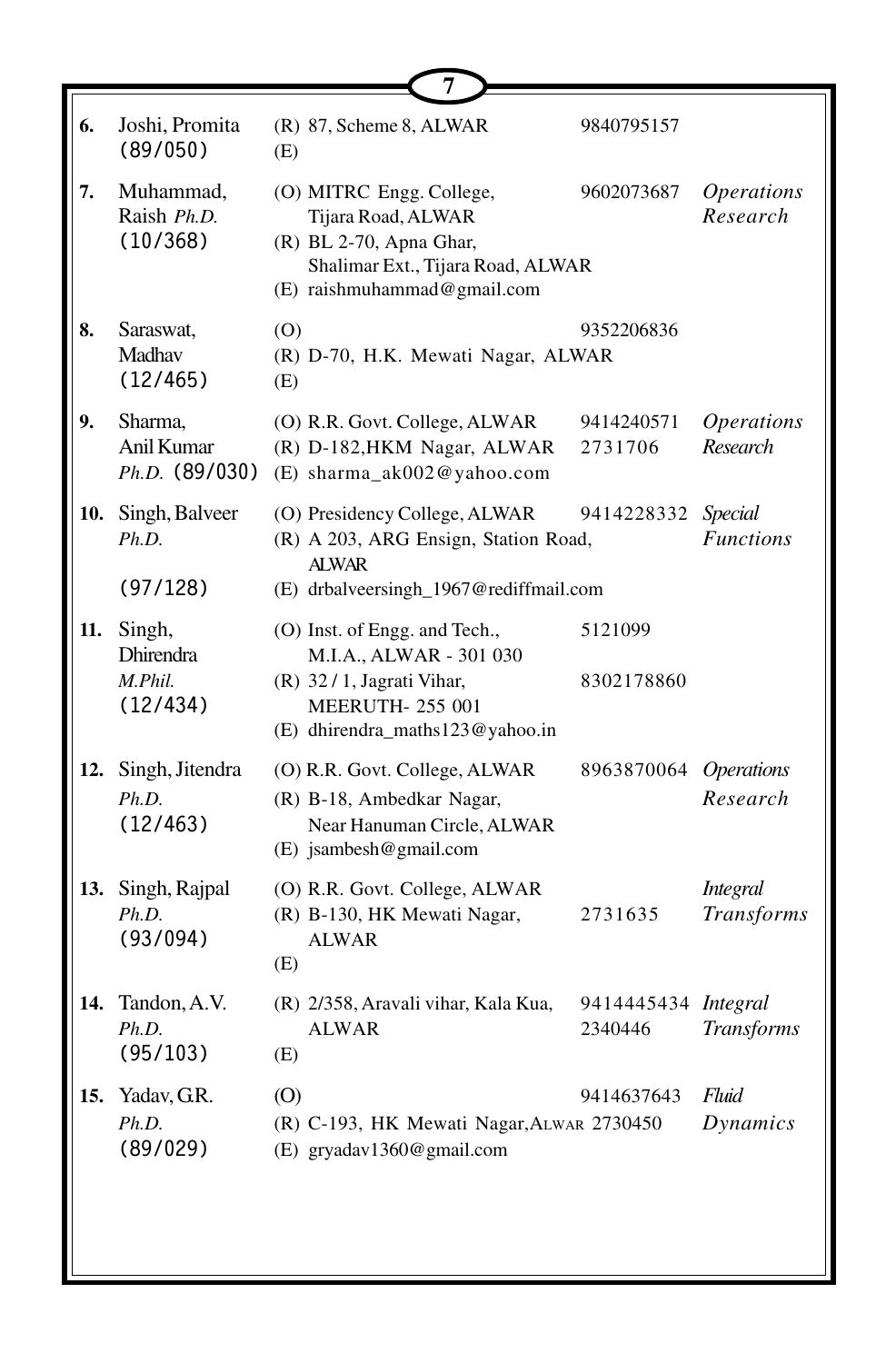|    |                                             | 8                                                                                                                                                                                                      |
|----|---------------------------------------------|--------------------------------------------------------------------------------------------------------------------------------------------------------------------------------------------------------|
|    |                                             | <b>ANUP SHAHAR [U.P.] (05734)</b>                                                                                                                                                                      |
| 1. | Gupta, Mukesh<br>Ph.D.<br>(99/136)          | (O) D.P.B.S. (P.G.) College,<br>09411835164 Fluid<br>ANUPSHAHAR-202390<br>275467<br>Dynamics<br>(R) Moh. Khirki, ANUPSAHAR<br>(E) mukeshgpt26@gmail.com                                                |
|    |                                             | <b>BALRAMPUR [U.P.]</b>                                                                                                                                                                                |
| 1. | Singh, Veena<br>Ph.D.<br>(97/123)           | (O) M L K College, BALRAMPUR<br>(R)<br>(E)                                                                                                                                                             |
|    |                                             | <b>BANDRASINDRI [AJMER]</b>                                                                                                                                                                            |
| 1. | Prajapat, J. K.<br>Ph.D.<br>(10/373)        | (O) Central University of Rajasthan, 9414419109 Integral<br>BANDRASINDRI, N.H.8 - 305802<br>Transforms<br>(R) 10/36, Shivsinghpura Housing Board,<br>Nawalgarh Road, SIKAR<br>(E) jkprajapat@gmail.com |
| 2. | Sharma, D.C.<br>Ph.D.<br>(04/223)           | (O) Central University of Rajasthan, 9414224645<br><i><b>Operations</b></i><br>BANDRASINDRI, N.H.8 - 305802<br>Research<br>(R) 32/41, Swarn Path, Mansarovar, JAIPUR<br>(E) dcsharmacuraj@gmail.com    |
|    |                                             | <b>BANGALURU</b> (080)                                                                                                                                                                                 |
| 1. | Karthiyayini, O<br>Ph.D.<br>(10/381)        | (0)<br>09845649679<br>(R) 19/1, Barvika Residency, Flat No. A-202,<br>Basapura Main Road,<br>Hosur Road, BANGALURU - 560100<br>(E) karthiyayini.o@gmail.com                                            |
|    |                                             | BANSWARA (02962)                                                                                                                                                                                       |
| 1. | Goyal, Sanjay<br>(11/393)                   | (O) Govt.Poly. College, BANSWARA<br>9414290521<br>(R) Plot - 6, Vadia Colony, Rati Talai,<br><b>BANSWARA</b><br>(E) sanjaygoyal443@gmail.com                                                           |
|    | Khajanchi,<br>Manish<br>M.Phil.<br>(12/419) | (O) Govt.Engg.College, BANSWARA<br>9352238445<br>(R) Heerwadi, Near Kaanch Ka Mandir,<br>NAGAUR - 341 001<br>(E) mahikhajanchi2011@gmail.com                                                           |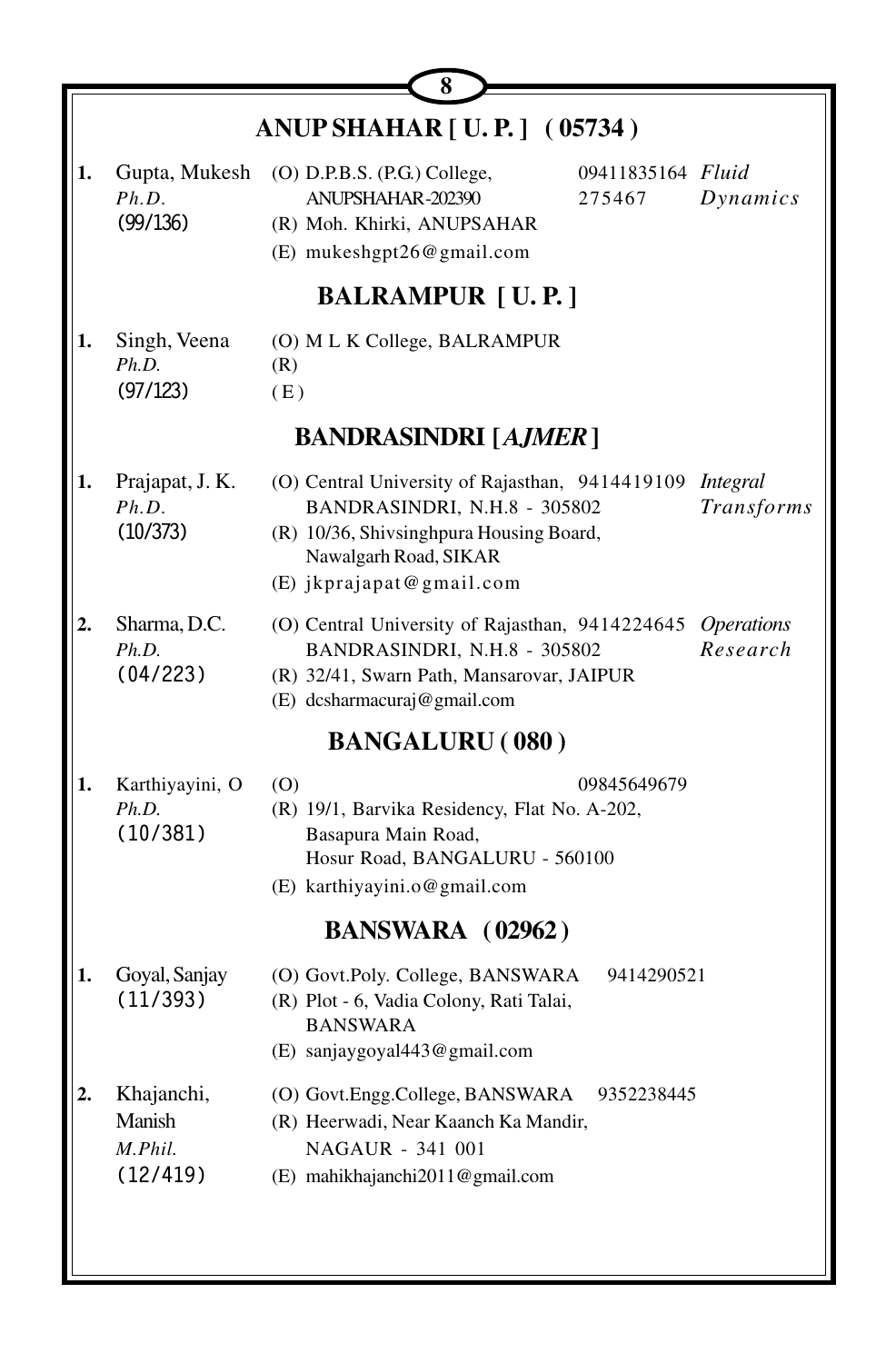|    |                                                                          | Ÿ                                                                                                                                                     |                                 |                             |
|----|--------------------------------------------------------------------------|-------------------------------------------------------------------------------------------------------------------------------------------------------|---------------------------------|-----------------------------|
|    |                                                                          | <b>BANASTHALI</b> (Tonk)                                                                                                                              |                                 |                             |
| 1. | Pandey, Ujjwal<br>Ph.D.<br>(06/269)                                      | (O) Banasthali Vidyapith, Banasthali<br>(R) Opp. Raj Purohit Sabha Bhawan<br>Hanuman Hatha, BIKANER<br>(E) pandey.up6@gmail.com                       | 9509925503                      | Special<br><b>Functions</b> |
| 2. | Purohit, G.N.,<br>Ph.D., (Ex Prof.)<br>(89/021)                          | (O) Banasthali Vidyapith,<br>Banasthali, JAIPUR<br>(E) gn_purohitjaipur@yahoo.co.in                                                                   | 2652638                         | Fluid<br>Dynamics           |
|    |                                                                          | <b>BAPATLA</b> [A.P.] (08643)                                                                                                                         |                                 |                             |
| 1. | Charyulu,<br>Kanduri<br>Lakshmi<br><b>Narasimha</b><br>Ph.D.<br>(11/415) | (O) Bapatla Engg. College,<br>BAPATLA (A.P.)<br>(R) H.No. 4-2-83/5, Patel Nagar,<br>Narasimba 5th Line Extn.<br>BAPATLA (A.P.)<br>(E) kvlna@yahoo.com | 224244<br>09866455315<br>224955 | Mathematical<br>Modeling    |
|    |                                                                          | <b>BARAN</b> (07453)                                                                                                                                  |                                 |                             |
| 1. | Gaur, Manish<br>Ph.D.<br>(93/095)                                        | (O) Govt.Girls College, BARAN<br>(R) 23, Railway Society, Bajrang Nagar<br>Police Lines, KOTA<br>(E)                                                  | 9414180314                      | Fluid<br>Dynamics           |
| 2. | Sharma,<br>Keshav<br>Ph.D.<br>(12/446)                                   | (O) Govt. College, BARAN<br>(R) Ist - 2/23, Apnaghar, Shalimar<br>Tijara Road, ALWAR<br>(E) keshavsharma1971@gmail.com                                | 9414453844                      | Relativity<br>Cosmology     |
|    |                                                                          | <b>BHANPURA</b> [MP]                                                                                                                                  |                                 |                             |
| 1. | Vyas, Yashwant<br>(15/487)                                               | (O) SHC College of Bhanpura,<br><b>BHANPURA</b><br>(R) J 36, Kamla Nehru Nagar,<br>MANASA(MP)<br>(E) yashwant.vyas@rediffmail.com                     | 09827560661 Number              | <b>Theory</b>               |
|    |                                                                          | <b>BHARATPUR</b><br>(05644)                                                                                                                           |                                 |                             |
| 1. | Bhargava,<br>Savita<br>(93/092)                                          | (O) R. D. Govt.Girls College,<br><b>BHARATPUR</b><br>(R) 93, Indraprastha Enclave,<br>Near Hotel Goverdhan Palace,<br>NH-2, MATHURA (U. P.)<br>(E)    | 2408336<br>9412279337           |                             |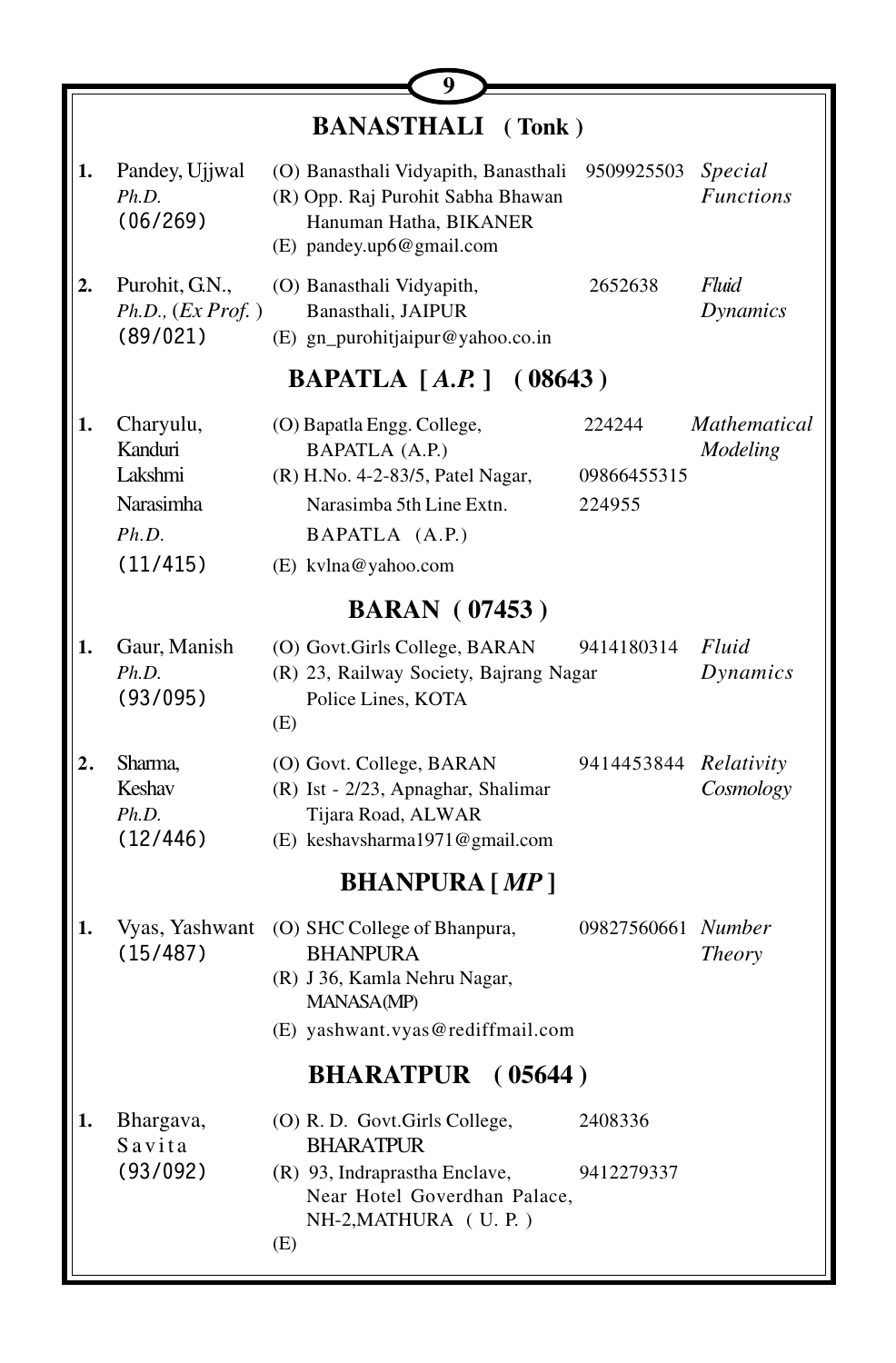|    |                                         | 10                                                                                                                             |                       |                                                                     |
|----|-----------------------------------------|--------------------------------------------------------------------------------------------------------------------------------|-----------------------|---------------------------------------------------------------------|
| 2. | Choudhary,<br>Rekha, Ph.D.<br>(97/124)  | (O) Govt. Engg. College, BHARATPUR<br>(R)<br>(E)                                                                               |                       |                                                                     |
| 3. | Goyal, A.K.<br>Ph.D.<br>(97/117)        | (O) M.S.J. Govt. College, BHARATPUR<br>(R) 481, Krishna Nagar, BHARATPUR<br>(E) akgbpr67@rediffmail.com                        | 9414272008<br>231070  | Topology                                                            |
| 4. | Gupta, M.K.<br>Ph.D.<br>(00/167)        | (O) M.S.J.Govt.College, BHARATPUR 9414303486<br>(R) 436, Krishna Nagar, BHARATPUR<br>(E) mk_btp@yahoo.co.in                    | 224277                | Integral<br><b>Transforms</b>                                       |
| 5. | Gupta, Sarita<br>(90/079)               | (O) Govt. Poly. College, BHARATPUR 9414715315<br>(R) 262, Rajendra Nagar, BHARATPUR 237089<br>(E) sarita.2210@yahoo.com        |                       |                                                                     |
| 6. | Jha, Naveen<br>Ph.D.<br>(06/275)        | (O) Govt. Engg. College, BHARATPUR 9414451976<br>(R) B-10, New Civil Lines, Bharatpur<br>(E) naveenjha24@yahoo.co.in           |                       | Mathematical<br>Modeling                                            |
| 7. | Kaul, Anjana<br>M.Phil.<br>(12/433)     | (O) R.D. Govt. Girls College,<br><b>BHARATPUR</b><br>(R) 447, Krishana Nagar, BHARATPUR 222497<br>(E) anjanavishen@gmail.com   | 222774<br>9636053345  |                                                                     |
| 8. | Kumar Hemant<br>(16/508)                | (O) MSJ College, BHARATPUR<br>(R) 109, Deen Dayal Nagar,<br>Behind RBM Hospital, BHARATPUR<br>(E) hemantkumar5555@gmail.com    | 9468885993 Operations | Research                                                            |
| 9. | Sharma, K.C.<br>Ph.D.<br>(97/118)       | (O) MSJ Govt.College, BHARATPUR<br>(R) 47, Yaduraj Nagar, Agra Road,<br><b>BHARATPUR</b><br>(E) sharma_kc08@yahoo.co.in        | 220855<br>9414714490  | <i><b>Operations</b></i><br>Research<br>Mathematical<br>Programming |
|    | 10. Sinsinwar, B.S.<br>Ph.D<br>(90/072) | (O) MSJ College, BHARATPUR<br>(R) Man Kesari Public School,<br>Saharai Road, DEEG (Bharatpur)<br>(E) bssinsinwar1960@gmail.com | 9414222266            | Special<br><b>Functions</b>                                         |
|    |                                         | BHILWARA (01482)                                                                                                               |                       |                                                                     |
| 1. | Agarwal, Vijay<br>Ph.D.<br>(10/349)     | (R) 1,2, BSL Colony, Near Hotel OASIS 9799392094 Operations<br>Opp. Pansal's House, BHILWARA<br>(E) vkagarwal2101@gmail.com    |                       | Research                                                            |
| 2. | Ph.D.<br>(90/071)                       | Bapna, Indu Bala (O) MLV Govt. College, BHILWARA<br>(R) 107, Shastri Nagar, BHILWARA<br>(E) bapnain@yahoo.com                  | 9413149525<br>251308  | Integral<br><b>Transforms</b>                                       |

μ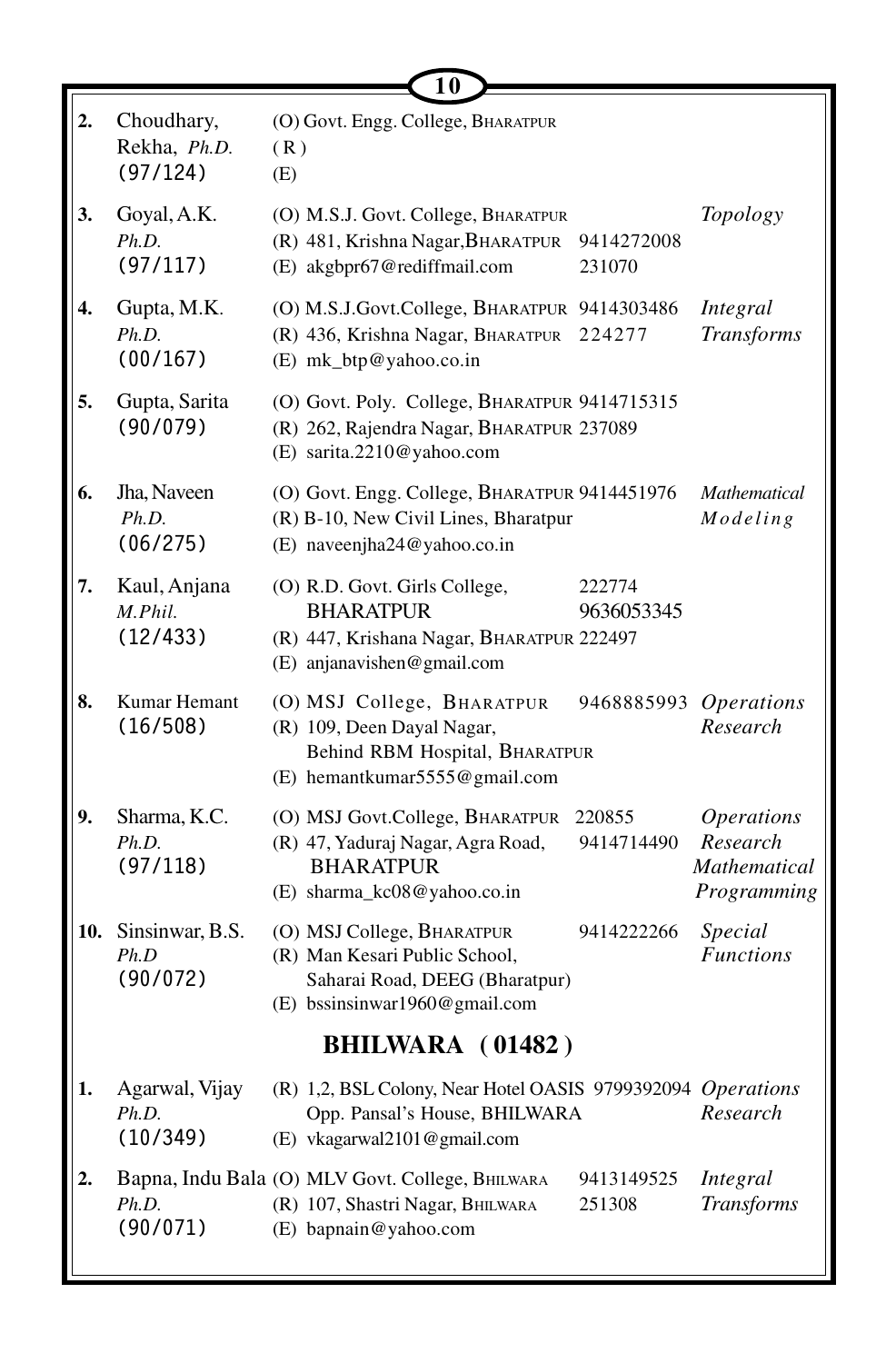|     |                                          | 11                                                                                                                                                                        |                      |                               |
|-----|------------------------------------------|---------------------------------------------------------------------------------------------------------------------------------------------------------------------------|----------------------|-------------------------------|
| 3.  | Kabra, Deepak<br>Kumar Ph.D.<br>(11/410) | (0)<br>(R) B-268, Subhash Nagar, BHILWARA 264822<br>(E) deepak_kabra22@yahoo.com                                                                                          | 9414372168           | Special<br><b>Functions</b>   |
| 4.  | Ladha, R.K.<br>Ph.D.<br>(99/148)         | (O) MLV Govt. College, BHILWARA<br>(R) 84A, Sanjay Colony, BHILWARA<br>(E)                                                                                                | 231215               | Integral<br><b>Transforms</b> |
| 5.  | Mathur, Nisha<br>(00/157)<br>Ph.D.       | (O) MLV Govt. College, BHILWARA<br>(R) F-151, Azad Nagar, BHILWARA.<br>(E) nishamathur62@gmail.com                                                                        | 7597858260<br>241260 |                               |
| 6.  | Mehta, B.S.,<br>Ph.D. (89/047)           | (R) 26, Kashipuri, BHILWARA<br>(E)                                                                                                                                        |                      |                               |
| 7.  | Nahar, T.S.<br>$Ph.D.$ (99/146)          | (R) E-33, Shastri Nagar, BHILWARA<br>(E) tejsingh0999@yahoo.com                                                                                                           | 9460606688           | Special<br><b>Functions</b>   |
| 8.  | Prajapat, D.L.<br>Ph.D.<br>(00/177)      | (O) Kendriya Vidyalaya, BHILWARA<br>(R) Behind Longia Hospital,<br>Delhi Gate, AJMER<br>(E) dpchinku25@gmail.com                                                          | 9414428679           | Relativity<br>Cosmology       |
| 9.  | Prajapat,<br>Radhey Shyam<br>(12/418)    | (R) S/o Sh. Ram Prasad Prajapat,<br>Vill. KHINYA, Teh. HINDOLI<br>Distt. BUNDI - 323 001<br>(E) rprajapat71@yahoo.in                                                      | 9929104916           |                               |
| 10. | Saxena, Beena<br>(00/169)                | (O) SMM Govt. Girls College, BHILWARA<br>(R) A-30, Panchwati, BHILWARA<br>(E) beenasaxena31@yahoo.com                                                                     | 251898               | 9413055405                    |
| 11. | Sharma, Rakesh<br>(99/147)               | (O) SMM Govt. Girls College, BHILWARA 9829197305<br>(R) 2F7, Shastri Nagar Ext., BHILWARA<br>(E)                                                                          | 252809               |                               |
|     | (00/175)                                 | 12. Upadhayay, S.N. (O) Res.Sch., MLV Govt. College, BHILWARA<br>(R)<br>(E)                                                                                               |                      |                               |
| 13. | Vyas, D.N.<br>Ph.D.<br>(00/170)          | (O) MLV Textile Inst., BHILWARA<br>(R) 8A9, Bapu Nagar, BHILWARA<br>(E) drdnvyas@yahoo.co.in                                                                              | 9413149522<br>242340 | Fractional<br>Calculus        |
|     |                                          | <b>BHORUGRAM</b> [ CHURU ]                                                                                                                                                |                      |                               |
| 1.  | Malik, S.S.,<br>Ph.D.<br>(11/416)        | (O) Prabhudhan College, Bhorugram 9487411092<br>Dist. Nangal Bari, (Churu)<br>(R) Choudhary Lane, Street No.1<br>Power House, Univ. College,<br>ROHTAK (Haryana) -124 001 | 9460843739           |                               |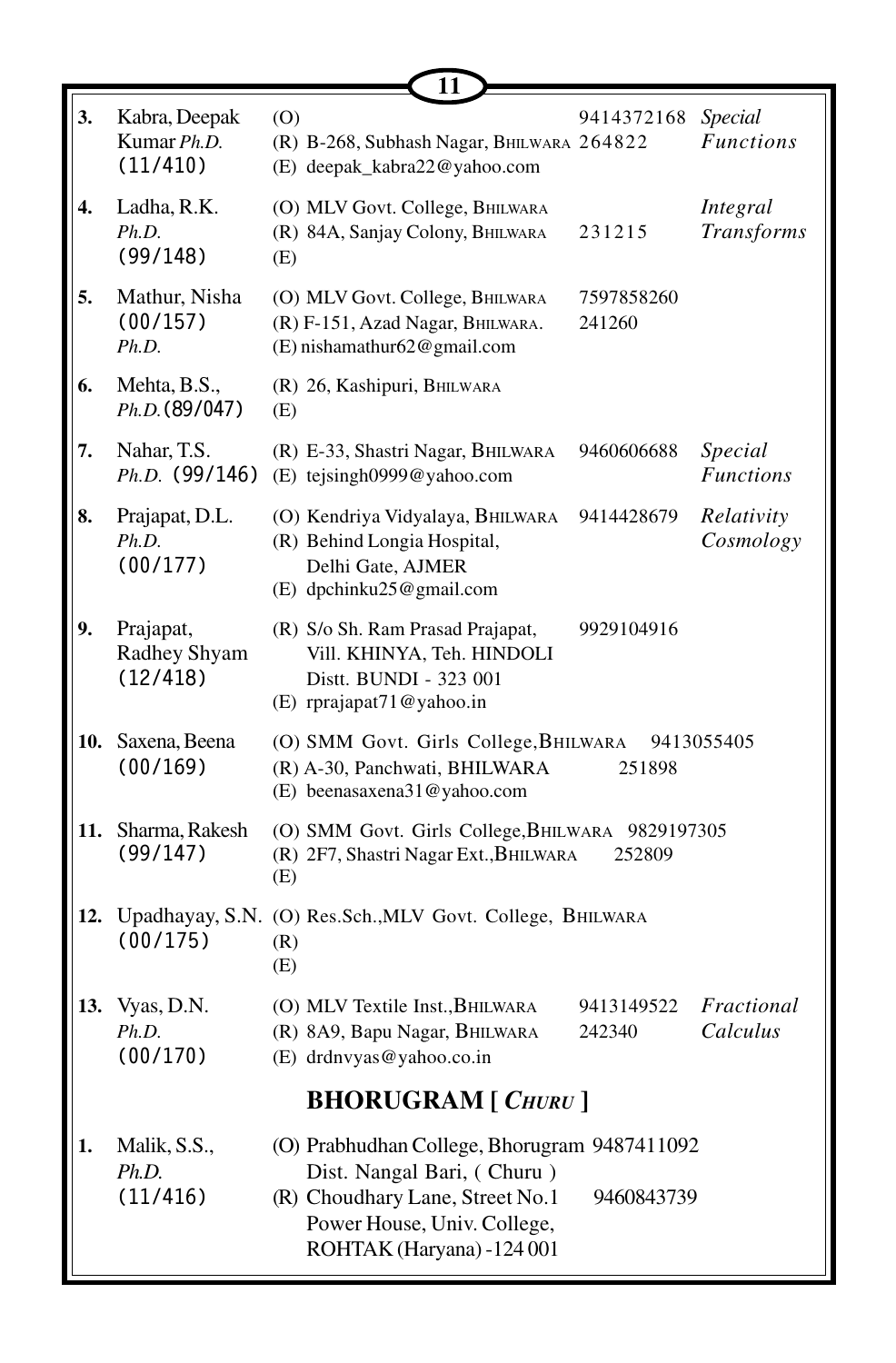|    |                                      | 12                                                                                                                                                                 |                                        |
|----|--------------------------------------|--------------------------------------------------------------------------------------------------------------------------------------------------------------------|----------------------------------------|
|    |                                      | (E) drssmalik17@gmail.com<br>prabhudhandc@gmail.com                                                                                                                |                                        |
|    |                                      | <b>BIJNOR</b> [ U.P. ] (01342)                                                                                                                                     |                                        |
| 1. | Sharma, Poonam<br>Ph.D<br>(09/362)   | (O) Vardhman PG College, BIJNOR 09412823764<br>(R) 402, Ram Bagh, Civil Lines, BIJNOR 263109<br>(E) punam_salil@yahoo.co.in                                        |                                        |
|    |                                      | <b>BIKANER</b> (0151)                                                                                                                                              |                                        |
| 1. | Ali, Shoukat<br>Ph.D<br>(05/265)     | (O) Govt. Engg.College, BIKANER<br>9214021012<br>(R) B-93, Sadul Ganj, BIKANER<br>9829155806<br>(E) dr.alishoukat@rediffmail.com                                   |                                        |
| 2. | Bansal, Deepak<br>Ph.D<br>(12/458)   | (O) Univ College of Engg. & Tech. 9413118022<br>BTU, Bikaner<br>(R) B-285, Karni Nagar, Lalgarh, BIKANER<br>(E) deepakbansal_79@yahoo.com                          | Geometric<br><b>Function</b><br>Theory |
| 3. | Ph.D.<br>(07/288)                    | Chopra, Purnima (O) Marudhar Engg. College, BIKANER 9828115761 Special<br>(R) 6 SA 20, Pawanpuri, South Ext.<br><b>BIKANER</b><br>(E) purnimachopra@rediffmail.com | <b>Functions</b>                       |
| 4. | Devra, H.M.<br>Ph.D.<br>(00/181)     | (O) MS Govt.Girls College, BIKANER<br>9413105792<br>(R) A 73, Karni Nagar (Pawan Puri)<br><b>BIKANER</b><br>(E) drhmdevra@gmail.com                                | Special<br><b>Functions</b>            |
| 5. | Gaur, Vimal<br>Ph.D.<br>(09/355)     | (O) Dungar College, BIKANER<br>7023270706<br>(R) 15/254, Vinayak Nagar, Kishmider Bar<br>(E) gaur.vimal@yahoo.com                                                  | Integral<br>Transform                  |
| 6. | Gupta, Neelmani<br>Ph.D.<br>(07/301) | (O) Dungar College, BIKANER<br>9414279318<br>(R) 1 B 17, Pawanpuri, BIKANER<br>(E) neelmanigupta04@gmail.com                                                       | Special<br><b>Functions</b>            |
| 7. | Issar, Sanjay<br>Ph.D<br>(07/285)    | (O) Dungar College, BIKANER<br>9460691912<br>(R) 44, Bank Street,<br>New Shiv Badi Road, Bikaner<br>(E) sanjayissar@gmail.com                                      |                                        |
| 8. | Joshi, Mukesh<br>Ph.D.<br>(05/266)   | (O) Univ. College of Engg.&Tech.,<br>BTU, Bikaner<br>9829439139<br>(R) Old Ginani, BIKANER<br>(E) mukeshjoshi_ecb@rediffmail.com                                   | Special<br><b>Functions</b>            |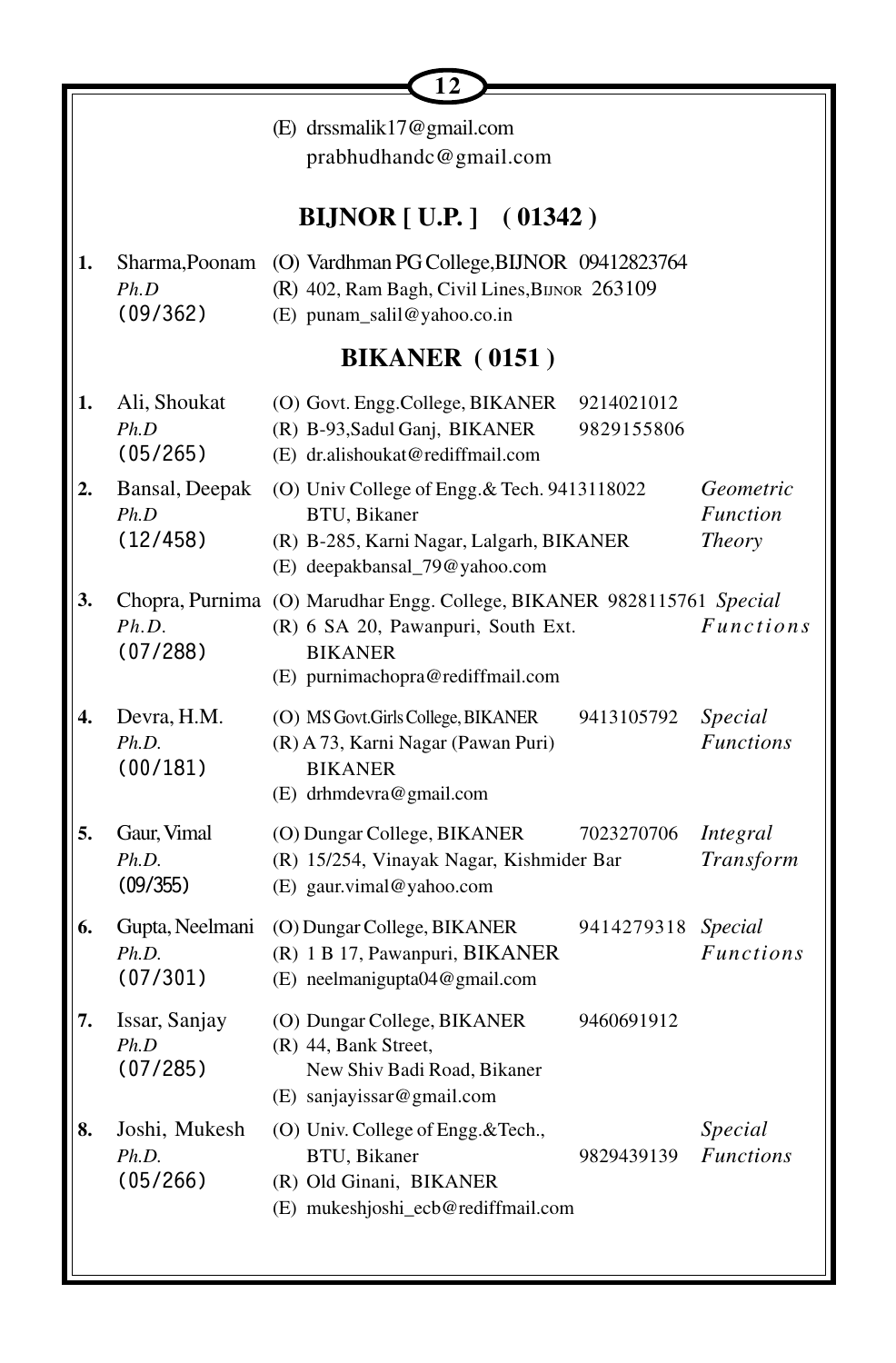|     |                                          | 13                                                                                                                                                 |                       |                                      |
|-----|------------------------------------------|----------------------------------------------------------------------------------------------------------------------------------------------------|-----------------------|--------------------------------------|
| 9.  | Makar,<br>Vijay,<br>(12/459)             | (O) Govt. Engg. College, BIKANER 9414324921<br>(R) Kamal Kunj, Opp. Krishna Furniture<br>Shivbadi Road, BIKANER<br>(E) vijay_function@yahoo.com    |                       |                                      |
|     | 10. Mathur, Rachana<br>Ph.D.<br>(02/206) | (O) Dungar College, BIKANER<br>(R) 7 A 34, Pawanpuri, BIKANER<br>(E) rachanamathur@rediffmail.com                                                  | 9414138363<br>2547363 | Special<br><b>Functions</b>          |
| 11. | Mathur, Radha<br>Ph.D.<br>(07/289)       | (O) Govt. Engg. College, BIKANER<br>(R) D 5, Kanta Khaturiya Colony,<br><b>BIKANER</b><br>(E) radhamathur2012@gmail.com                            | 9414452529            | Special<br><b>Functions</b>          |
|     | 12. Modi, Madhvi<br>Ph.D.<br>(11/390)    | (O) Marudhar Engg. College, BIKANER<br>(R) 697, Sadul Colony, BIKANER<br>(E) madhvimodi82@gmail.com                                                | 9413089669            |                                      |
|     | 13. Parmar, Rakesh<br>Ph.D.<br>(07/287)  | (O) Univ. College of Engg. & Tech.,<br><b>BTU, BIKANER</b><br>(R) 6 SA 20, Pawanpuri, South Ext.<br><b>BIKANER</b><br>(E) rakeshparmar27@gmail.com | 9828506214 Special    | <b>Functions</b>                     |
|     | 14. Rathi, A. K.<br>Ph.D.<br>(88/009)    | (R) 6 DA 4, Pawan Puri, BIKANER<br>(E) akrathie@rediffmail.com                                                                                     |                       | Special<br><b>Functions</b>          |
|     | 15. Sharma, K.D.<br>(88/006)             | (R) Sushila Keshav Seva Sansthan,<br>Ph.D. (Ex Principal) B-177 Khaturia Colony,<br><b>BIKANER</b>                                                 | 9414141038<br>2234038 | Integral<br><b>Transforms</b>        |
|     | 16. Shashi Kant<br>Ph.D.<br>(00/180)     | (O) Dunger College, BIKANER<br>(R) C 77 A, Kanta Khaturia Colony,<br><b>BIKANER</b><br>(E) drskant007@gmail.com                                    | 9468953253<br>2233368 | Special<br><b>Functions</b>          |
| 17. | Solanki, N. S.<br>Ph.D.<br>(06/274)      | (O) Univ. College of Engg.& Tech., 2241124<br><b>BTU, BIKANER</b><br>(R) 1C 1, Pawanpuri, BIKANER<br>(E) solanki_dada@rediffmail.com               | 9828429026            | <b>Integral</b><br><b>Transforms</b> |
| 18. | Soni, Manoj<br>Ph.D.<br>(05/260)         | (O) Govt.Engg. College, BIKANER<br>(R) B-4-298, Sudarshna Nagar, BIKANER<br>(E) manojkumarsoni.ecb@gmail.com                                       | 9166559944            |                                      |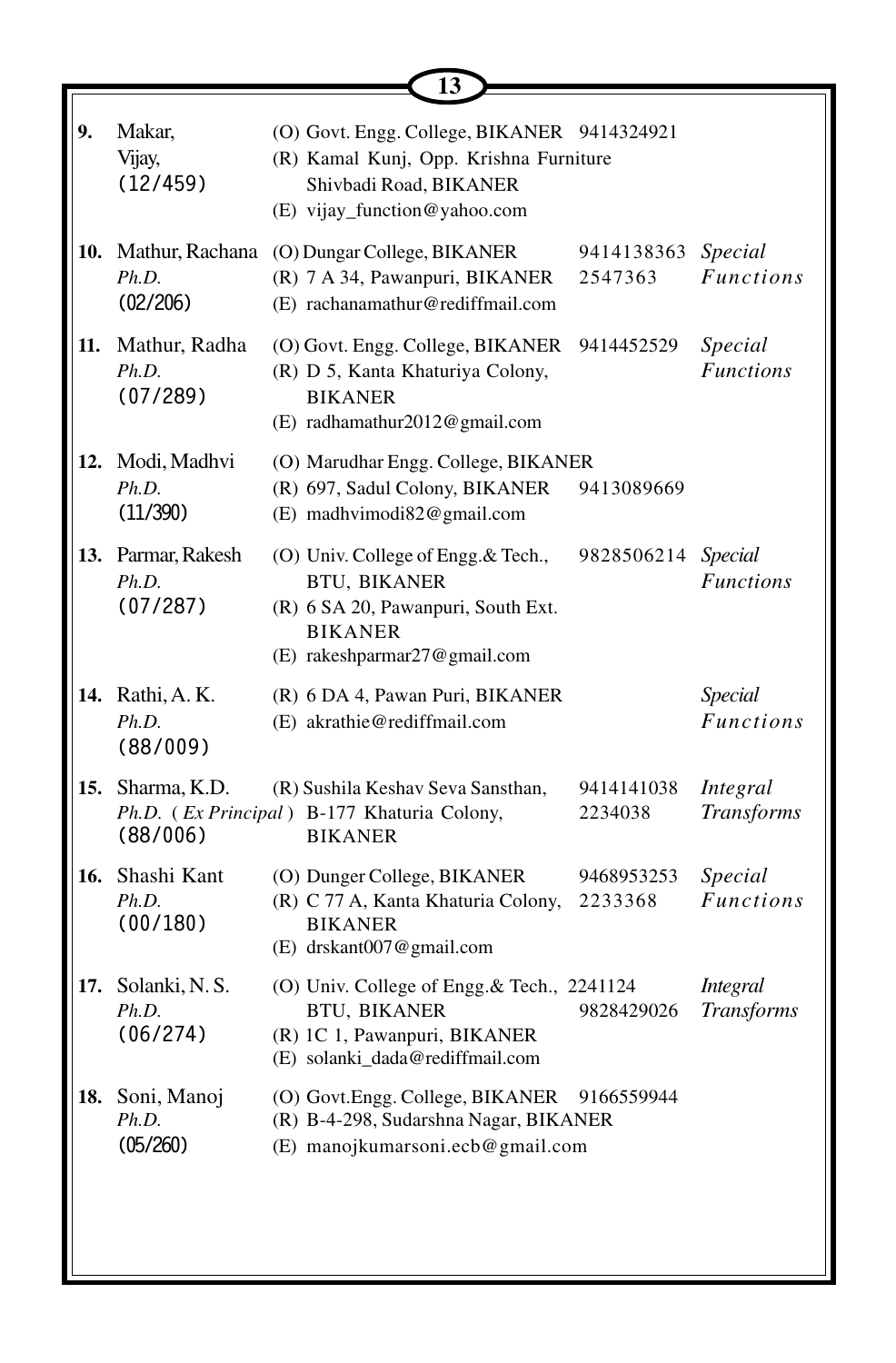|    | 14                                       |                                                                                                                                                                                                                  |                                      |  |  |
|----|------------------------------------------|------------------------------------------------------------------------------------------------------------------------------------------------------------------------------------------------------------------|--------------------------------------|--|--|
|    |                                          | <b>BILASPUR [ C.G. ] (07752)</b>                                                                                                                                                                                 |                                      |  |  |
| 1. | Verma, Alok<br>Ph.D.<br>(11/394)         | (O) Govt. J.P. Verma P.G. College,<br>228225<br>Jarhabhata, BILASPUR - 495 001<br>09827162341 Summability<br>(R) L - 9, Shesh Colony, Vinoba<br>Nagar, BILASPUR - 495 004<br>224787<br>(E) alokverma23@gmail.com | Approximation<br>and                 |  |  |
|    |                                          | CHAIBASA [JHARKHAND] (06582)                                                                                                                                                                                     |                                      |  |  |
| 1. | Sinha, S.K.<br>D.Sc.<br>(89/034)         | 256407<br>(O) Tata College, CHAIBASA<br>(R) Qtr 10, Tata College Campus,<br><b>CHAIBASA</b><br>(E)                                                                                                               | <i>Distribution</i><br><b>Theory</b> |  |  |
|    |                                          | CHANDIGARH [ PUNJAB ]                                                                                                                                                                                            |                                      |  |  |
| 1. | Lachhwani,<br>Kailash, Ph.D.<br>(05/242) | (O) National Inst. of Tech. Teachers<br>09214460018<br>& Research, Sector 26, CHANDIGARH<br>(R) 26, NITTR Campus, Sector 26, CHANDIGARH<br>(E) kailashlachhwani@yahoo.com                                        | <i><b>Operations</b></i><br>Research |  |  |
|    | <b>CHENNAI</b> (044)                     |                                                                                                                                                                                                                  |                                      |  |  |
| 1. | Vasantha, W.B.<br>Ph.D.<br>(91/081)      | (O) HSB-261-A, I.I.T., MADRAS<br>(R<br>$(E)$ vasantha@iitm.ac.in                                                                                                                                                 | Algebra<br>Fuzzy<br>Algebra          |  |  |
|    |                                          | <b>CHIMANPURA</b> [ <i>JAIPUR</i> ]                                                                                                                                                                              |                                      |  |  |
| 1. | Agarwal, Rajni<br>Ph.D.<br>(90/057)      | (O) Govt. College, CHIMANPURA<br>(R) U-5, JDA Flats, Sethi Colony,<br>2602758<br><b>JAIPUR</b><br>(E)                                                                                                            | Integral<br><b>Transforms</b>        |  |  |
| 2. | Jain, Kavita<br>Ph.D.<br>(00/162)        | (O) Govt. College, CHIMANPURA<br>(R) 60/51, Rajat Path, Mansarovar,<br>2783673<br><b>JAIPUR</b><br>(E)                                                                                                           | Relativity<br>Cosmology              |  |  |
|    |                                          | <b>CHITTORGARH</b><br>(01472)                                                                                                                                                                                    |                                      |  |  |
| 1. | Rao, Alka<br>Ph.D.<br>(89/048)           | 9414396317<br>(R) 1/42, Raj. Housing Board,<br>241991<br>Nehru Nagar, Senthi, CHITTORGARH<br>(E)                                                                                                                 | Special<br><b>Functions</b>          |  |  |
|    |                                          | <b>CHOMU</b> [ <i>JAIPUR</i> ]                                                                                                                                                                                   |                                      |  |  |
| 1. | Garg, Rashmi<br>Ph. D.<br>(00/168)       | (O) Govt.College, CHOMU<br>(R) 4/150, Mansarovar, Jaipur<br>2395154<br>(E) rgarg@datainfosys.net                                                                                                                 | Special<br><b>Functions</b>          |  |  |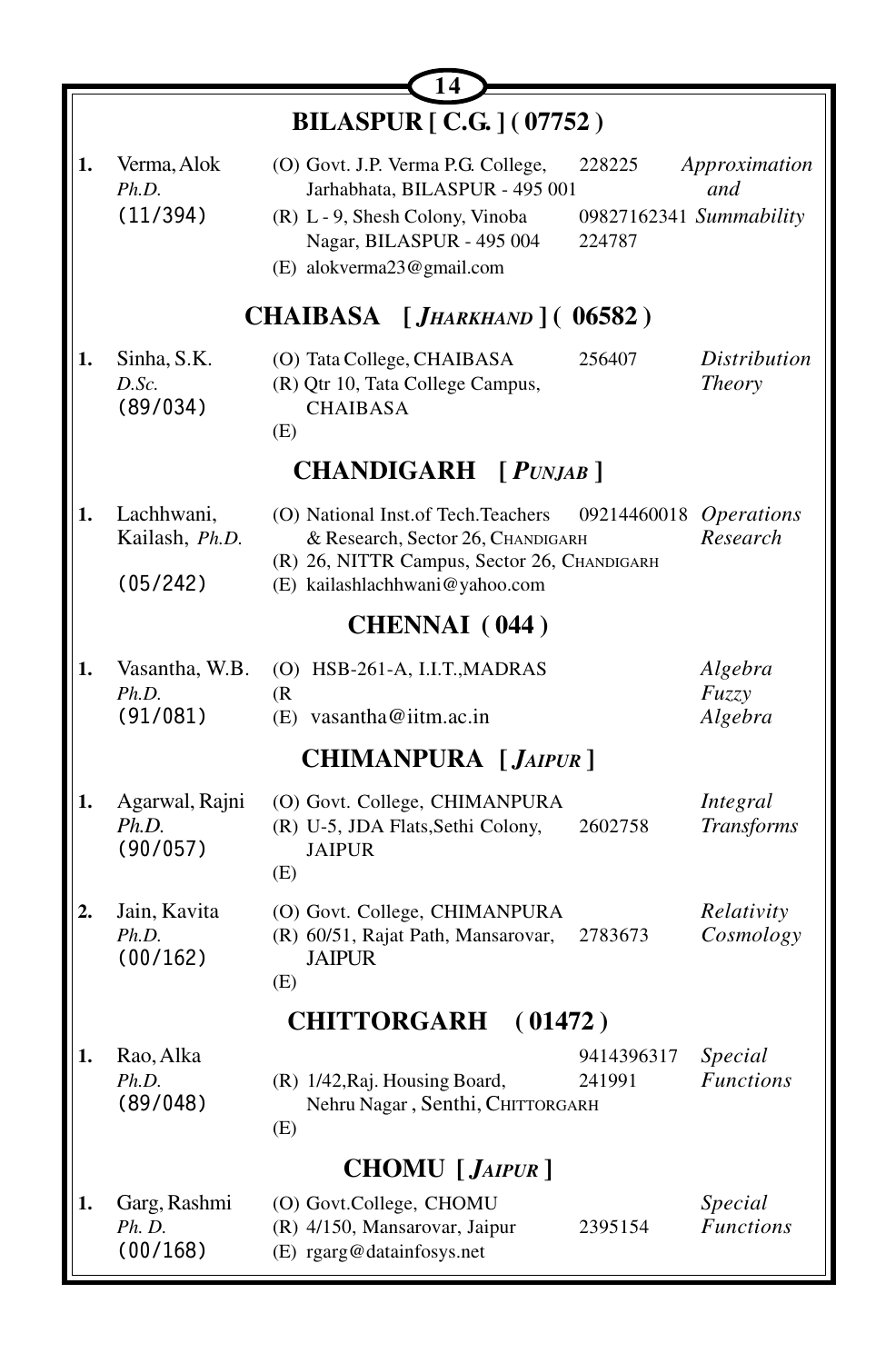|    |                                                | 15                                                                                                                      |                       |                                       |
|----|------------------------------------------------|-------------------------------------------------------------------------------------------------------------------------|-----------------------|---------------------------------------|
|    |                                                | <b>CHURU</b>                                                                                                            |                       |                                       |
| 1. | (00/195)                                       | Choudhary, P. L. (O) Lohia Govt. College, CHURU<br>(R) B-9, Sector II, Sainik Basti,<br><b>CHURU</b>                    | 9413994855<br>254505  |                                       |
|    |                                                | (E)                                                                                                                     |                       |                                       |
| 2. | Jharotia,<br>Puroshottam<br>Ph. D. (19/530)    | (O) Lohia Govt. College, CHURU<br>(R) Post BAGHERA, Teh. Kekri (Ajmer)<br>(E) purushottamjharotia@gmail.com             | 8003545907            | <i><b>Opertations</b></i><br>Research |
|    |                                                | <b>COCHIN (0484)</b>                                                                                                    |                       |                                       |
| 1. | Assia, N.V.<br>(02/194)                        | (O) Cochin University, COCHIN<br>(E)                                                                                    |                       |                                       |
|    |                                                | <b>DAUSA</b> (01427)                                                                                                    |                       |                                       |
| 1. | Khandelwal,<br>Anil Kumar<br>Ph.D.<br>(99/139) | (O) Govt. College, DAUSA<br>(R) 134, Shiv Colony, Hari Marg,<br>Tonk Road, JAIPUR<br>(E) khandelwalak134@rediffmail.com | 2710382<br>9414775343 | Fluid<br><b>Dynamics</b>              |
| 2. | Kritika<br>(19/528)                            | (O) Govt. Poly.College, DAUSA<br>(R) Janta Colony, Nawalgarh Road,<br><b>SIKAR</b><br>(E) kritika.zero@gmail.com        | 9413844726            |                                       |
|    |                                                | <b>DEEDWANA</b> [NAGORE]                                                                                                |                       |                                       |
| 1. | Garg, Atul<br><i>Ph. D.</i>                    | (O) Banger Govt. College, DEEDWANA 9414213687 Special<br>(R) AP Industry E 16,<br>Industrial area, SIKAR                |                       | <b>Functions</b>                      |
|    | (03/218)                                       | (E) atuljin@yahoo.co.in, atuljin@gmail.com                                                                              |                       |                                       |
|    |                                                | <b>DEEG</b> [ <i>BHARATPUR</i> ]                                                                                        |                       |                                       |
| 1. | Singh, Hukum<br>Ph.D.                          | (O) MAJ Govt. College, DEEG<br>(R)                                                                                      | 8947864344            | <i><b>Operations</b></i><br>Research  |
|    | (92/090)                                       | (E)                                                                                                                     |                       |                                       |
|    |                                                | DEHRADUN [H.P.]                                                                                                         |                       |                                       |
| 1. | Singh,                                         | (O) Nat.Defence Academy,Dehradun 09766209516 Fluid                                                                      |                       |                                       |
|    | Naveen Kumar                                   | (R) 871, Opp. St. Marry School                                                                                          |                       | <b>Dynamics</b>                       |
|    | Ph.D.<br>(98/134)                              | Shanti Nagar, JAIPUR<br>(E) navinkumar.1018@rediffmail.com                                                              |                       |                                       |
|    |                                                | <b>DHAR</b> [M.P.]                                                                                                      |                       |                                       |
| 1. | Srivastava,                                    | (O) Govt. Polytechnic College, DHAR 09827097339                                                                         |                       |                                       |
|    | Puneet, Ph.D.                                  | (R) 113-C, Parshwanath Nagar,                                                                                           |                       |                                       |
|    | (07/299)                                       | <b>INDORE</b>                                                                                                           |                       |                                       |
|    |                                                | (E) drpunitshri@yahoo.in                                                                                                |                       |                                       |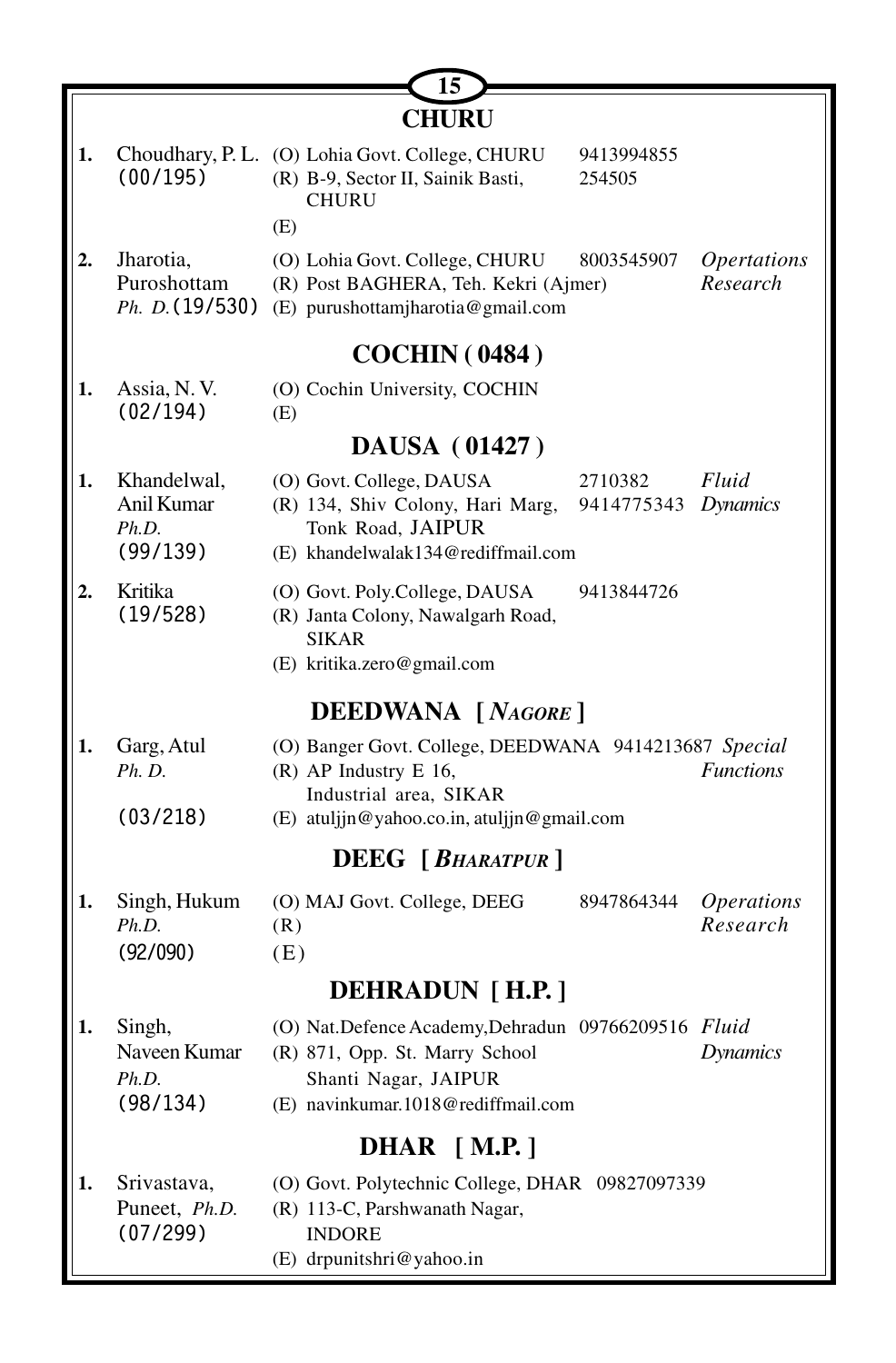|    |                                          | DHOLPUR (05642)                                                                                                                                                                                                                                     |                                    |                                      |  |
|----|------------------------------------------|-----------------------------------------------------------------------------------------------------------------------------------------------------------------------------------------------------------------------------------------------------|------------------------------------|--------------------------------------|--|
| 1. | Kulshreshtha,<br>B. K. Ph.D.<br>(12/438) | (O) Govt.College, DHOLPUR<br>(R) B-3, Shiv Marg, Mittal Colony,<br><b>DHOLPUR</b><br>(E) bkkul.ram@gmail.com                                                                                                                                        | 9414583338                         | <i><b>Operations</b></i><br>Research |  |
|    |                                          | <b>DUNGARPUR</b>                                                                                                                                                                                                                                    |                                    |                                      |  |
| 1. | Deora,<br>Yogendra<br>$Ph.D.$ (01/187)   | (O) Govt. College, DUNGARPUR<br>(R) 116, Priyadarshni Nager<br>Badla Road, UDAIPUR<br>(E) deora.yogendra@yahoo.co.in                                                                                                                                | 9352350953<br>9460732162 Functions | Special                              |  |
|    |                                          | <b>EDAT KANNURDT</b> [ <i>KERALA</i> ]                                                                                                                                                                                                              |                                    |                                      |  |
| 1. | Sreenivas, P.C.<br>M.Phil.<br>(07/302)   | (O) Payyanur College, PAYYANUR 9447692350<br>(R) SAMSKRITHI, PO-PILICODE<br>(Kasaragod DT), KERALA-671353<br>(E) sreenivaspc@sify.com                                                                                                               |                                    |                                      |  |
| 2. | Ph.D.<br>(07/303)                        | Vasudevan, T.M. (R)APARNANILAYAM, GRAMAMWEST<br>PO-PAYYANUR. (KANNUR DT),<br><b>KERALA-670370</b><br>(E) tmvas_07@yahoo.co.in                                                                                                                       | 9447119415                         | Special<br><b>Functions</b>          |  |
|    |                                          | <b>GANDHI NAGAR (GUJRAT)</b>                                                                                                                                                                                                                        |                                    |                                      |  |
| 1. | Ph.D.<br>(07/291)                        | Bhandari Anjana (O) Swarnim Startup & Innovation<br>University of Science, Bhoyam Rathod<br>GANDHI NAGAR (Gujrat)<br>(R) F-22, Goyal Complex,<br>Near Sandesh Press, Opp. Ashima<br>Tower Vastrapur, AHMEDABAD<br>(E) anjana.bhandari2011@gmail.com | 09328376385                        |                                      |  |
|    |                                          | <b>GANGRAR</b> [ CHITTORGARH ]                                                                                                                                                                                                                      |                                    |                                      |  |
| 1. | Mehta, Pramod<br>M.Phil.<br>(11/411)     | (O) Mewar University, GANGRAR 9413894967<br>(R) D 38, Bapu Nagar, Sethien, 247461<br>CHITTORGARH<br>(E) pramod_bunty@rediffmail.com                                                                                                                 |                                    | <i><b>Operations</b></i><br>Research |  |
| 2. | Ojha, J.P.N.<br>Ph.D.<br>(88/004)        | (O) Mewar University, GANGRAR<br>(R) Near Bada Mandir, MANDAL<br>(E) jpnojha@gmail.com                                                                                                                                                              | 9414234935<br>266699               | Integral<br><b>Transforms</b>        |  |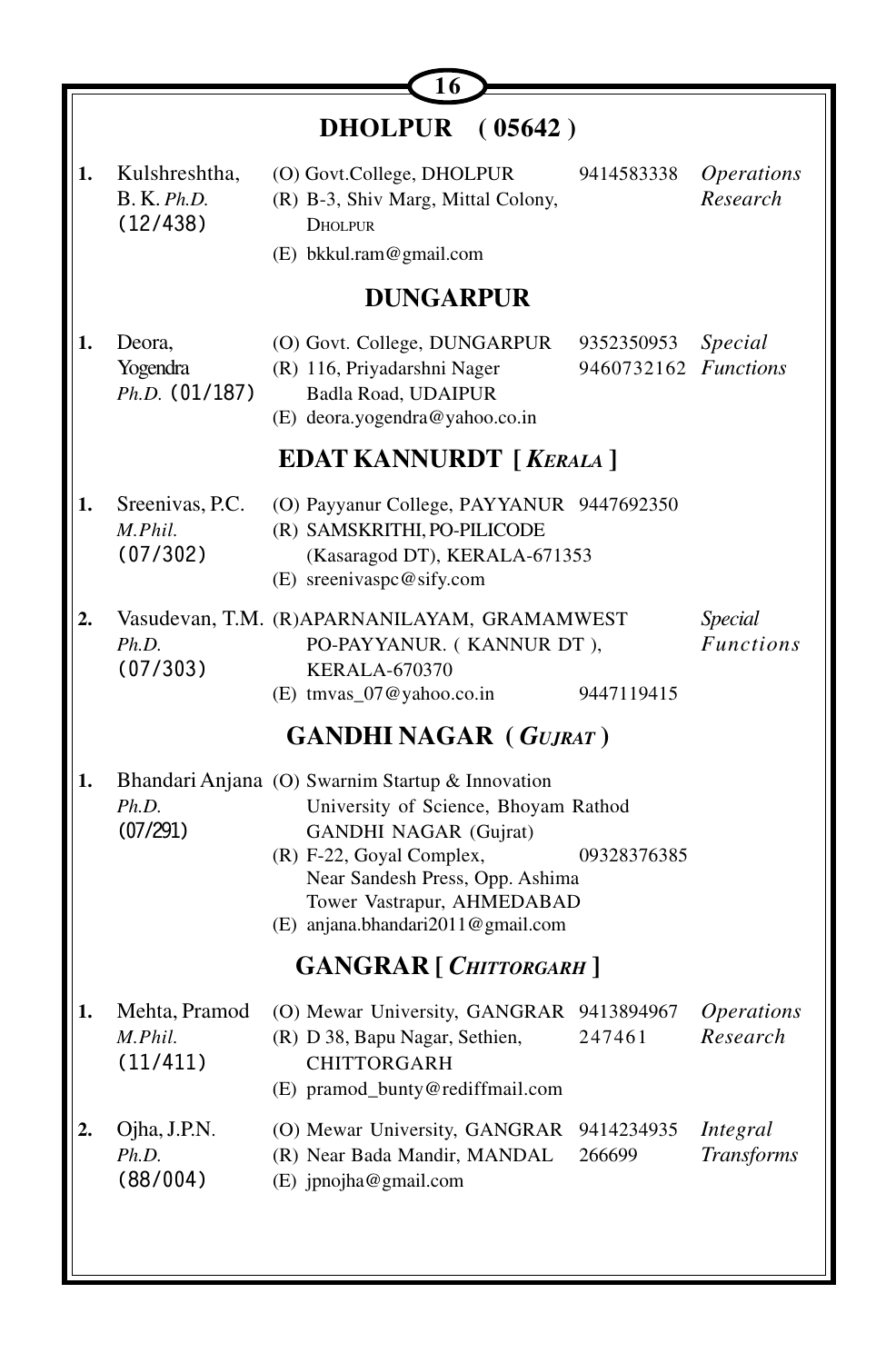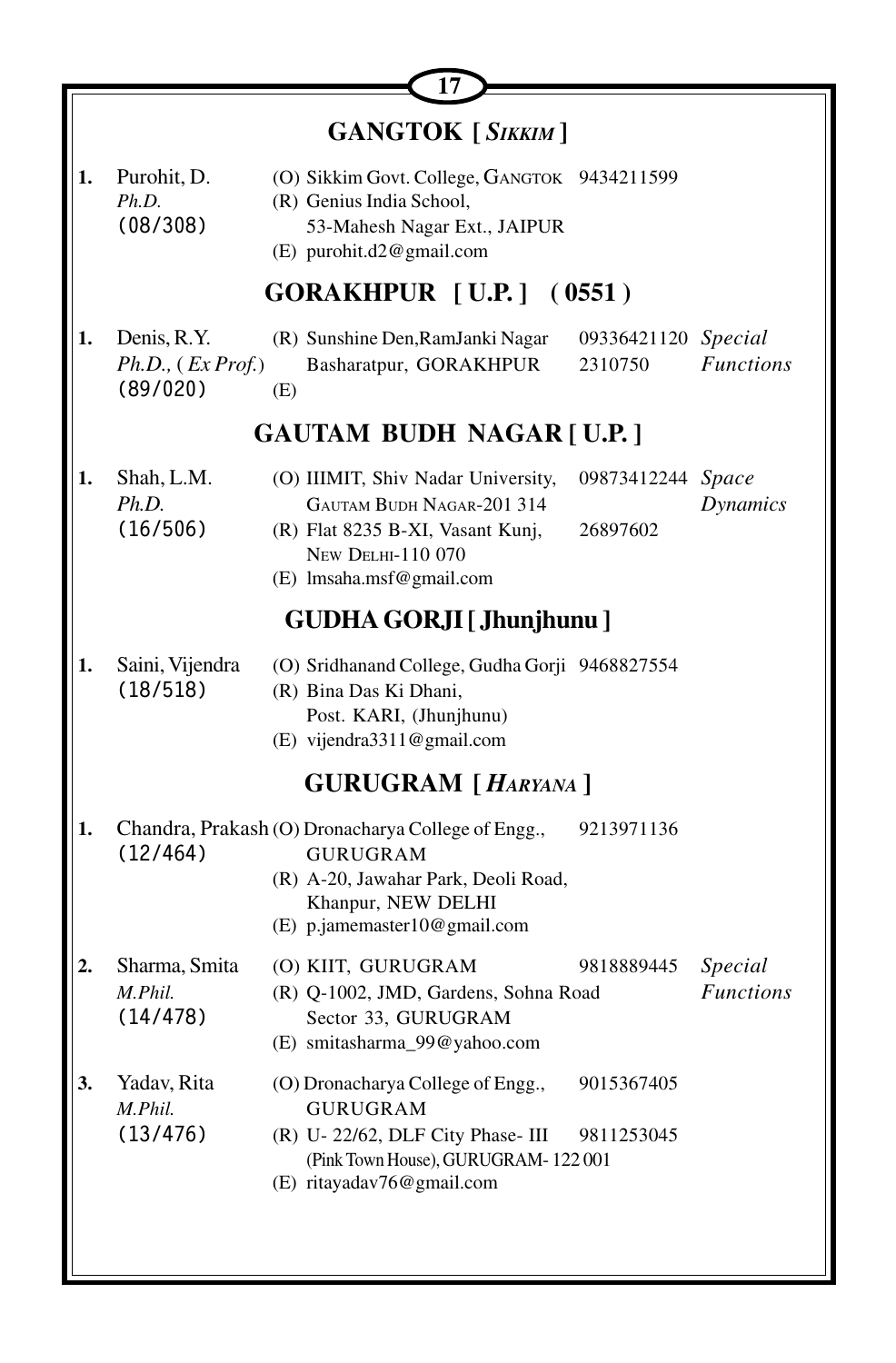|    |                                           | 18                                                                                                                                                                                           |                         |                                  |
|----|-------------------------------------------|----------------------------------------------------------------------------------------------------------------------------------------------------------------------------------------------|-------------------------|----------------------------------|
|    |                                           | <b>GWALIOR</b> [M.P.] (0751)                                                                                                                                                                 |                         |                                  |
| 1. | Singh<br>M.Phil.<br>(11/405)              | Dhakar, Virendra (O) IIITM, NH-75,<br>Near Sitholi Railway Station, GWALIOR<br>(R) Kok Singh Rajput, Kante Shabab,<br>Ka Bagh, Shabda Pratap Ashram, GWALIOR<br>(E) viroo4u@gmail.com        | 9926213376 Mathematical | Ecology                          |
| 2. | Gupta, Praveen<br>PhD<br>(10/383)         | (O) NRI College of Engg. & Management,<br>Bhala Gasli, Jhansi Road, GWALIOR 09425117945<br>(R) 10/15, R.K. Puri, GWALIOR - 474 011<br>(E) praveen1015@rediffmail.com                         | 23412865<br>09425700043 |                                  |
| 3. | Jain, D. K.<br>Ph.D.<br>(03/216)          | (O) Madhav Inst. of Tech. & Sci.,<br>Gole Ka Mandir, GWALIOR<br>(R) B-3, Dwarikapuri, Behind<br>Prem Nagar, GwaLIOR<br>(E) jain_dkj@yahoo.co.in                                              | 09826086788 Special     | <i>Functions</i>                 |
| 4. | Jain, Renu<br>Ph.D.<br>(05/261)           | (O) Jiwaji University, GwaLIOR<br>(R) C-35, Govind puri, GWALIOR<br>(E) renujain3@rediffmail.com                                                                                             | 09425122844 Lie Theory  | <b>Bio</b><br><b>Mathematics</b> |
| 5. | Kushwah,<br>D.V.S.<br>Ph.D.<br>(10/382)   | (0)<br>(R) NH-15, Jansi Road, Opp<br>Sithaeli Railway Station, GWALIOR 2344269<br>D/8, Kailash Nagar, Near New High 09826067025<br>University, GWALIOR- 474 006<br>(E) dvs.kushwah@yahoo.com | 2440056                 |                                  |
| 6. | Muthele,<br>Jitendra<br>Kumar<br>(08/326) | (O) Madhav Institute of Technology<br>& Science, GWALIOR<br>(R)<br>(E) jitendrakumar1109@rediffmail.com                                                                                      | 4049300                 |                                  |
| 7. | Sharma, Kishan<br>Ph. D.<br>(05/239)      | (O) NRI Inst. of Tech. & Mgt. GWALIOR<br>(R) B-3, Krishna Puri, Taraganj, GwaLIOR<br>(E) drkishansharma1@gmail.com                                                                           | 0982547066<br>2454041   |                                  |
| 8. | Sharma, Manoj<br>Ph.D.<br>(05/262)        | (O) R J I T, GWALIOR<br>(R) C/33, Samadhiya Colony, Taraganj, 9425482913<br><b>GWALIOR</b><br>(E) manoj240674@yahoo.co.in                                                                    | 2454041                 |                                  |
| 9. | Waze, Rohini<br>M.Phil.<br>(11/406)       | (O) IIITM, NH-75,<br>Near Sitholi Railway Station, Gwallor<br>(R)<br>(E) riturohil@gmail.com                                                                                                 | 09926664212 Special     | <b>Functions</b>                 |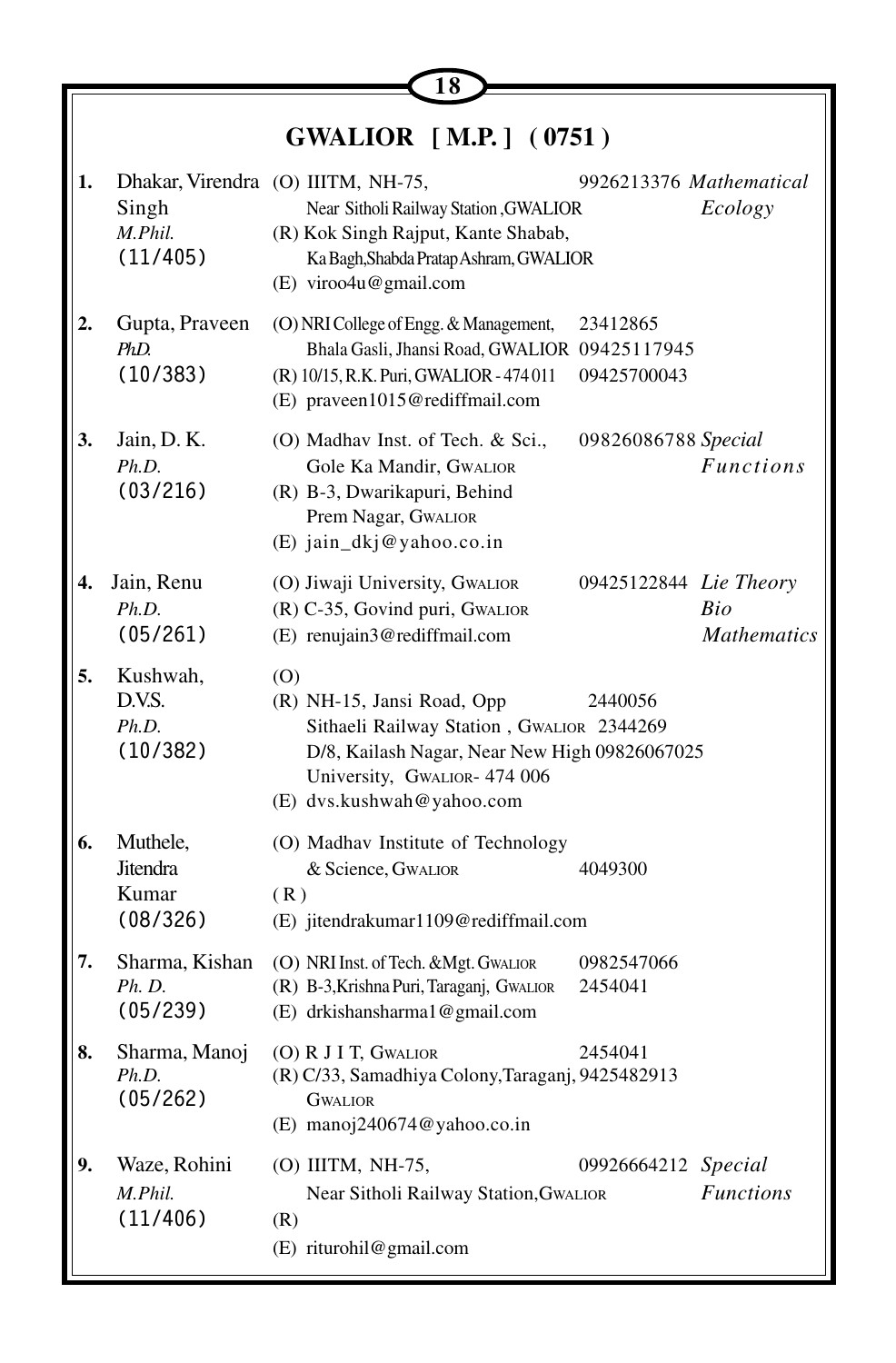|    | 19                                  |                                                                                                                                                                                                       |                                 |                               |  |
|----|-------------------------------------|-------------------------------------------------------------------------------------------------------------------------------------------------------------------------------------------------------|---------------------------------|-------------------------------|--|
|    |                                     | <b>HAMIRPUR</b> [H. P.] (01972)                                                                                                                                                                       |                                 |                               |  |
| 1. | Sunil<br>Ph.D.<br>(10/378)          | (O) Deptt. of Applied Sciences,<br>National Institute of Technology,<br><b>HAMIRPUR - 177 005</b><br>(R) Vill/ Lubh, P.O. Makrahan,<br>Teh. Jawali (Kangra) H.P. 176 023<br>(E) sunilnitham@gmail.com | 304134<br>09418156459<br>304135 | Magneto<br>Hydrodynamics      |  |
|    |                                     | <b>HISAR</b> [ <i>HARYANA</i> ] (01662)                                                                                                                                                               |                                 |                               |  |
| 1. | Ph.D.<br>(97/116)                   | Sharma, Mukesh (O) G. J. Univ. of Sci. & Tech, HISAR 09466089897 Fluid<br>(R) 11, Nagrik Nagar , Opp. Seetabari 2723449<br>Sanganer Airport, Tonk Road, JAIPUR<br>(E) drms 123@yahoo.com              |                                 | Dynamics                      |  |
|    |                                     | <b>HANUMANGARH (01552)</b>                                                                                                                                                                            |                                 |                               |  |
| 1. | Bhargava, D.C.<br>Ph.D.<br>(89/024) | (R) 1/77, Professor Colony,<br><b>HANUMANGARH</b><br>(E) dinesh3.bhargava@gmail.com                                                                                                                   | 9460857190 Special              | <b>Functions</b>              |  |
| 2. | Singh, S.P.<br>(17/510)             | (O) N.M. Govt.(PG), College, HANUMANGARH<br>(R) Ward 16, Opp. Gaushala,<br>Near Mangal Niwas, SURATGARH                                                                                               | 9610651551                      |                               |  |
|    |                                     | (E) spbhanu2608@gmail.com<br>HURDA [ $B$ HILWARA] (01483)                                                                                                                                             |                                 |                               |  |
|    |                                     |                                                                                                                                                                                                       |                                 |                               |  |
| 1. | Jain, Sudheer<br>Ph.D.<br>(97/129)  | (O) Vivekanand Vidyalaya, HURDA 9530099627<br>(R) 16, Jain Prakash Colony,<br><b>BIJAINAGAR (AJMER)</b><br>(E) skj@311022                                                                             |                                 | Integral<br><b>Transforms</b> |  |
|    |                                     | <b>INDORE</b> [M.P.] (0731)                                                                                                                                                                           |                                 |                               |  |
| 1. | Sharma, Keerti<br>(09/350)          | (O) MITM, INDORE<br>(R) 108-A, Silver Oaks, Narmada<br>Nagar, Anupurana Road, INDORE<br>(E) keertisharma@gmail.com                                                                                    | 09303216800                     |                               |  |
|    |                                     | JAIPUR (0141)                                                                                                                                                                                         |                                 |                               |  |
| 1. | Agarwal,<br>Bhawana<br>(04/233)     | (O) BM Inst.of Tech., JAIPUR<br>(R) 61/27, Pratap Nagar, JAIPUR<br>(E)                                                                                                                                | 2770727<br>9414228876           | Fluid<br>Dynamics             |  |
|    |                                     |                                                                                                                                                                                                       |                                 |                               |  |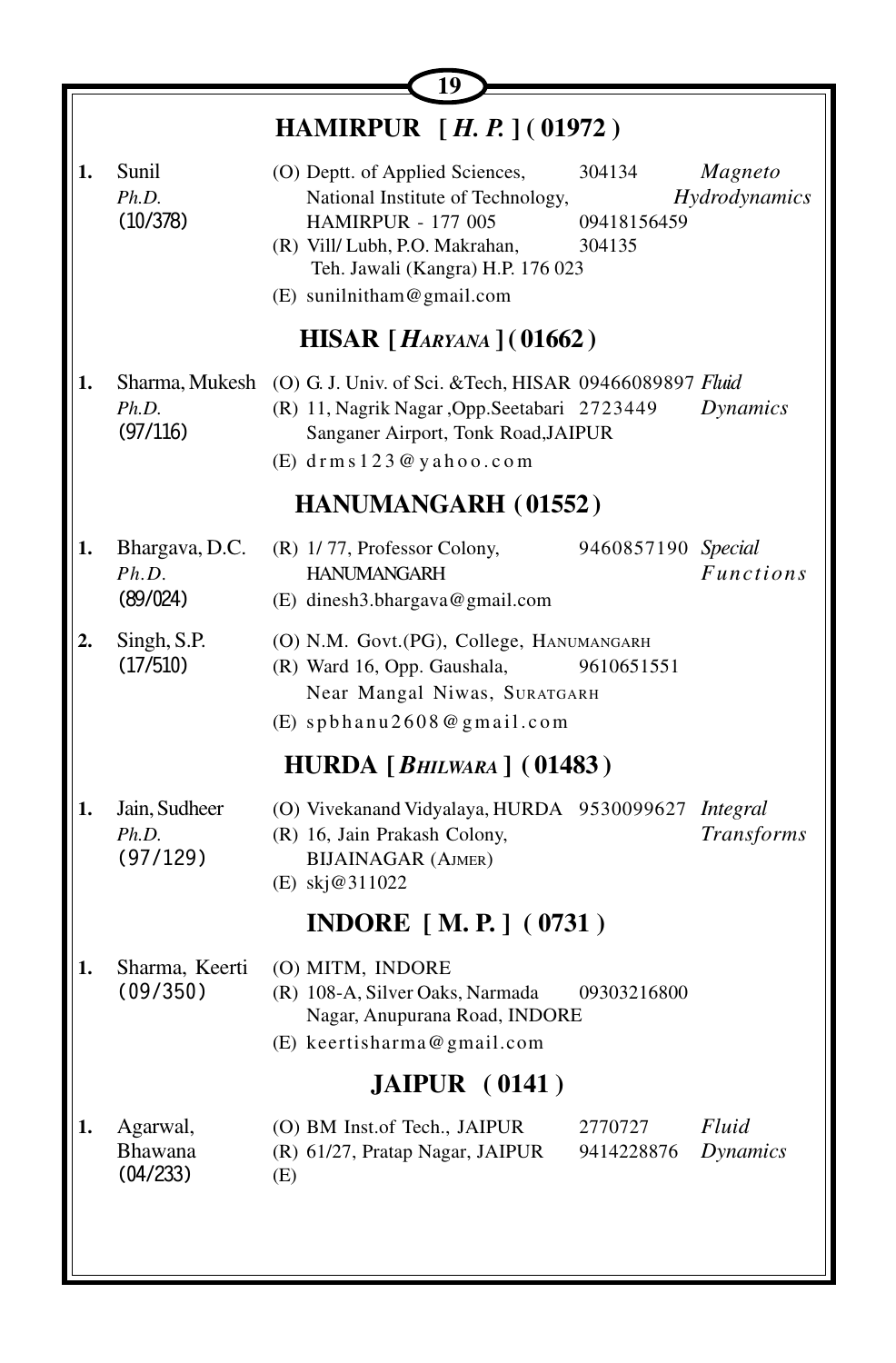|                  |                                                     | 20                                                                                                                                                             |                                     |                                    |
|------------------|-----------------------------------------------------|----------------------------------------------------------------------------------------------------------------------------------------------------------------|-------------------------------------|------------------------------------|
| 2.               | Agarwal,<br>Jaya<br>(/)                             | (O) Jyoti Vidyapeeth University, JAIPUR<br>(R) E 730, Vaishali Nagar, JAIPUR<br>(E)                                                                            |                                     |                                    |
| 3.               | Agarwal, Ritu<br>Ph.D.<br>(12/432)                  | (O) MNIT, JAIPUR<br>(R) C-380, Pradhan Marg,<br>Malviya Nagar, JAIPUR<br>(E) ragarwal.math@mnit.ac.in                                                          | 9549654376<br>9828033239<br>2523136 | <b>Special</b><br><b>Functions</b> |
| $\overline{4}$ . | Agarwal, S. M.<br>Ph.D.<br>(09/356)                 | (O) Gyan Vihar School of Engg. & Tech.,<br><b>JAIPUR</b><br>(R)<br>(E)                                                                                         |                                     |                                    |
| 5.               | Agarwal,<br>Surendra, Km.<br>Ph.D.<br>$(18/\ldots)$ | (O) IIS University, ICG Campus,<br>Gurukul Marg, SFS, Mansarovar, JAIPUR<br>(R) S-35, Mahaveer Nagar - I,<br>Tonk Road, JAIPUR<br>(E) surendra.iimet@gmail.com | 9460380302 Fluid                    | <b>Dynamics</b>                    |
| 6.               | Agarwal, Suveen (R)<br>$Ph.D.$ (05/255) (E)         |                                                                                                                                                                | 8003160888                          | Special<br><b>Functions</b>        |
| 7.               | Alha,<br>Subhash<br>(12/441)                        | (O) Res. Sch. UOR, JAIPUR<br>(R) S.K. Mobile, G-143, Industrial Area,<br>Bidiyad, MAKRANA (Raj.)<br>(E) subhashalha@gmail.com                                  | 9252632448                          |                                    |
| 8.               | Arora, Deepti<br>(08/312)                           | (O) Jaipur Engg. College,<br>Kukus, JAIPUR<br>(R) A-45 (J), Hasan Kha,<br>Mewati Nagar, ALWAR<br>(E) aro_deepti@rediffmail.com                                 | 9351421591<br>3295194               |                                    |
| 9.               | Badguzer, Aditi<br>Ph.D.<br>(16/495)                | (O) SS Jain Subodh College, JAIPUR<br>(R) 53, Mitra Nagar, Ram Nagar<br>Colony, Sodala, JAIPUR<br>(E) badguzer.adi@gmail.com                                   | 9929933388                          |                                    |
|                  | 10. Bagora, Pushpa<br>(08/330)                      | (O)<br>(R) 430 A, Brij Vihar Colony,<br>Jagatpura, JAIPUR<br>(E)                                                                                               | 3956449<br>94626743330              |                                    |
|                  | 11. Bansal, J.L.<br>D.Sc., (Ex. Prof.)<br>(89/025)  | (R) 12, Ratnapuri, Ajmer Road<br><b>JAIPUR</b><br>$(E)$ profbansal@gmail.com                                                                                   | 9929107039                          | Fluid<br><b>Dynamics</b>           |
|                  | 12. Bhargava,<br>Rachna<br>M.Phil.<br>(08/316)      | (O) Jaipur National University<br>Kho Nagarian, Jagatpura, JAIPUR<br>(R) C-296, Pradhan Marg<br>Malviya Nagar, JAIPUR<br>(E) r_bhargava72@yahoo.com            | 9829212311<br>2521258               | Special<br><b>Functions</b>        |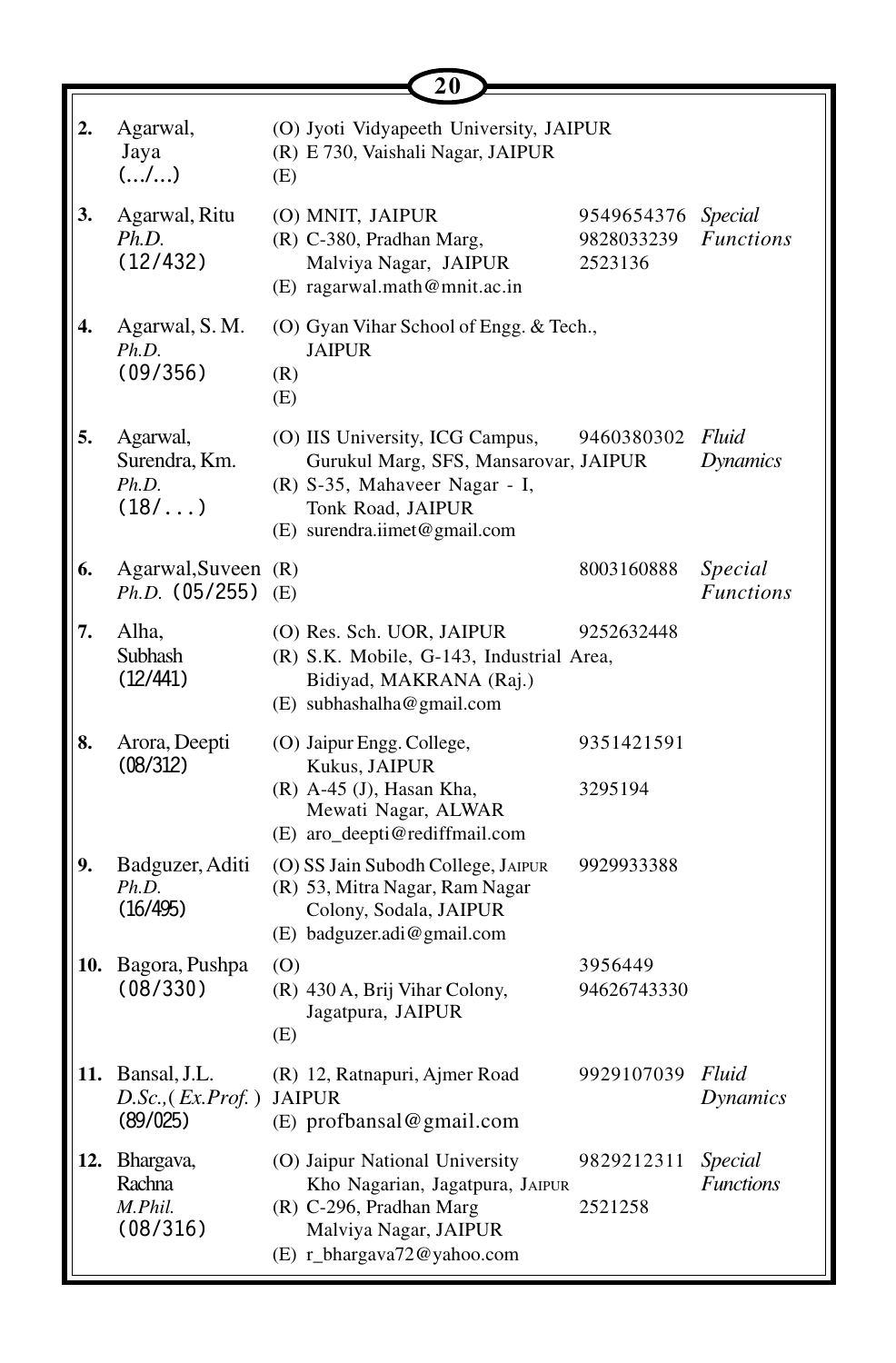|     |                                                   | 21                                                                                                                                       |                                               |                               |
|-----|---------------------------------------------------|------------------------------------------------------------------------------------------------------------------------------------------|-----------------------------------------------|-------------------------------|
|     | 13. Bhattar, Sanjay<br>Ph.D.<br>(00/160)          | (O) M.N.I.T., JAIPUR<br>(R) G-217, Lily apartment<br>Shankar Vihar, Near terminal 2<br>JLN Marg, JAIPUR-302017<br>(E) bhattars@gmail.com | 7737793353                                    | Integral<br><b>Transforms</b> |
|     | 14. Chanchlani<br>Lata<br>Ph.D.<br>(12/440)       | (O) Univ. of Rajasthan, JAIPUR<br>(R) B-393, Sudama Kutir Road<br>Mahesh Nagar, JAIPUR- 302 015<br>(E) chanchlani281106@gmail.com        | 9829827929                                    |                               |
|     | 15. Chand, Gopi<br>(12/466)                       | (O) R.S.UOR., JAIPUR<br>(R) Vill-Said Alipur,<br>Post - NANGAN DARGU,<br>Teh.-Narnaul, Dist. Migarh (Haryana)<br>(E) gcyadav87@gmail.com | 9782855251                                    | Fluid<br>Dynamics             |
|     | 16. Chandnani,<br>Naresh,<br>Ph.D.<br>(09/340)    | (O) Agrasen College, JAIPUR<br>(R) 169-A, Laxmi Nagar, Gali No. 4,<br>Brahmpuri Road, JAIPUR<br>(E) chandnani198-@yahoo.co.in            | 9462377883 Relativity<br>7976512044 Cosmology |                               |
|     | 17. Chaturvedi,<br>Reena<br>(02/196)              | (R) 126, Ashok Vihar Vistar,<br>Gopalpura Byepass, JAIPUR<br>(E)                                                                         | 2504429                                       |                               |
|     | 18. Chauhan, D.S.<br>Ph.D. (Ex.Prof.)<br>(90/058) | (0)<br>(R) 13/968, Malviya Nagar, JAIPUR<br>(E) dileepschauhan@gmail.com                                                                 | 9928030195<br>2546936                         | Fluid<br>Dynamics             |
|     | 19. Chauhan V.S.<br>Ph.D.<br>(16/505)             | (O) Manipal University, Jaipur<br>(R)<br>(E) darbarvsingh@yahoo.com                                                                      | 8890246428<br>9993437584                      |                               |
|     | Ph.D.<br>(10/376)                                 | 20. Chaurasia, V.B.L. (R) 25, Shiv Marg, Nandpuri Ext.<br>Hawa Sarak, JAIPUR<br>(E)                                                      | 9829711187<br>2296815                         | Special<br><b>Functions</b>   |
| 21. | Choudhary, R.C.<br>Ph.D. (Ex. Prof.)<br>(94/097)  | (0)<br>(R) D-299, Malviya Nagar, JAIPUR 2547512<br>(E) rcchoudhary@rediffmail.com                                                        |                                               | Fluid<br>Dynamics             |
| 22. | Choudhary,<br>Sangeeta<br>(09/339)                | (O) Res. Sch. UOR, JAIPUR<br>(R)<br>(E)                                                                                                  | 9414455719                                    |                               |
|     | 23. Choudhary,<br>Santosh, Ph.D.<br>(00/159)      | (O) M.N.I.T., JAIPUR<br>(R)<br>(E) dll.santosh@yahoo.com                                                                                 | 273277                                        |                               |

╙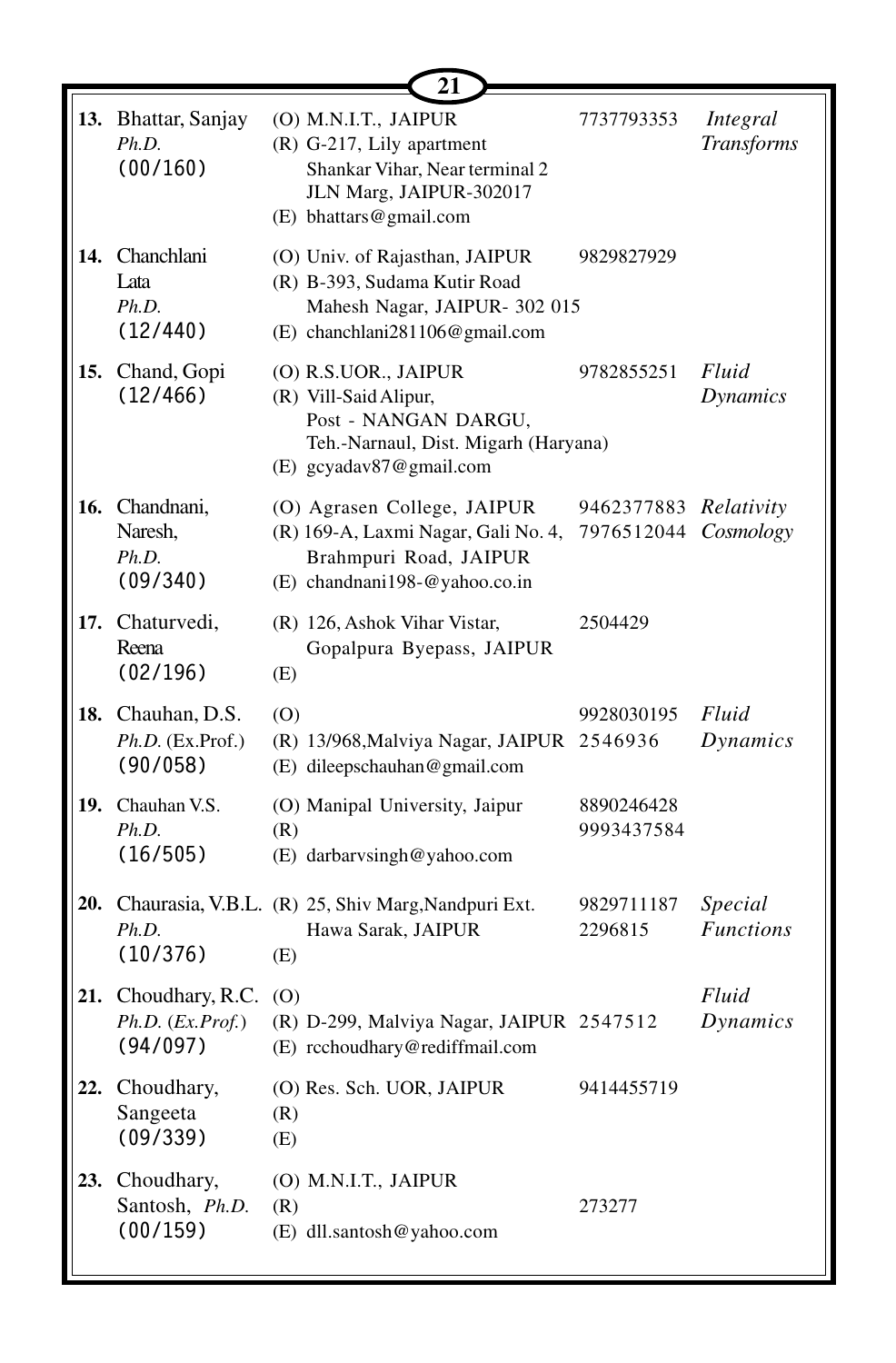|     | 24. Dadheech, I.K.<br>(02/197)                      | (O) JAIPUR Engg. College, JAIPUR<br>(R) E-919, Gandhi Nagar, JAIPUR<br>2706362<br>(E)                                                                                                 |                             |
|-----|-----------------------------------------------------|---------------------------------------------------------------------------------------------------------------------------------------------------------------------------------------|-----------------------------|
|     | 25. Devendra Km.<br>Ph.D.<br>(19/527)               | (O) University of Rajasthan, JAIPUR 9460905223 Fractional<br>(R) G-2/143, ASTER Apartment,<br>Nand Puri B, Sanganer, JAIPUR<br>(E) devendra.maths@gmail.com                           | Calculus                    |
|     | <b>26.</b> Dhanka, J.P.<br>Ph.D.<br>(12/452)        | (O) Govt. Khetan Polytechnic<br>9460759518 Relativity<br>College, JAIPUR<br>(R) Vill-BADANPURA, Post-DADIYA<br>Via-Watika, Teh.-Sanganer, Dist. Jaipur<br>(E) jpkatariyajpr@gmail.com | Cosmology                   |
| 27. | Garg, Mridula<br>$Ph.D.$ ( $Ex Prof.$ )<br>(90/056) | (R) E-463, Lal Kothi Scheme<br>9829019123<br>Near Vidhan Sabha. JAIPUR<br>2741406<br>(E) gargmridula@gmail.com                                                                        | Special<br><b>Functions</b> |
|     | 28. Garg, Pravin<br>(08/307)                        | (O) University of Raj., JAIPUR<br>9982123280<br>(R) 139 A, Shanti Nagar,<br>Gopalpura Byepass, JAIPUR-302015<br>(E) garg.pravin@gmail.com                                             |                             |
| 29. | Garg, Seema<br>Ph.D.<br>(12/455)                    | (O) Arya College of Engg., JAIPUR<br>9413965551<br>(R) C-13, Netaji Subhash Nagar I,<br>Kisan Marg, Tonk Road, JAIPUR<br>(E) seemasarafgarg@gmail.com                                 | Relativity<br>Cosmology     |
| 30. | Goswami, Anjali<br>Ph.D.<br>(10/364)                | (O) JNIT, JAIPUR<br>(R) 1716, Radha Gopinath Temple,<br>2323830<br>Purani Basti, Chandpole Bazar,<br>9829256132<br><b>JAIPUR</b><br>(E) dranjaligoswami09@gmail.com                   | Differential<br>Geometry    |
|     | 31. Goyal, Mamta<br>Ph.D.<br>(92/085)               | (O) University of Rajasthan, JAIPUR 9460150236<br>(R) A-424, Malviya Nagar, JAIPUR<br>2520676<br>(E) mamtagoyal1245@yahoo.com                                                         | Fluid<br>Dynamics           |
|     | 32. Goyal, M.C.<br>Ph.D.<br>(01/145)                | 9414059838 Fluid<br>(O)<br>(R) E-11, Madhuban Colony,<br>Tonk Phatak, JAIPUR<br>(E)                                                                                                   | Dynamics                    |
| 33. | Goyal, S.P.<br>Ph.D., (Ex Prof.)<br>(90/055)        | $(R)$ A-614, Govind Marg,<br>9664491830 <i>Integral</i><br>Malviya Nagar, JAIPUR<br>8290043355<br>(E) somprg@gmail.com                                                                | Transforms                  |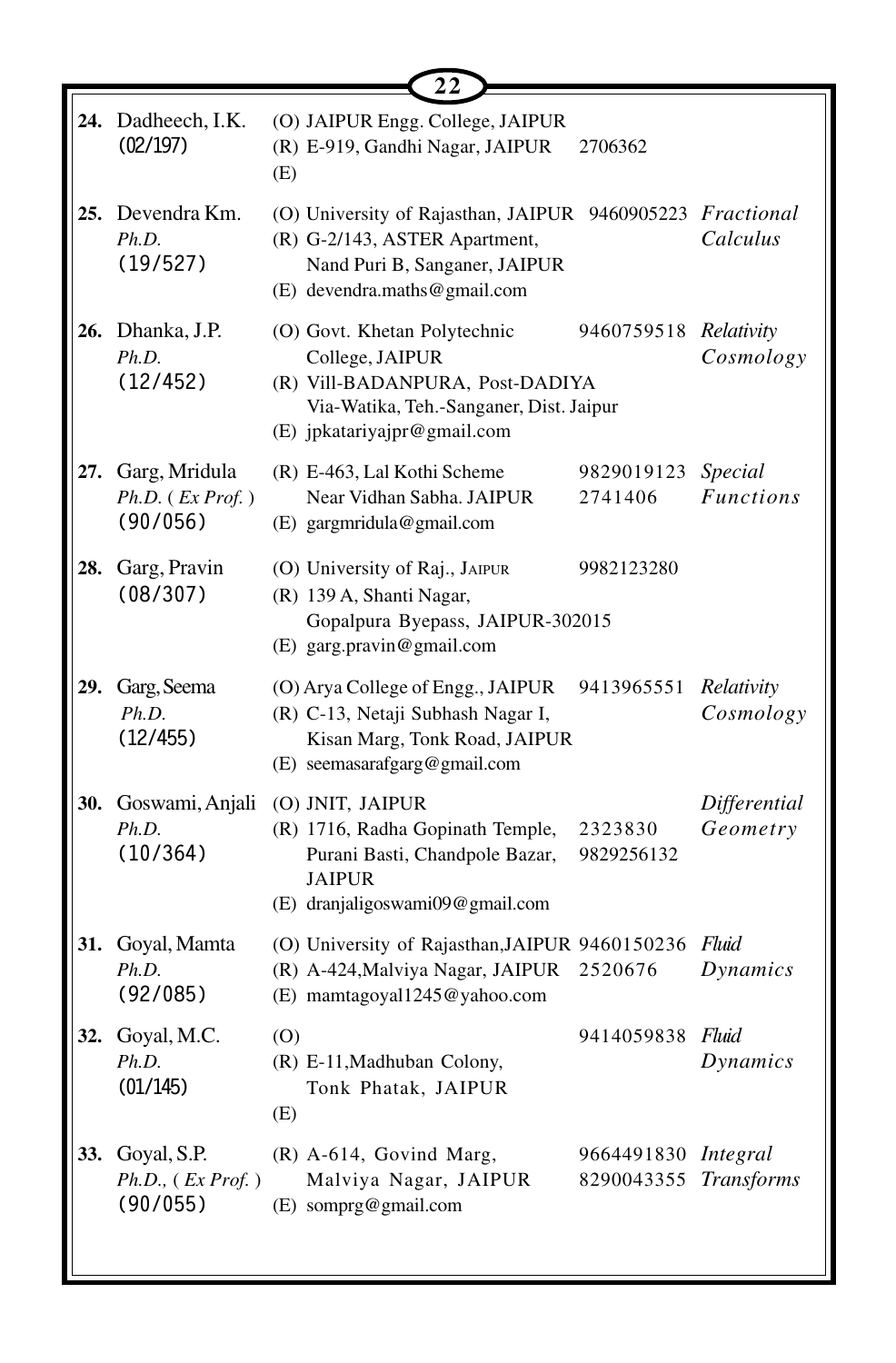|     |                                                        | 23                                                                                                                                     |                       |                                                           |
|-----|--------------------------------------------------------|----------------------------------------------------------------------------------------------------------------------------------------|-----------------------|-----------------------------------------------------------|
|     | 34. Gupta, Archana<br>Ph.D.,<br>(12/423)               | (O)<br>(R) 363, Jadon Nagar-A, Opposite<br>Durgapura Rly. Station,<br>Maharani Farm, JAIPUR - 302018<br>(E) archanaguptamath@gmail.com | 9887935981            | <i><b>Operations</b></i><br>Research                      |
|     | 35. Gupta, K.C.<br>$D.$ Sc., $(Ex Prof. )$<br>(88/002) | (R) C 122, Flat 3, Nand Kishore<br>Marg, Bapu Nagar, JAIPUR<br>(E) kcgupta_in2000@yahoo.com                                            | 9460192399<br>2701339 | Integral<br><b>Transforms</b><br><b>Special Functions</b> |
|     | 36. Gupta, Kantesh<br>Ph. D. Ex. Prof.<br>(97/115)     | (0)<br>(R) 4/30, Malviya Nagar, JAIPUR<br>(E) kanteshgupta1@gmail.com                                                                  | 9414064282            | Fractional<br>Calculus                                    |
|     | 37. Gupta, Kusum<br>(89/037)                           | (R)<br>(E)                                                                                                                             | 9829612593            |                                                           |
|     | 38. Gupta, Neelima<br>Ph.D.<br>(98/131)                | (O) M.N.I.T., JAIPUR<br>(R) D - 5, MNIT Staff Colony,<br><b>JAIPUR</b><br>(E) n1_gupta@yahoo.com                                       | 9829167649<br>2702046 | <b>Operations</b><br>Research                             |
| 39. | Gupta, Poonam<br>(05/250)                              | (R) 363, Barkat Nagar, Tonk Phatak,<br><b>JAIPUR</b><br>(E)                                                                            |                       |                                                           |
|     | 40. Gupta, S.K.<br>Ph.D.<br>(05/253)                   | (O) University of Rajasthan, JAIPUR<br>(R) B-41, Model town B, Jagatpura<br>Malviya Nagar, JAIPUR<br>(E)                               | 9829694381<br>2752210 | <i>Statistics</i>                                         |
|     | 41. Gupta, S.P.<br>Ph.D.<br>(90/054)                   | (O) Manipal University, JAIPUR<br>(R) A-12, Opp.Ram Mandir,<br>Mathur Vaishya Nagar,<br>Tonk Road, JAIPUR<br>(E)                       | 9829055465<br>2554655 | Fluid<br><b>Dynamics</b>                                  |
| 42. | Gupta, Tripti<br>(07/294)                              | (0)<br>(R) 24, Shyam Nagar, Sodala, JAIPUR<br>(E)                                                                                      |                       |                                                           |
|     | 43. Gupta, V.G.<br>Ph.D.<br>(90/052)                   | (R) 6, Natraj Nagar,<br>Imali Wala Phatak, JAIPUR<br>(E) guptavguor@rediffmail.com                                                     | 9414779130            | Special<br><b>Functions</b>                               |
|     | 44. Gupta, Vinita<br>(97/122)                          | (O) S. K. Engg. College, JAIPUR<br>(R) 1/63, Malviya Nagar, JAIPUR<br>(E)                                                              | 2520451               | Integral<br><b>Transforms</b>                             |
| 45. | Hada, Devendra<br>Singh<br>(10/375)                    | (O) Kautilya Inst. of Engg.Tech.<br>(R) 40-A, Shiv Colony, Airport,<br>Sanganer, JAIPUR<br>(E)                                         | 9314014461            |                                                           |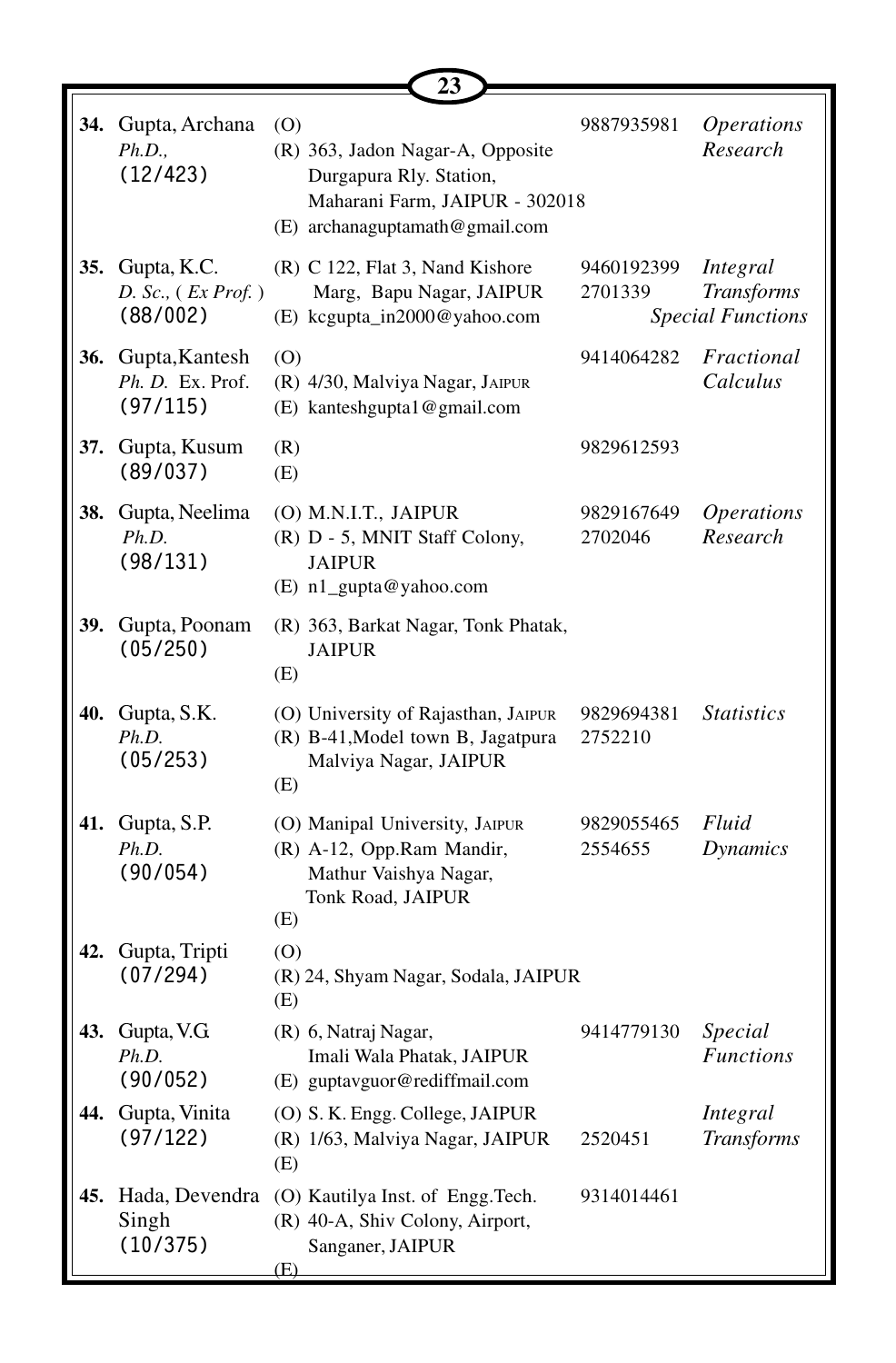|     |                                                  | 24                                                                                                                                      |                       |                                      |
|-----|--------------------------------------------------|-----------------------------------------------------------------------------------------------------------------------------------------|-----------------------|--------------------------------------|
|     | 46. Jain, K.C.<br>Ph.D. (Ex Prof.)<br>(90/060)   | (0)<br>(R) 52/140, Pratap Nagar<br>Near Pratak Plaza,<br>JAIPUR-302033<br>(E) jainkc_2003@yahoo.com                                     | 9314682159<br>2713542 | Information<br><b>Theory</b>         |
| 47. | Jain, Kumkum<br>(/)                              | (R)<br>(E)                                                                                                                              |                       |                                      |
| 48. | Jain, N.C.<br>Ph.D., (Ex.Prof.)<br>(90/062)      | (R) C-181, Malviya Nagar,<br><b>JAIPUR</b><br>(E)                                                                                       | 2521562               | Fluid<br>Dynamics                    |
|     | 49. Jain, Rashmi<br>Ph.D. (Ex Prof.)<br>(90/067) | (0)<br>(R) 5, Vishnu Path, Lal Kothi,<br><b>JAIPUR</b><br>(E) rashmiramessh1@gmail.com                                                  | 9460124099<br>2741135 | Integral<br><b>Transforms</b>        |
| 50. | Jain, Reema<br>(10/370)                          | (O) S.K.I.T., JAIPUR<br>(R) 200, Janta Nagar, Sodala<br>Ajmer Road, JAIPUR - 302 006<br>(E)                                             | 2741135               | <b>Integral</b><br><b>Transforms</b> |
| 51. | Jain, Surekha<br>(09/336)                        | (O) Univ. of Rajasthan, JAIPUR<br>(R) Plot No. 8, Jadone Nagar B,<br>Opp. Durgapura Rly Station, JAIPUR<br>(E) surekha.jain19@gmail.com | 9887376967            |                                      |
| 52. | Jat, R.N.<br>$Ph.D.$ $(EX.Prof.)$<br>(97/114)    | (R) 82/25, Chikteitalya Marg,<br>Mansarovar, JAIPUR<br>(E) jat.rn_jp@yahoo.com                                                          | 9414780165<br>2781255 | Fluid<br><b>Dynamics</b>             |
| 53. | Jha, Abhay Kr.<br>(08/323)                       | (R) B-55, Ashok Vihar, Near<br>Sector 11, Malviya Nagar, JAIPUR<br>(E)                                                                  | 9414410062            |                                      |
| 54. | Joshi, Suneel<br>Ph.D.<br>(12/430)               | (O) Manipal University, JAIPUR<br>(R) 233 A, Ist Floor, F-3,<br>Maharana Pratap Nagar, Jaipur<br>(E) drsuneel_joshi@rediffmail.com      | 9414844961<br>4086329 | Special<br><b>Functions</b>          |
| 55. | Joshi, Lata<br>(08/322)                          | (O) Res. Sch. UOR, JAIPUR<br>(R)<br>(E) lj_statistics@yahoo.com                                                                         |                       | <i>Statistics</i>                    |
|     | 56. Koul, C.L.<br>Ph.D.<br>(90/066)              | (O) Apex Inst. of Engg., JAIPUR<br>(R) 52/147, Pratap Nagar,<br>Sanganer, JAIPUR<br>(E)                                                 | 9829098274<br>2794249 | Integral<br><b>Transforms</b>        |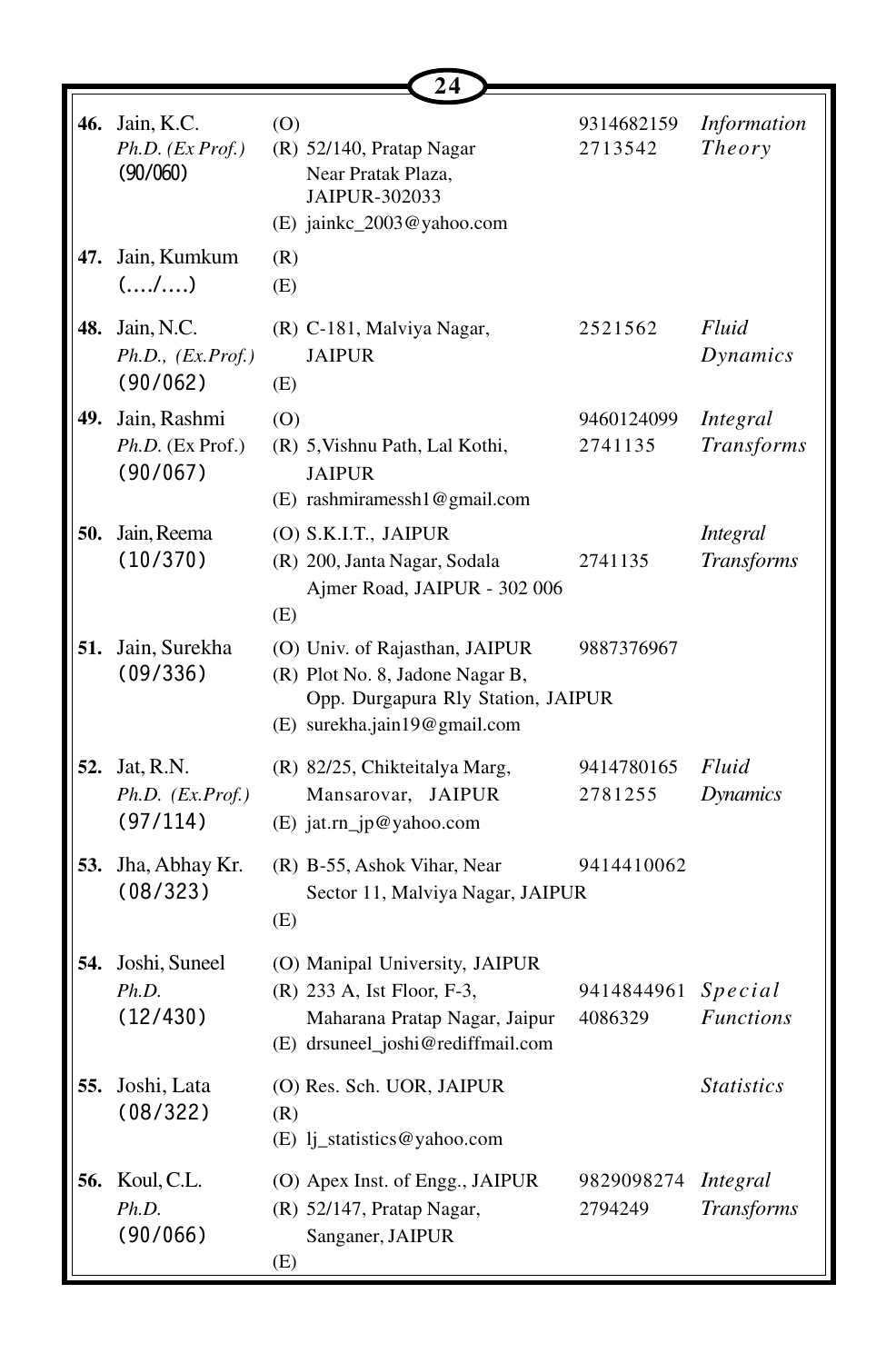|     |                                             | 25                                                                                                                              |                       |                                      |
|-----|---------------------------------------------|---------------------------------------------------------------------------------------------------------------------------------|-----------------------|--------------------------------------|
|     | 57. Kumar<br>Dinesh<br>(12/449)             | (O) Res. Sch. UOR, JAIPUR<br>(R) Bada Mohalla, SINGHANA (JHUNJHUNU)<br>(E) dinesh_sgn@rediffmail.com                            | 9887494821            |                                      |
|     | 58. Kumawat,<br>Pramila, Ph.D.<br>(12/453)  | (O) SKIT, Jagatpura, JAIPUR<br>(R) 1/244, Malviya Nagar, JAIPUR<br>(E) pramila_maths@yahoo.co.in                                | 9829304298            | Relativity<br>Cosmology              |
|     | 59. Lalwani, Soniya<br>M.Phil.<br>(08/313)  | (O) BISR, JAIPUR<br>(R) 4 / 427, Malviya Nagar, JAIPUR2524250<br>(E) lalwanisoniya24@gmail.com                                  | 9460387380            | <i><b>Operations</b></i><br>Research |
|     | 60. Malhotra,<br>Monika<br>(02/208)         | (O) VIT, JAIPUR<br>(R) 3/277, Malviya Nagar, JAIPUR-2521480<br>(E)                                                              |                       |                                      |
|     | 61. Malhotra, G.S.<br>(06/278)              | (O) BITS, Mesra, Jaipur Centre, JAIPUR<br>(R) 3 / 259, Malviya Nagar, JAIPUR<br>(E)                                             |                       |                                      |
|     | 62. Mathur, A.K.,<br>Ph.D.<br>(97/111)      | (R) G2, Okayplus Empress<br>B4, Shiv Marg, Opp. Tikkiwal<br>Gardan, Bani Park, JAIPUR-16<br>(E) madans2007@rediffmail.com       | 2550377<br>9314529855 | Fluid<br><b>Dynamics</b>             |
|     | 63. Mathur, Ruchi<br>(02/198)               | (O) JAIPUR Engg. College, JAIPUR<br>(R) O - 10, C Scheme, JAIPUR<br>(E) ruchimathur99@yahoo.in                                  |                       | <b>Information</b><br><b>Theory</b>  |
|     | 64. Mathur, Vatsala<br>Ph.D.<br>(93/091)    | (O) M.N.I.T., JAIPUR<br>(R) 13, Amrit Nagar, Iskcon Road,<br><b>JAIPUR</b><br>(E) vatsalamathur@gmail.com                       | 9414784428<br>2782427 | Fluid<br><b>Dynamics</b>             |
| 65. | Menaria, Anita<br>Ph.D.<br>(06/267)         | (0)<br>(R) 430 A, Brij Vihar Colony,<br>Jagatpura, JAIPUR<br>(E)                                                                | 9887436293 Relativity | Cosmology                            |
|     | 66. Mishra,<br>Upendra<br>Ph.D.<br>(00/156) | (O) Amity University, JAIPUR<br>(R) 34, Ganesh Nagar, Behind Power House,<br>Jagatpura, JAIPUR<br>(E)                           | 2759057               | Fluid<br><b>Dynamics</b>             |
| 67. | Mukherjee,<br>Rohit<br>Ph.D.<br>(12/426)    | (O) SKIT, Jagatpura, JAIPUR<br>(R) 45-A, Swami Keshvanand Nagar<br>Jagatpura, JAIPUR - 302 025<br>(E) dr_rohit23@rediffmail.com | 9414051576            | Special<br><b>Functions</b>          |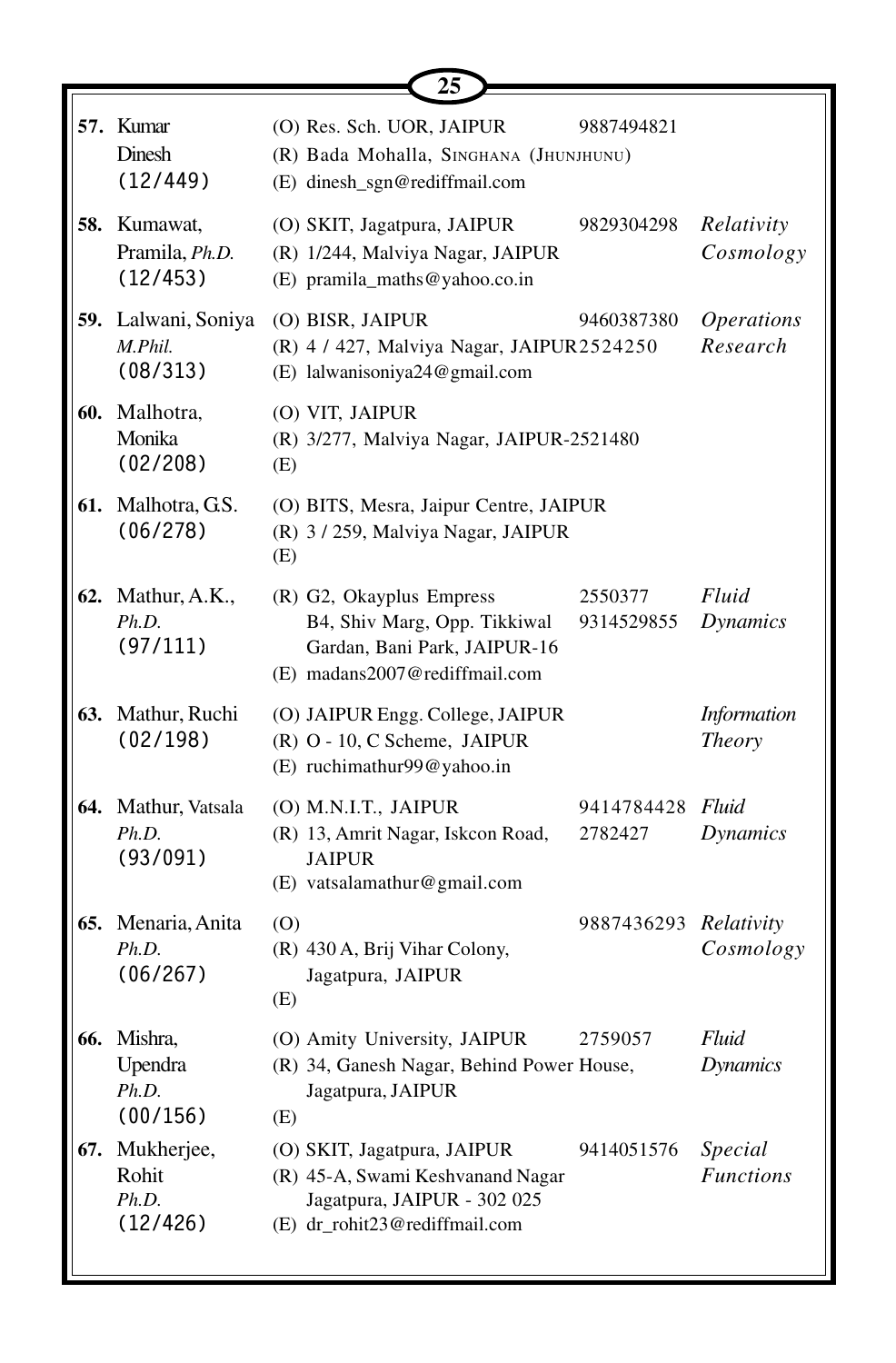|                                                                | 26                                                                                                                                                   |                       |                                      |
|----------------------------------------------------------------|------------------------------------------------------------------------------------------------------------------------------------------------------|-----------------------|--------------------------------------|
| 68. Nagar, Pankaj<br>Ph.D.<br>(10/371)                         | (O) University of Rajasthan, JAIPUR<br>(R) 3-TA-16, Jawahar Nagar, JAIPUR<br>(E) pnagar121@gmail.com                                                 | 2651952<br>9829747544 | <i>Statistics</i>                    |
| 69. Nahar, Ranjeeta<br>(07/295)                                | (O) Res. Sch. MNIT, JAIPUR<br>(R)<br>(E)                                                                                                             | 2713111               |                                      |
| 70. Om Prakash,<br>Ph.D.<br>(EXDirectory)<br>(88/012)          | (R) D - 55, Staff Colony,<br>M.N.I.T. Campus,<br>J.L.N. Marg, JAIPUR-302017<br>(E) omprakashmaths@gmail.com                                          | 9829367032<br>2529109 | Fluid<br><b>Dynamics</b>             |
| 71. Parashar, Alka<br>Ph.D.<br>(05/240)                        | (O) Poornima Engg. College, JAIPUR<br>(R)<br>(E)                                                                                                     |                       |                                      |
| 72. Pareek, Umesh<br>Ph.D.<br>(00/154)                         | (O) JECRC, Jaipur<br>(R) Near C T S Bus Stand,<br>Sanganer, JAIPUR<br>(E) ukpareek69@yahoo.co.in                                                     | 2732271               | Relativity<br>Cosmology              |
| 73. Poonia, Laxmi<br>Ph.D.<br>(12/454)                         | (O) Manipal University, JAIPUR<br>(R) 126, Bhragu Nagar, Ajmer Road, JAIPUR<br>(E) laxmipoonia@gmail.com                                             | 9309370206            | Relativity<br>Cosmology              |
| Ph.D.<br>(13/477)                                              | 74. Purohit, Mridula (O) VIT East, JAIPUR<br>(R) D-43, Saket Colony,<br>Adarsh Nagar, JAIPUR<br>(E) mridula_purohit@yahoo.co.in                      | 9414788361            | Fractional<br>Calculus               |
| 75. Raj Bali<br>$D.$ Sc.<br><b>Emeritus Fellow</b><br>(97/108) | (O) University of Rajasthan, JAIPUR 9314640124 Relativity<br>(R) 2/6, SFS, Agarwal Farm,<br>Mansarover, JAIPUR - 302 020<br>(E) rbalijpr@yahoo.co.in | 2395188               | Cosmology                            |
| 76. Rizwanullah,<br>Mohd.<br>Ph.D.<br>(17/514)                 | (O) Manipal University, JAIPUR<br>(R) M.Abdul Halim, 36/22,<br>Mohalla Dargah City,<br><b>BETTIAH</b> (Champaran) Bihar<br>(E) rizwansal@yahoo.co.in | 7062189191            | <i><b>Operations</b></i><br>Research |
| 77. Rajotia, Dinesh<br>(12/467)                                | (O) Res Sch., UOR, JAIPUR<br>(R) Dhuli Chand Shri Prakash Shastri<br>Market Station Road, CHURU<br>(E) rajotia.dinesh@gmail.com                      | 9928151711            |                                      |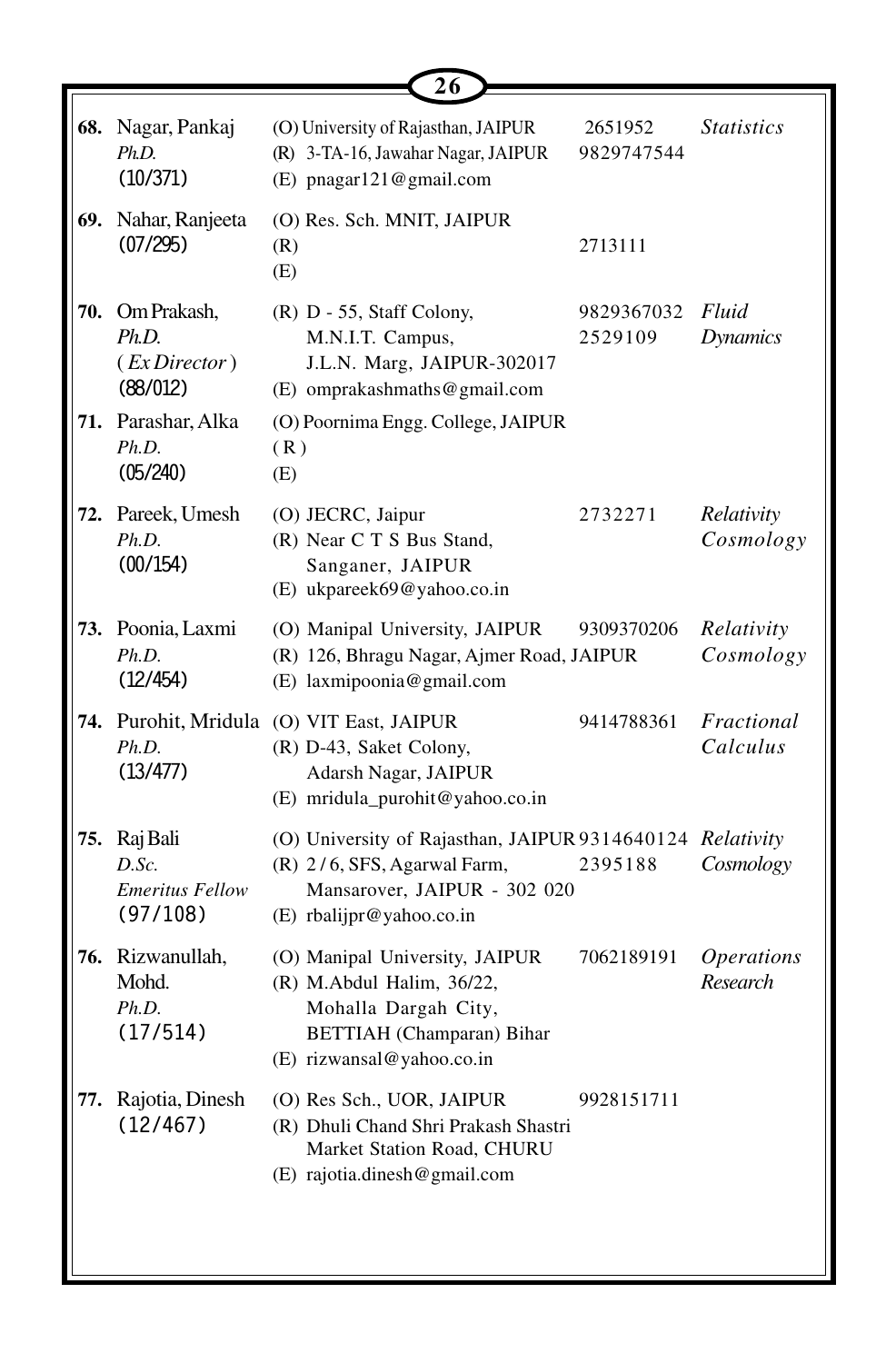|     |                                               | ו ב                                                                                                                                             |                        |                                     |
|-----|-----------------------------------------------|-------------------------------------------------------------------------------------------------------------------------------------------------|------------------------|-------------------------------------|
|     | 78. Rewar,<br>D.K. Singh<br>Ph.D.<br>(12/451) | (O) Govt. Khetan Polytechnic College, 9414744262 Relativity<br><b>JAIPUR</b><br>(R) III/98, Gandhi Nagar, JAIPUR<br>(E) devkaranrewar@gmail.com |                        | Cosmology                           |
|     | 79. Saraswat,<br>Ram Naresh<br>Ph.D. (11/396) | (O) Manipal University, JAIPUR<br>(R)<br>(E) ramnaresh07nit@gmail.com                                                                           | 9783224681             | <b>Information</b><br><b>Theory</b> |
|     | 80. Saxena, S.K.<br>Ph.D.<br>(05/249)         | (O) University of Rajasthan, JAIPUR 2708392<br>(R) B-12, Model town B, Jagatpura<br>Malviya Nagar, JAIPUR<br>(E)                                | 2750736                | <i>Statistical</i><br>Inference     |
|     | 81. Saxena, Vishal<br>Ph.D.<br>(12/427)       | (O) Rajdhani Engg. College, JAIPUR 9461628520<br>(R) C-53, J.P. Colony, Tonk Phatak,<br>JAIPUR - 302 015<br>(E) saxenavishal13@rediffmail.com   | 2594745                | <b>Special</b><br><b>Functions</b>  |
|     | <b>82.</b> Sharma, A.K.<br>Ph.D.<br>(90/065)  | (O) University of Rajasthan, JAIPUR<br>(R) A-181, Shivpuri, Opp. Airport,<br>Sanganer, JAIPUR<br>(E) anilsharma9414@gmail.com                   | 9414059375<br>2792077  | Fluid<br>Dynamics                   |
| 82. | Sharma, Amita<br>(08/321)                     | (O) Res. Sch. UOR, JAIPUR<br>(R)<br>(E)                                                                                                         |                        |                                     |
|     | 84. Sharma,<br>Archana<br>(05/257)            | (O) I I I M, JAIPUR<br>(R) 69/268, VT Road, Mansarovar,<br><b>JAIPUR</b><br>(E)                                                                 | 2785868<br>9414345131  |                                     |
|     | 85. Sharma,<br>Archana<br>(12/461)            | (O) SIIT, JAIPUR<br>(R) EWS, 5/2, Kadamb Vihar Colony,<br>MATHURA (U.P.)<br>(E)                                                                 | 08963801807 Operations | Research                            |
| 86. | Sharma,<br>Kalpana<br>(02/200)                | (O) RIET, JAIPUR<br>(R) 110, Shiv Colony, Sodala, JAIPUR 2294876<br>(E)                                                                         |                        |                                     |
| 87. | Sharma,<br>Manoj Kumar<br>(09/345)            | (R) V & PO- BURJA (ALWAR)<br>(E)                                                                                                                | 9829924877             |                                     |
| 88. | Sharma, R.P.<br>Ph.D.<br>(00/153)             | (O) JECRC University, JAIPUR<br>(R) B-9/12, Chenab Apartment<br>Pratap Nagar, Sector 28, JAIPUR<br>(E) ramprakash0808@gmail.com                 | 9461070550             | Fluid<br><b>Dynamics</b>            |

**27**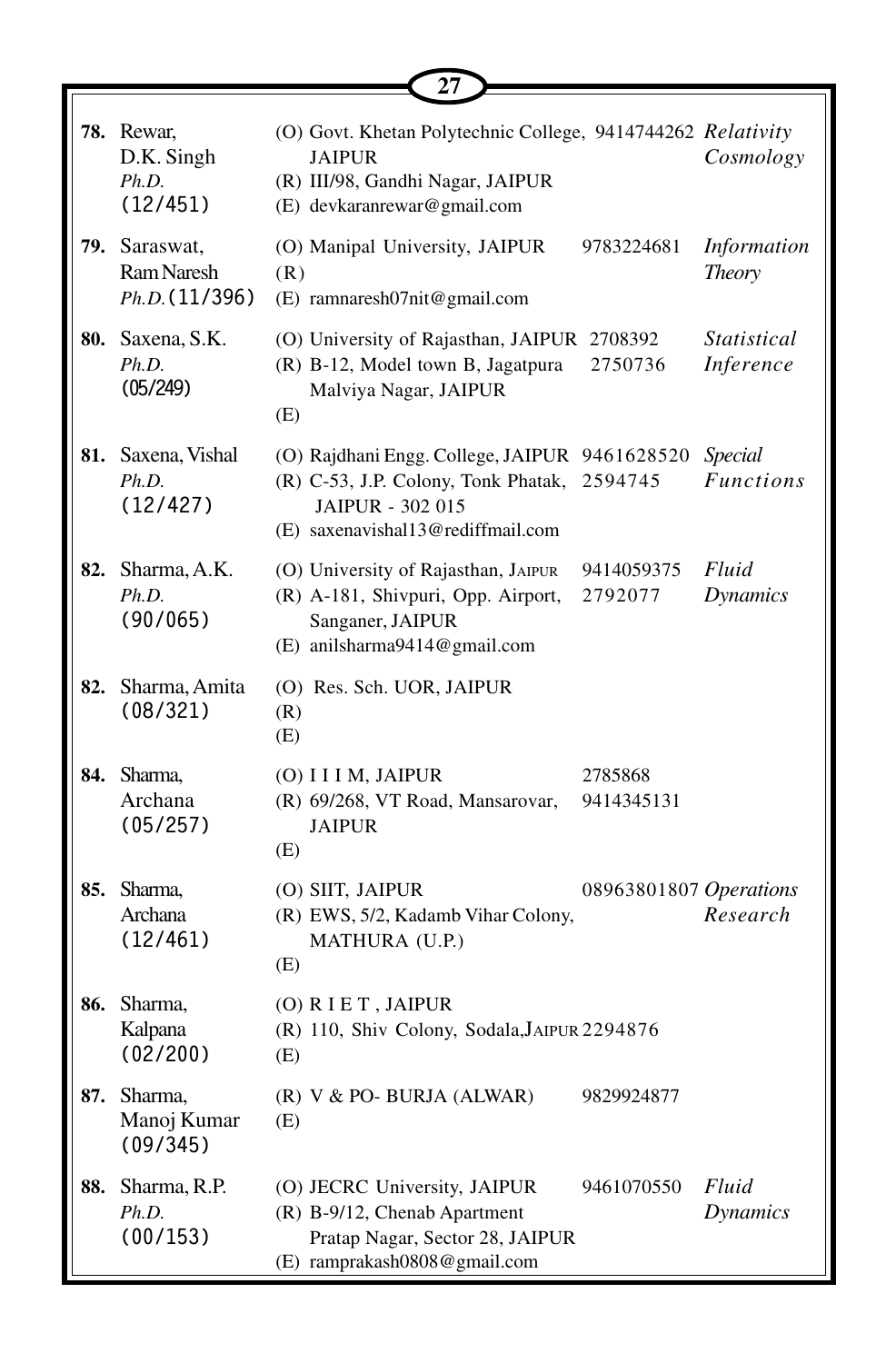|     |                                                           | 28                                                                                                                                                                        |                       |                             |
|-----|-----------------------------------------------------------|---------------------------------------------------------------------------------------------------------------------------------------------------------------------------|-----------------------|-----------------------------|
|     | 89. Sharma, S.C.<br>Ph.D.<br>(97/113)                     | (0)<br>(R) 8, Teja ji Nagar, Gopalpura, JAIPUR 2502942<br>(E)                                                                                                             | 9166869996            |                             |
| 90. | Sharma,<br>Sanjay<br>(10/354)                             | (O) Ramkrishna Paramhans Poly.<br>College, JAIPUR.<br>(R) Ch. Parma Ram Godara Poly. College<br>BHADRA, (HANUMANGARH)<br>(E)                                              | 9928009251<br>223831  |                             |
|     | 91. Sharma,<br>Sunil Kumar<br>(17/509)                    | (O) Arya College of Engg., KUKAS,<br><b>JAIPUR</b><br>(R) 13, Braj Vatika Benad Road,<br>Near Dadi ka fatak, Jotwara, JAIPUR<br>(E) sunil94147@gmail.com                  | 9414795238            |                             |
| 92. | Sharma,<br>Surendra<br>Ph.D.<br>(04/224)                  | (O) Arya College of Engg., KUKAS,<br><b>JAIPUR</b><br>(R) 133, Bhagwati Nagar-I<br>Kartarpura, JAIPUR<br>(E)                                                              | 9414293668<br>2501455 | Fluid<br>Dynamics           |
| 93. | Sharma, U.K.<br>(92/084)                                  | (O) SKIT, Jagatpura, JAIPUR<br>(R)<br>(E) uksharmajaipur@gmail.com                                                                                                        | 9829024702            | <i>Statistics</i>           |
| 94. | Sharma, Y.K.<br>Ph.D.<br>(89/032)                         | (O) Subodh Public School, JAIPUR<br>(R)<br>(E)                                                                                                                            |                       | Special<br><b>Functions</b> |
|     | 95. Shekhawat,<br><b>Ashok Singh</b><br>Ph.D.<br>(08/311) | (O) JECRC, JAIPUR<br>(R) "Gangiasar House", Near Govt.<br>Poultry Farm, Khatipura Road,<br><b>JAIPUR</b><br>(E) csmaths2004@yahoo.com                                     | 9829489890<br>2351802 | Special<br><b>Functions</b> |
|     | 96. Shekhawat,<br>Shalini<br>Ph.D.<br>(12/425)            | (O) SKIT, Jagatpura, JAIPUR<br>(R) 148, Vriandawan Colony,<br>Khatipura Road, Jhotwara, JAIPUR<br>(E) shalinishekhawat17@rediffmail.com                                   | 9461628570            | Special<br><b>Functions</b> |
| 97. | Shivgan, R.D.<br>(89/028)                                 | (R) B-194, Janta Colony, JAIPUR<br>(E)                                                                                                                                    |                       |                             |
| 98. | Sikhwal, O.P.<br>Ph.D.<br>(06/279)                        | (O) Poornima Group of Inst.<br>ISI-2, RIICO Ind. Area,<br>Poornima Marg, Sitapura, JAIPUR<br>(R) 1/4, Nyay Shree, Jiwaganj,<br>MANDSAUR (M.P.)<br>(E) opsikhwal@gmail.com | 8989768787            | Number<br><i>Theory</i>     |

ΙL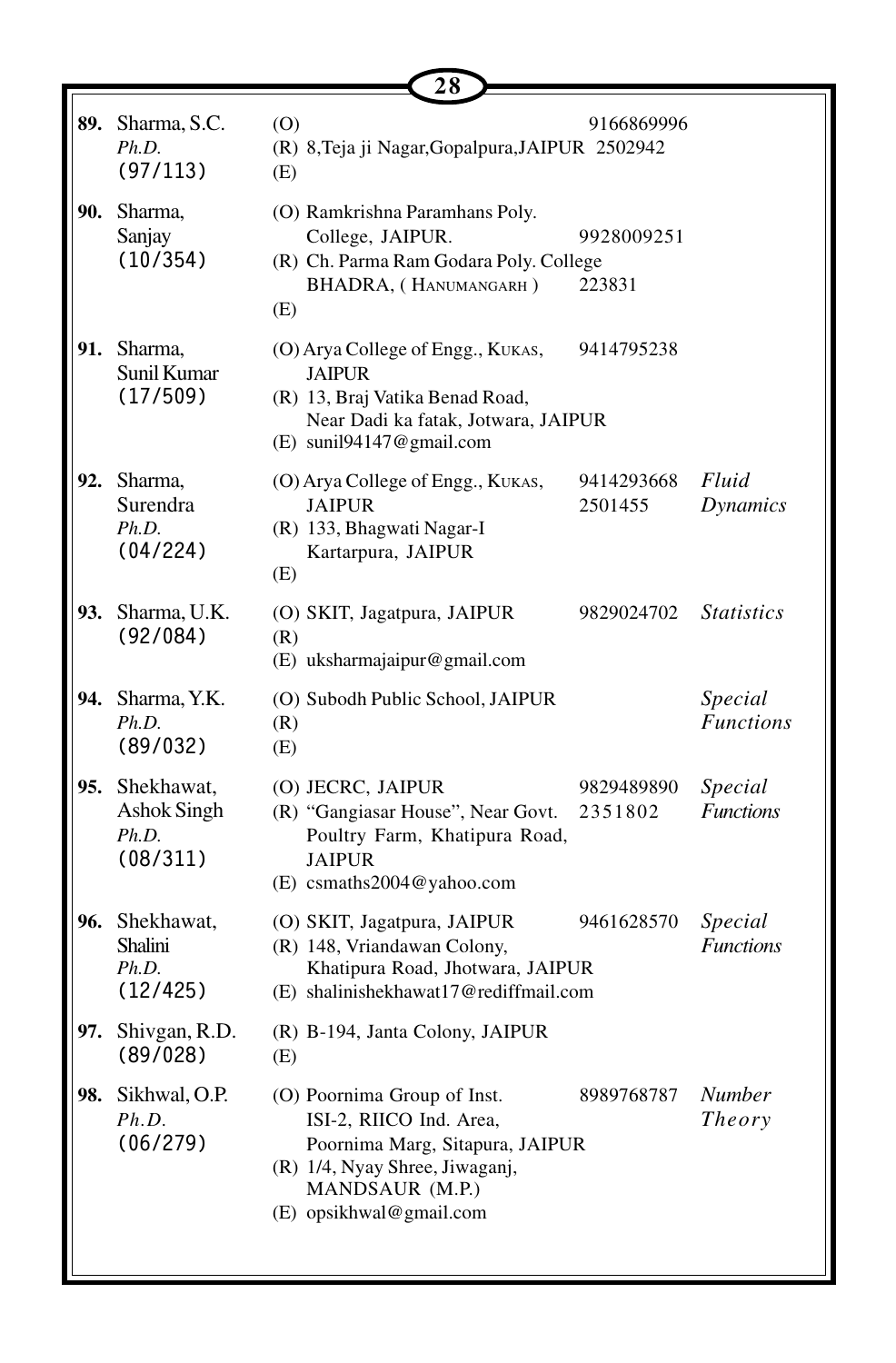|                                                             | 29                                                                                                                                                  |                       |                                      |
|-------------------------------------------------------------|-----------------------------------------------------------------------------------------------------------------------------------------------------|-----------------------|--------------------------------------|
| 99. Singh, Ajay<br>Kumar Ph.D.<br>(09/358)                  | (0)<br>(R)<br>(E)                                                                                                                                   |                       |                                      |
| 100. Singh, Brijendra<br>(09/357)                           | (O) Res. Sch. UOR, JAIPUR<br>(E)                                                                                                                    |                       |                                      |
| 101. Singh, Devendra (O)<br>M.Phil.<br>(08/317)             | (R) 3/338, Chitra Koot, Vaishali Nagar, JAIPUR<br>(E) devendrasingh_maths@yahoo.com                                                                 | 7240000849            | <i><b>Operations</b></i><br>Research |
| 102. Singh,<br>Hoshiyar<br>(10/374)                         | (O) Jaipur National University,<br>Jagatpura, JAIPUR<br>(R) Shri Phool Singh, Village-RAJOTA<br>Post- KHETRI (Jhunjhunu)<br>(E) hskg@rediffmail.com | 9314588339            |                                      |
| 103. Singh, Jagdev<br>Ph.D.<br>(08/318)                     | (O) RCERT, Sitapura, JAIPUR<br>(R) Post - TOGAWAS,<br>Teh. Taranagar, (Churu) - 331 304<br>(E) jagdevsinghrathore@gmail.com                         | 9460905224            | Special<br><b>Functions</b>          |
| 104. Singh, Jaiveer<br>Ph.D.<br>(99/140)                    | (O) RIET, JAIPUR<br>(R)<br>(E)                                                                                                                      |                       |                                      |
| 105. Singh, K.N.<br>Ph.D. (97/109)                          | (R) C - 451, Mahesh Nagar, JAIPUR 2503199<br>(E)                                                                                                    |                       | Analysis                             |
| 106. Singh, N.P.<br>Ph.D. (09/359)                          | (R)<br>(E)                                                                                                                                          |                       |                                      |
| 107. Singh, Ranjeet<br>$Ph.D.$ (88/010)<br>(EXJt. Director) | (R) G-10, Tilak Path, Sindhu Nagar<br>Murlipura, JAIPUR<br>(E) rsingh_0923@yahoo.com                                                                | 9414779558<br>2236951 | Fluid<br><b>Dynamics</b>             |
| 108. Singh, Yasbir<br>Ph.D.<br>(10/507)                     | (O) Deptt. of Statistics<br>University of Raj., JAIPUR<br>(R)                                                                                       |                       | <b>Statistics</b>                    |
| 109. Singhal, Mukesh (O)<br>Ph.D.<br>(89/033)               | (R) Malviya Nagar, JAIPUR<br>(E)                                                                                                                    |                       | Special<br><b>Functions</b>          |
| 110. Soni, R.C.<br>Ph.D.<br>(90/061)                        | (O) MNIT, JAIPUR<br>(R) E-48, Amba Bari, JAIPUR<br>(E) drrcsoni@yahoo.com                                                                           | 2702593<br>2336866    | Integral<br><b>Transforms</b>        |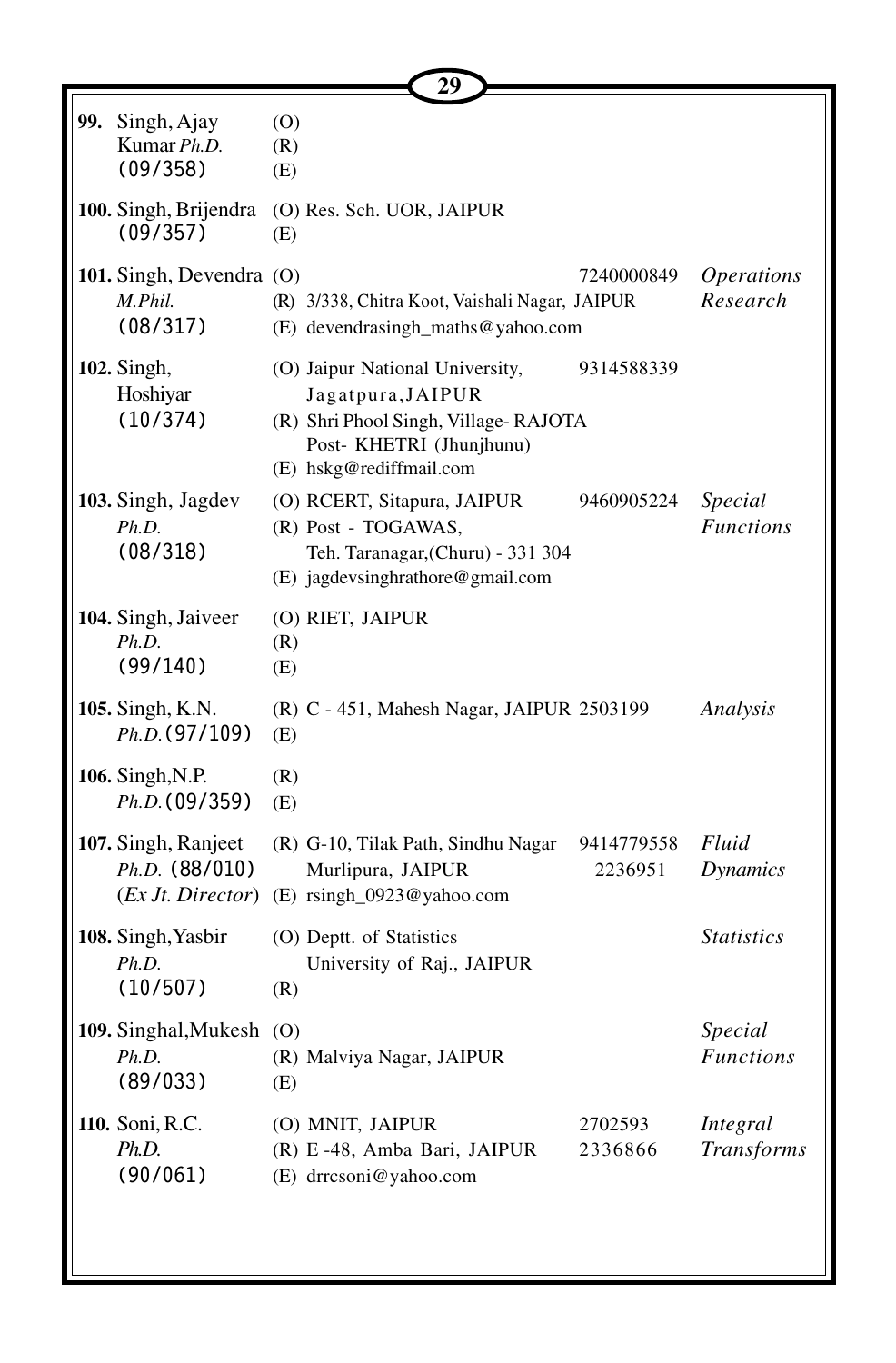|                                                       | 30                                                                                                                                                                        |                                  |                                      |
|-------------------------------------------------------|---------------------------------------------------------------------------------------------------------------------------------------------------------------------------|----------------------------------|--------------------------------------|
| 111. Srivastava,<br>Amber<br>Ph.D.<br>(10/363)        | (O) SKIT, Ramnagaria, Jagatpura,<br><b>JAIPUR 302 025</b><br>(R) C-315, Model Town,<br>Jagatpura Road, Malviya Nagar,<br>JAIPUR - 302 025<br>(E) amber2810@rediffmail.com | 2752165<br>2750493<br>9828298243 | Special<br><b>Functions</b>          |
| 112. Srivastava,<br>Nupur<br>(10/365)                 | (O) SKIT, Ramnagaria, Jagatpura,<br><b>JAIPUR</b><br>(R) C-315, Model Town,<br>Jagatpura Road, Malviya Nagar,<br><b>JAIPUR</b><br>(E) nupur2209@gmai.com                  | 2752165<br>2750493<br>9460140383 |                                      |
| 113. Swati<br>(12/456)                                | (O) Res. Asso. UOR, JAIPUR<br>(R) 342, Behind Field Officer Hostel,<br>Sisana Road, BAGHPATH (U.P.)<br>(E) swati.sara1988@gmail.com                                       | 07568238091                      |                                      |
| 114. Tayal, Vipin<br>Ph.D.<br>(96/107)                | (O) University of Rajasthan, JAIPUR<br>(R) A 90, Shyam Nagar, JAIPUR<br>(E)                                                                                               |                                  | <b>Statistics</b>                    |
| 115. Tiwari, Shikha<br>(05/246)                       | (O) St. Wilfred's College, JAIPUR<br>(R) R-6, Raj. Univ. Campus, JAIPUR<br>(E)                                                                                            |                                  |                                      |
| 116. Tyagi, Sanjeev<br>Ph. D.<br>(12/431)             | (O) Govt. College, JAIPUR<br>(R) 9, Tyagi Colony, Tonk Road,<br>JAIPUR - 302 018<br>(E)                                                                                   | 223111<br>9413340519             | Special<br><b>Functions</b>          |
| 117. Verma, R.K.<br>Ph.D., (Ex.Principal)<br>(90/065) | (R) 106, Krishana Nagar,<br>Gopalpura Byepass, JAIPUR<br>(E) vdr.ramkhilari@Ymail.com                                                                                     | 9461042761                       | Fluid<br>Dynamics                    |
| 118. Vadhwani,<br>Rajendra<br>M.Phil.<br>(11/413)     | (O) Res. Sch. UOR, JAIPUR<br>(R) FF-17, Naya Khera, Maleyon<br>Ka Mohella, Ambabari, JAIPUR<br>(E) r.vadhwani@yahoo.com                                                   | 9414251211<br>2339598            | Relativity                           |
| 119. Vijay, Dinesh<br>Kumar,<br>(08/327)              | (O)<br>(R) 102/88, Kumbha Marg,<br>Pratap Nagar, Sanganer, JAIPUR<br>(E) dkvijai_2002@yahoo.co.in                                                                         | 9950995393                       |                                      |
| 120. Vijai, Vivek<br>Ph.D.<br>(12/447)                | (O) SKIT, Jagatpura, JAIPUR<br>(R) 98, Ground floor, VV Nagar,<br>Jagatpura, JAIPUR<br>(E) vivekvijayvargia1984@gmail.com                                                 | 9950863661                       | <i><b>Operations</b></i><br>Research |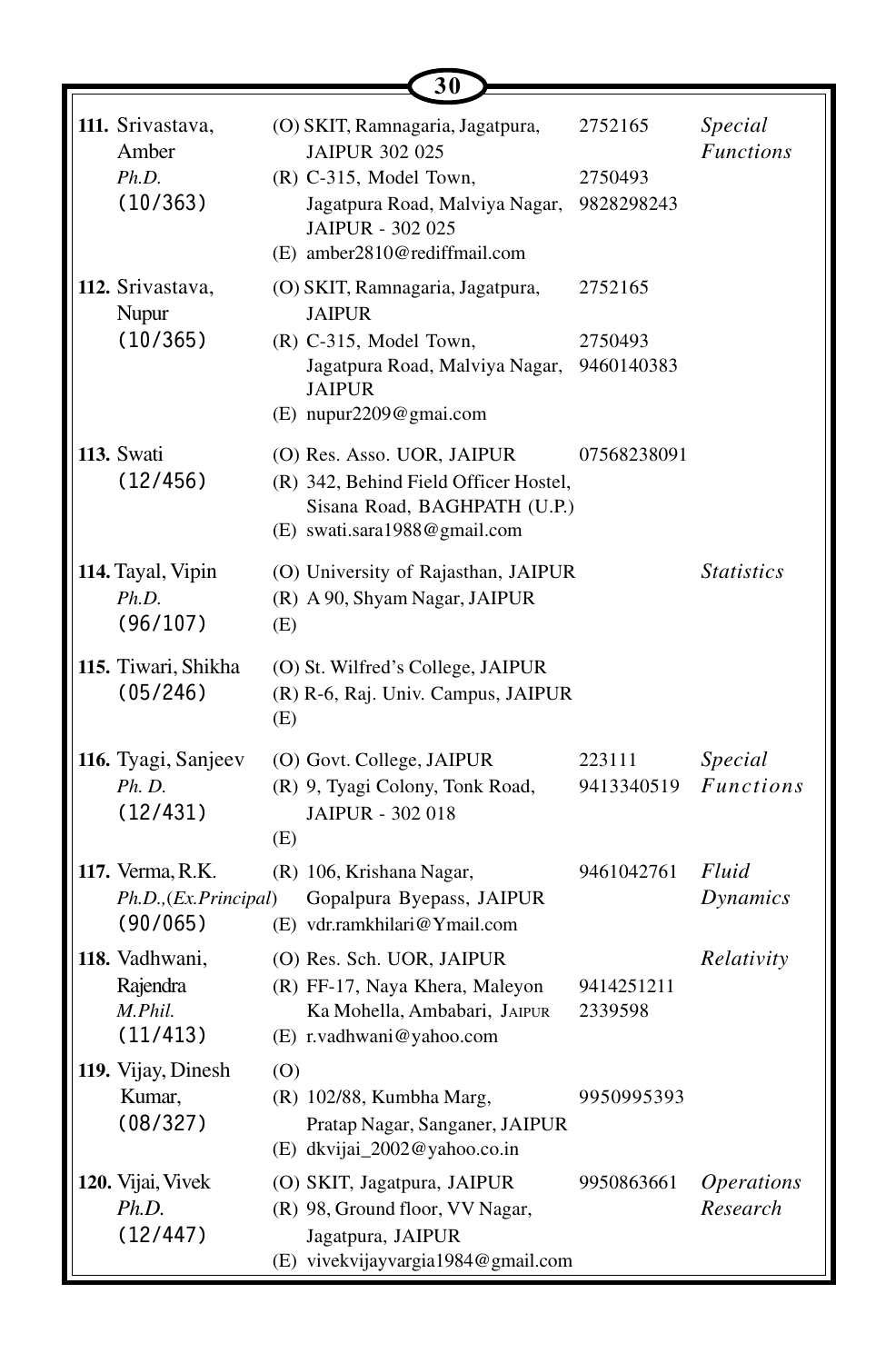|    |                                           | 31                                                                                                                                                                    |                      |                                    |  |  |  |  |  |
|----|-------------------------------------------|-----------------------------------------------------------------------------------------------------------------------------------------------------------------------|----------------------|------------------------------------|--|--|--|--|--|
|    | 121. Vyas, Paresh<br>Ph.D.<br>(97/110)    | (O) University of Rajasthan, JAIPUR 9414344649<br>(R) J-10, Subhash Marg,<br>C Scheme, JAIPUR<br>(E) pvyasmaths@gmail.com                                             | 2382376              | Fluid<br><b>Dynamics</b>           |  |  |  |  |  |
|    | <b>JAUNPUR</b> [U.P.]                     |                                                                                                                                                                       |                      |                                    |  |  |  |  |  |
| 1. | Singh, S.P.<br>Ph.D.<br>(08/325)          | (O) T. D. (PG) College, JAUNPUR<br>(R)<br>(E)                                                                                                                         |                      |                                    |  |  |  |  |  |
|    |                                           | <b>JAVAD</b> (NEEMUCH) [M.P.]                                                                                                                                         |                      |                                    |  |  |  |  |  |
| 1. | Meghwal, R.C.<br>Ph.D.<br>(12/428)        | (O) Govt. College, JAVAD<br>(R) MDX-50, New Indira Nagar,<br>NEEMUCH-458 441 (M.P.)<br>(E) meghwal66@gmail.com                                                        | 09425939826 Special  | <b>Functions</b>                   |  |  |  |  |  |
|    |                                           | <b>JHALAWAR</b> (07432)                                                                                                                                               |                      |                                    |  |  |  |  |  |
| 1. | Arya, Nitin<br>M. Phil.<br>(04/231)       | (O) Govt. Engg. College, JHALAWAR<br>(R) 7/57, Kishanganj, BEAWAR<br>(E) nitin.arya123@gecj.ac.in                                                                     | 9351777382           | Special<br><b>Functions</b>        |  |  |  |  |  |
| 2. | Jain, Nikita<br>M. Phil.<br>(11/401)      | (O) Govt.Engg. College, JHALAWAR<br>(R) C/o Arvind Book Depot, Purani<br>Dhan Mandi, JHALRAPATAN<br>(E) nikita.nopra@gmail.com                                        | 9460490724<br>242812 | Special<br><b>Functions</b>        |  |  |  |  |  |
| 3. | Mehta,<br>Khushbu<br>M. Phil.<br>(11/414) | (R) Suraj Mal Mehta, Sarafa Bazar,<br><b>JHALRAPATAN</b><br>(E) khushbu.mehta83@gmail.com                                                                             |                      | <b>Special</b><br><b>Functions</b> |  |  |  |  |  |
| 4. | Ph.D.<br>(09/344)                         | Saraswat, Satish (O) Govt.Girls College, JHALAWAR 9414939132<br>(R) 74, New Gopal Vihar,<br>Police Lines, KOTA<br>(E) satish_@yahoo.co.in; satishsaraswat62@gmail.com |                      |                                    |  |  |  |  |  |
| 5. | Singh, Kartar<br>Ph.D.<br>(97/127)        | (O) Govt. Engg. College, JHALAWAR<br>(R) JR-12, Kothi Road, Civil Lines<br><b>JHALAWAR</b><br>(E) dksjat@gmail.com                                                    | 9887080026 Functions | Special                            |  |  |  |  |  |
| 6. | Verma, Aruna<br>M. Phil.<br>(12/424)      | (0)<br>(R) D/o. Sh. Prakash Chand, Leela<br>Bhawan, Jail Road, Bus Stand,<br><b>JHALAWAR - 326 001</b><br>(E) arunaverma2011@gmail.com                                | 9983134787           | Fluid<br>Dynamics                  |  |  |  |  |  |

L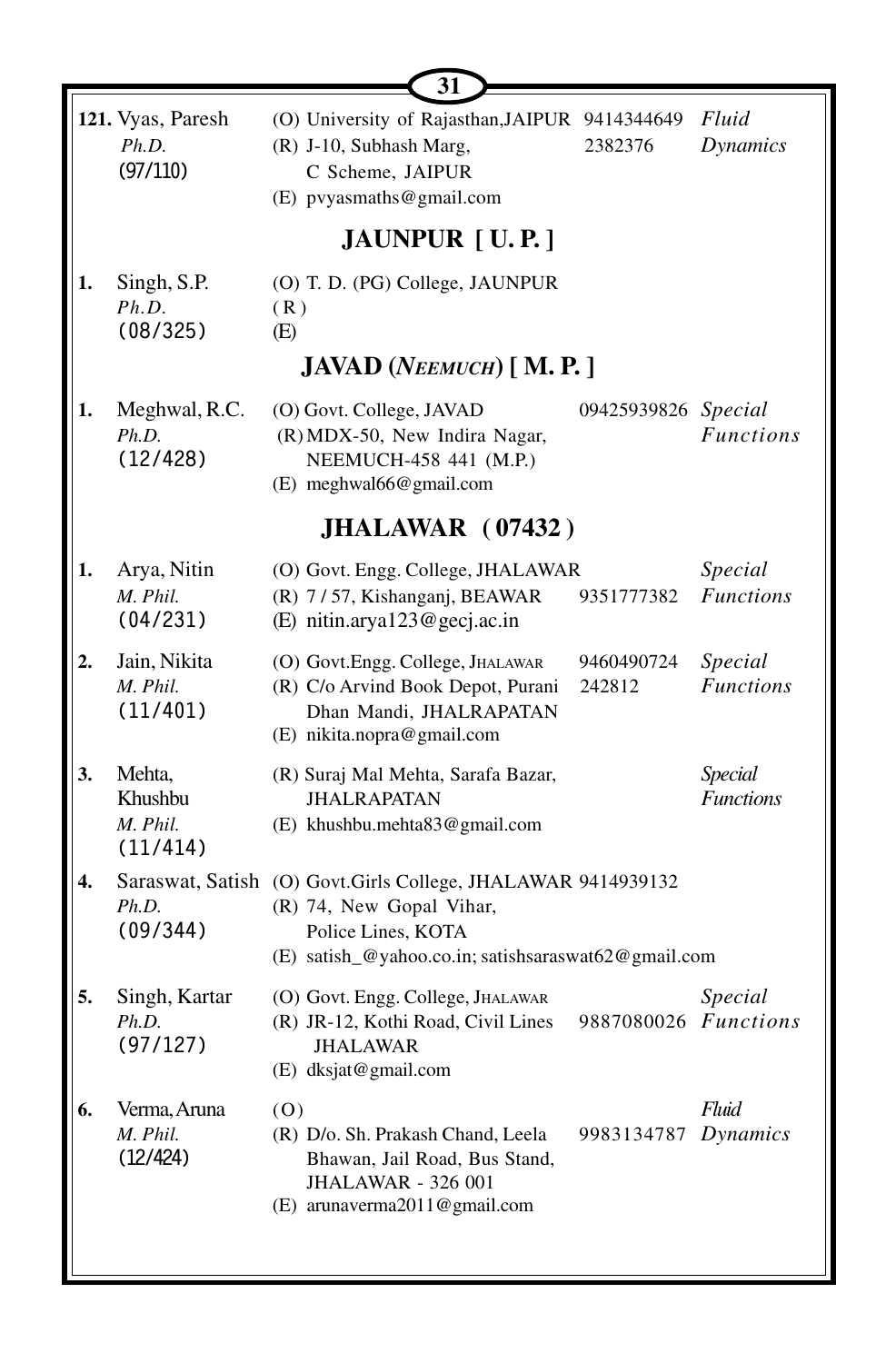| Srivastava,<br>Vandana<br>(07/283)                  | (O) Bipin Bihari College, JHANSHI<br>(R) B-169, Avas Vikas Colony,<br>Nandanpura, JHANSI - 284 003<br>(E) vandy_bikas@yahoo.com                 | 248105<br>09871079221    |                                                                                                                                                                          |  |  |
|-----------------------------------------------------|-------------------------------------------------------------------------------------------------------------------------------------------------|--------------------------|--------------------------------------------------------------------------------------------------------------------------------------------------------------------------|--|--|
|                                                     |                                                                                                                                                 |                          |                                                                                                                                                                          |  |  |
| Sharmila Km.<br>(18/526)<br>Ph. D.                  | (O) Mahila Mahavidhylay,<br>Jhojhu Kalan, (Bhiwani)<br>(R)<br>(E)                                                                               | 8053894458               |                                                                                                                                                                          |  |  |
|                                                     |                                                                                                                                                 |                          |                                                                                                                                                                          |  |  |
| <b>Bhaira</b><br>Satyaveer<br>Ph. D.<br>(10/386)    | (O) Govt. College, Loonkaransar<br>(R) VILL. ANGASAR, PO. ABUSAR,<br>(Dist. Jhunjhunu)<br>(E) drsbhaira@gmail.com                               | 9413643422               | Special<br><b>Functions</b>                                                                                                                                              |  |  |
|                                                     |                                                                                                                                                 |                          |                                                                                                                                                                          |  |  |
| Mandia, H.K.<br>Ph.D.<br>(12/437)                   | (R) Vill. NANDRAMPURA,<br>PO. MANDRELLA (Jhunjhunu)<br>(E) mandiaharmendra@gmail.com                                                            | 9785403272<br>9414675399 | Special<br><b>Functions</b>                                                                                                                                              |  |  |
| Sharma,<br>Pawan<br>(06/272)                        | (O) Singhania Inst. of Engg.,<br>PACHERBARI (Jhunjhunu)<br>(R) Maharana Pratap Nagar,<br>NARNAUL-123001(Haryana)<br>(E)                         | 253233<br>941678402      |                                                                                                                                                                          |  |  |
| Verma, G.R.<br>Ph. D.<br>Prof. Emeritus<br>(90/076) | (O) M.D.Girls Science College,<br>Mandawa Mod, JHUNJHUNU<br>(R) Man Nagar, Opp. Municipal Council<br><b>JHUNJHUNU</b><br>(E) verma@math.uri.edu | 238640<br>19001546632    |                                                                                                                                                                          |  |  |
| JOBAT [ M.P. ]                                      |                                                                                                                                                 |                          |                                                                                                                                                                          |  |  |
| Patel Naresh<br>Ph.D.<br>(07/298)                   | (O) Govt. College, JOBAT<br>(R) A-142, Vidya Palace Colony<br>Chota Bangorda Road,<br>Opp. Airport, INDORE 452005                               | 09425437965              |                                                                                                                                                                          |  |  |
|                                                     |                                                                                                                                                 |                          | <b>JHANSI</b> [ U.P. ] (0517)<br><b>JHOJHU KALAN (HARIYANA)</b><br><b>LOONKARANSAR (BIKANER)</b><br><b>JHUNJHUNU (01592)</b><br>(O) Seth Motilal (PG) College, JHUNJHUNU |  |  |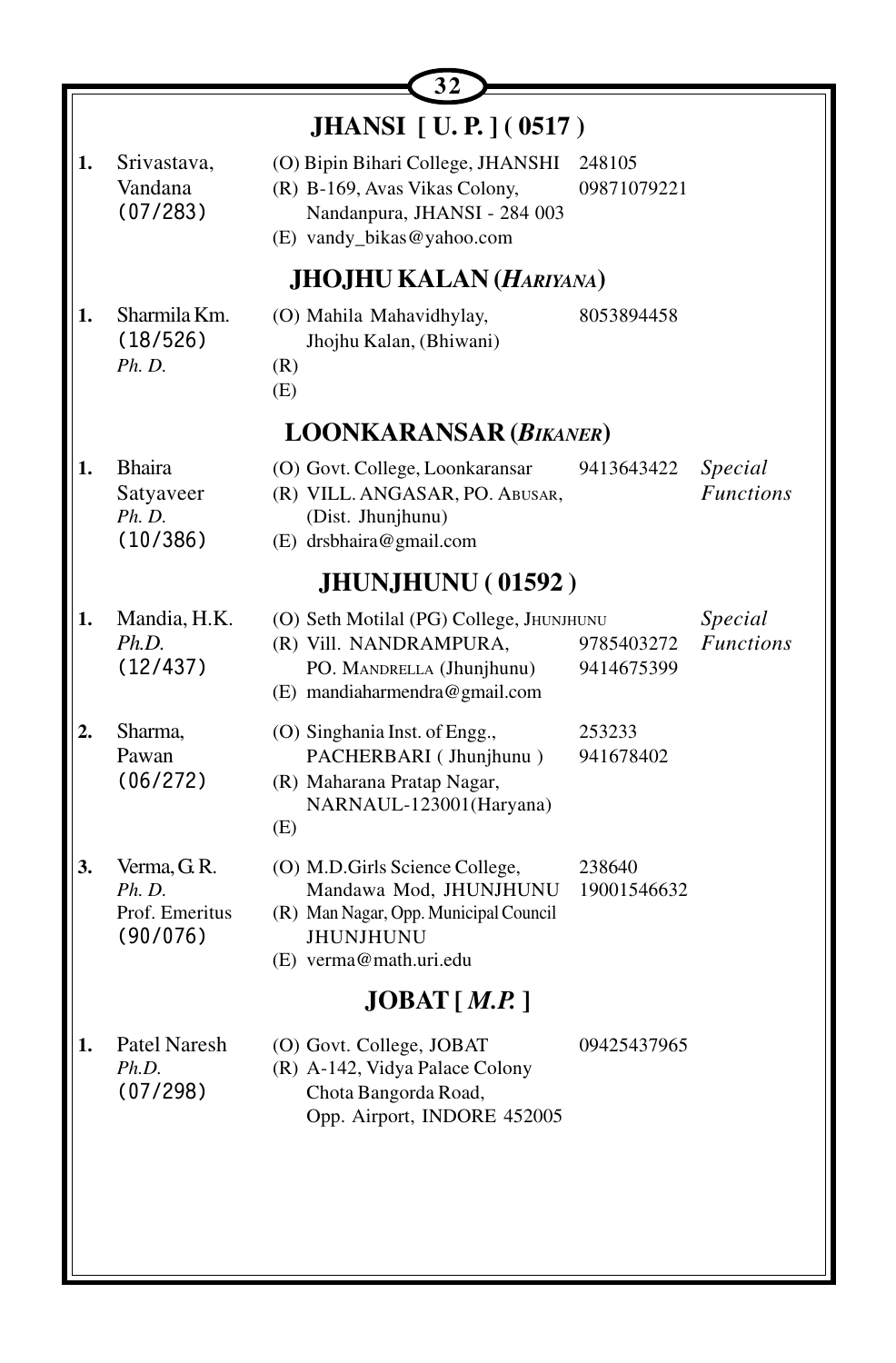| 33               |                                                          |                                                                                                                                                                                           |                       |                                      |
|------------------|----------------------------------------------------------|-------------------------------------------------------------------------------------------------------------------------------------------------------------------------------------------|-----------------------|--------------------------------------|
|                  |                                                          | <b>JOBNER</b> [ <i>JAIPUR</i> ]                                                                                                                                                           |                       |                                      |
| 1.               | Manohar,<br>Pratibha<br>(09/338)<br><i>Ph. D.</i>        | (O) S.K.N. Agriculture College, JOBNER 08058842909 Special<br>(R) Quater No. 133, Staff Colony,<br>SKN College of Agriculture,<br><b>JOBNER - 303329</b><br>(E) prati_manohar@yahoo.co.in |                       | <b>Functions</b>                     |
|                  |                                                          | <b>JODHPUR (0291)</b>                                                                                                                                                                     |                       |                                      |
| 1.               | Ansari, Firdosh<br>M.Phil.<br>(14/482)                   | (R) Ansari Bldg. I, B Road<br>Sardapura, JODHPUR<br>(E) firdoushansari@gmail.com                                                                                                          | 9887167886 Statistics |                                      |
| 2.               | Arora, Nisha<br>M.Phil.<br>(07/298)                      | (O)<br>(R) 190, Jai Nagar, Ramdev Road, PALI<br>(E) nishaarora@gmail.com                                                                                                                  | 9252222714            | <i><b>Operations</b></i><br>Research |
| 3.               | Banerji, P.K.<br>$Ph.D.$ ( <i>Ex Prof.</i> )<br>(89/023) | (R) 8/400, Nandanvan, Chopasni<br>Housing Board, JODHPUR<br>(E) banerjipk@yahoo.com                                                                                                       | 2754446<br>9414134446 | <b>Special</b><br><b>Functions</b>   |
| $\overline{4}$ . | Bhati, S.S.<br>Ph.D.<br>(89/027)                         | (R) 198-A, Park House, I <sup>st</sup> A Road<br>Sardarpura, JODHPUR<br>(E)                                                                                                               | 2612938               | Integral<br><b>Transforms</b>        |
| 5.               | Bhandari, Kamlesh<br>Ph.D.<br>(18/521)                   | (O) JIET, JODHPUR<br>(R) 30, Surya Colony, Near Kamla Residency,<br>Residency Road, JODHPUR<br>(E) bhandarikamlesh604@gmail.com                                                           | 9314471017            |                                      |
| 6.               | Bhatia, P.K.<br>(EXProf.)<br>(89/045)                    | (R) 116, Bhagat Ki Kothi Extn.,<br>New Pali Road, JODHPUR<br>(E)                                                                                                                          | 2721693               | Fluid<br>Dynamics                    |
| 7.               | Choudhary, C.R.<br>Ph.D.<br>(12/460)                     | (O) J.N.Vyas University, JODHPUR 9414551041<br>(R) 88 A, Rajeev Nagar, KBHB Road<br><b>JODHPUR</b><br>(E) crc2007@rediffmail.com                                                          |                       | Fractional<br>Calculus               |
| 8.               | Chouhan,<br>Amit<br>(11/407)                             | (O) JIET SETG, JODHPUR<br>(R) Outside Bharo Ki Pole, JODHPUR<br>(E) amit.chouhan@indiatimes.com                                                                                           | 9828349343<br>2445752 |                                      |
| 9.               | Choudhary,<br>Dinesh Kumar<br>Ph.D.<br>(16/503)          | (O) Agriculture University, JODHPUR<br>(R) Near Police Station, Ward 23<br>ANOOPGARH (Sriganganagar)<br>(E) dinesh_dino03@yahoo.com                                                       | 9414904563            | Mathematical<br>Modeling             |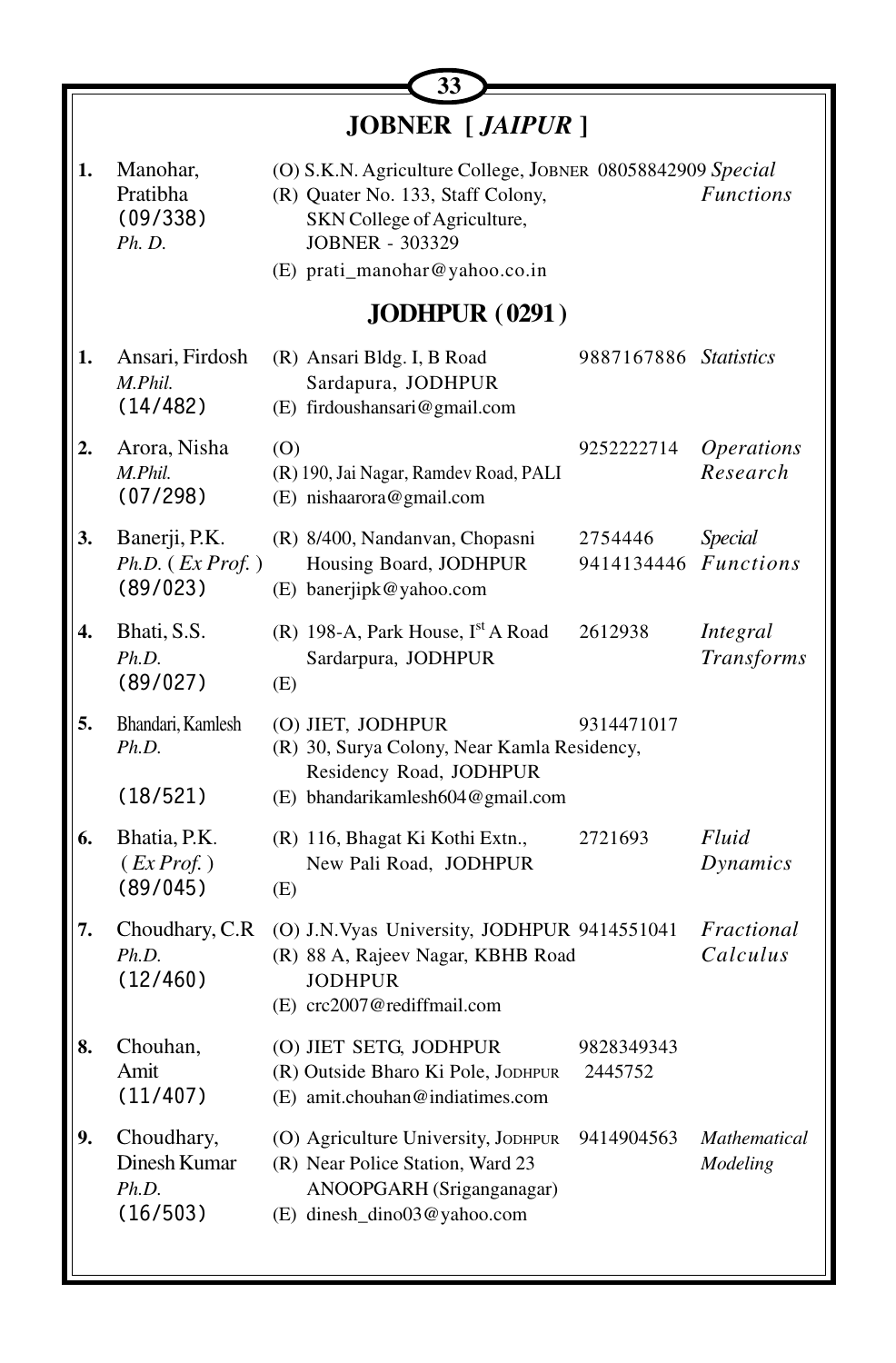|     |                                                    |            | 34                                                                                                                                          |                                     |                             |
|-----|----------------------------------------------------|------------|---------------------------------------------------------------------------------------------------------------------------------------------|-------------------------------------|-----------------------------|
|     | 10. Dudi,<br>Naresh<br>Ph.D.<br>(12/442)           | (O)        | (R) 37, Dudi House, Sushil Nagar,<br>Bhagat Ki Kothi, New Pali Road,<br><b>JODHPUR</b><br>(E) nareshdudi@yahoo.co.in                        | 9571025458                          | Special<br><b>Functions</b> |
| 11. | Gehlot,<br>Kuldeep Singh<br>Ph.D.<br>(12/470)      |            | (O) Govt. College, JODHPUR<br>(R) Four Pole, Magra-Punjala,<br>Mandore, JODHPUR<br>(E) drksgehlot@rediffmail.com                            | 9413329249                          | Special<br><b>Functions</b> |
|     | 12. Gehlot, Rohit<br>Ph.D.<br>(04/230)             | (0)<br>(E) | (R) Gopi Bera, Mandore, JODHPUR                                                                                                             | 2571371                             | Fluid<br>Dynamics           |
|     | 13. Gupta, R.K.<br>Ph.D.<br>(01/185)               |            | (O) J.N.Vyas University, JODHPUR.<br>(R) 9/70, K.K.Colony Basni I,<br><b>JODHPUR</b><br>(E) drrkbgupta@yahoo.co.in                          | 9829588004<br>2740826               | Special<br><b>Functions</b> |
|     | Ph.D.<br>(12/469)                                  |            | 14. Gurjar, Meena Km. (O) JN Vyas University, JODHPUR<br>(R) TH, F-18, VG Garde Marg,<br>Residency Road, JODHPUR<br>(E) meenanetj@gmail.com | 9461779031                          | Integral<br>Transforms      |
|     | 15. Hitesh Kr.<br>Ph.D.<br>(18/524)                | (0)        | (R) 12/265, Chopasni Housing Board,<br><b>JODHPUR</b><br>(E) hiteshsharma@gmail.com                                                         | 9530347475                          | Fluid<br><b>Dynamics</b>    |
|     | 16. Khan, Arif<br>Ph. D.<br>(00/165)               |            | (O) JIET, JODHPUR<br>(R) D 165, Kamla Nehru Nagar,<br>(I Extension), JODHPUR<br>(E) khanarif76@gmail.com,<br>arif.khan@jietjodhpur.ac.in    | 8949249409<br>2751258<br>9414260613 | Integral<br>Transforms      |
|     | 17. Khan, Ayub<br>Ph.D.<br>(99/138)                |            | (O) J.N.Vyas University, JODHPUR 9414301813<br>(R) 136, Masuriya Sector II,<br><b>JODHPUR</b><br>(E) draiyubkhan@gmail.com                  |                                     | Fluid<br><b>Dynamics</b>    |
|     | 18. Kumbhat, R.K.<br>Ph.D., (Ex Prof.)<br>(89/026) | (0)        | (R) 74, Nehru Park, JODHPUR<br>(E) drrkkumbhat@yahoo.com                                                                                    | 9461007301<br>2433497<br>2610407    | Special<br><b>Functions</b> |
| 19. | Madan Lal<br>(16/501)                              |            | (O) J.N.Vyas University, JODHPUR 9660618818<br>(R) Purani Bhakkari Bass, Soorsagar<br>(E) madan.lakhani288@gmail.com                        |                                     |                             |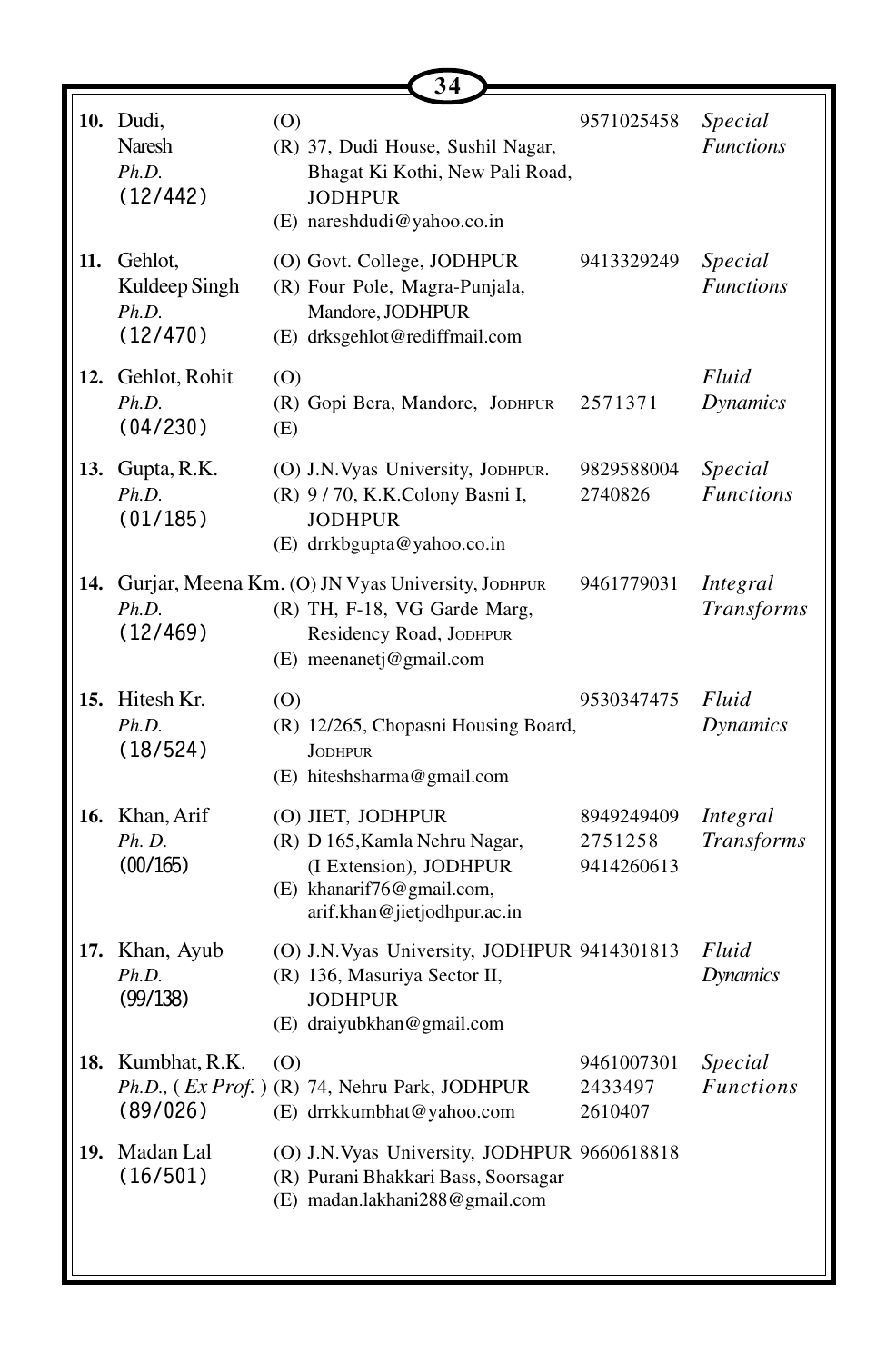|                                                            |            | 35                                                                                                                                           |                                   |                             |
|------------------------------------------------------------|------------|----------------------------------------------------------------------------------------------------------------------------------------------|-----------------------------------|-----------------------------|
| 20. Mathur Amit<br>(18/520)                                |            | (O) JIET, JODHPUR<br>(R) Sutharon Ka Bass, Ummed Chowk<br>JODHPUR<br>(E) amit_mathur@rediffmail.com                                          | 9460948249                        | Special<br><b>Functions</b> |
| 21. Mathur, Anjali<br>Ph.D.<br>(18/517)                    |            | (O) JIET, JODHPUR<br>(R) 17/20, Chopasani Housing Board<br>(E) anjali24mathur@gmail.com                                                      | 9461089624                        | Special<br><i>Functions</i> |
| 22. Mathur, Sandeep (O) JIET, JODHPUR<br>Ph.D.<br>(18/516) |            | (R) 17/20, Chopasani Housing Board<br>(E) mathur.sandeep1979@gmail.com                                                                       | 9829118518                        | Special<br><b>Functions</b> |
| 23. Mehta, Vijay<br>Ph.D.<br>(01/184)                      | (E)        | (O) J.N.Vyas University, JODHPUR<br>(R) 103 A, Ajeet Colony, JODHPUR                                                                         | 9461192448<br>2512448             | Fluid<br>Dynamics           |
| 24. Mishra, P.K.<br>Ph.D.<br>(09/353)                      |            | (O) JIET, JODHPUR<br>(R) 137D, Aprajeeta Vidhypati Marg,<br>Saraswati Nagar, JODHPUR<br>(E) mishrapk69@gmail.com                             | 8079073386                        | Special<br><b>Functions</b> |
| 25. Mistry, Lalita<br>(18/515)                             |            | (O) JIET, JODHPUR<br>(R) 4, Ambey Nagar, Kudi Bhagtasni<br><b>JODHPUR</b><br>(E) lalita.nagal@gmail.com                                      | 9829032210                        | Fractional<br>Calculus      |
| 26. Parihar, Renu<br>Ph.D.<br>(05/237)                     |            | (O) G.D. Memorial College,<br>(R) Hari Prem 105, Suraj Nagar<br>Near 18 E, Chopasani Housing Board                                           | 9928500085<br>7014884750 Dynamics | Fluid                       |
| 27. Patel, Saroj<br>(02/202)<br>Ph.D.                      |            | (O) Lachoo Inst. of Sci.& Tech., JODHPUR<br>(R) Ramalya, 8 <sup>th</sup> C Road, Sardarpura,<br><b>JODHPUR</b><br>(E) drsarojpatel@gmail.com | 9461117200                        |                             |
| 28. Pathak, Govind<br>(00/172)                             | (R)<br>(E) | (O) Res.Sch., J.N.V. Univ., JODHPUR                                                                                                          |                                   | Fluid<br>Dynamics           |
| 29. Poonia, Anita<br>(16/494)                              |            | (O) Res.Sch., J.N.V. Univ., JODHPUR<br>(R) Qtr. E-215, III B, KHETRI NAGAR<br>(Dist. Jhunjhunu)<br>(E) anita.neetu89@yahoo.com               | 9950576674                        | Fractional<br>Calculus      |
| 30. Saxena, R.K.,<br>$D.$ Sc. $(EX Prof. )$<br>(88/003)    |            | (R) 34, Panch Batti, Ratanada,<br><b>JODHPUR</b><br>(E) ram34kishore@gmail.com                                                               | 2511434                           | Fractional<br>Calculus      |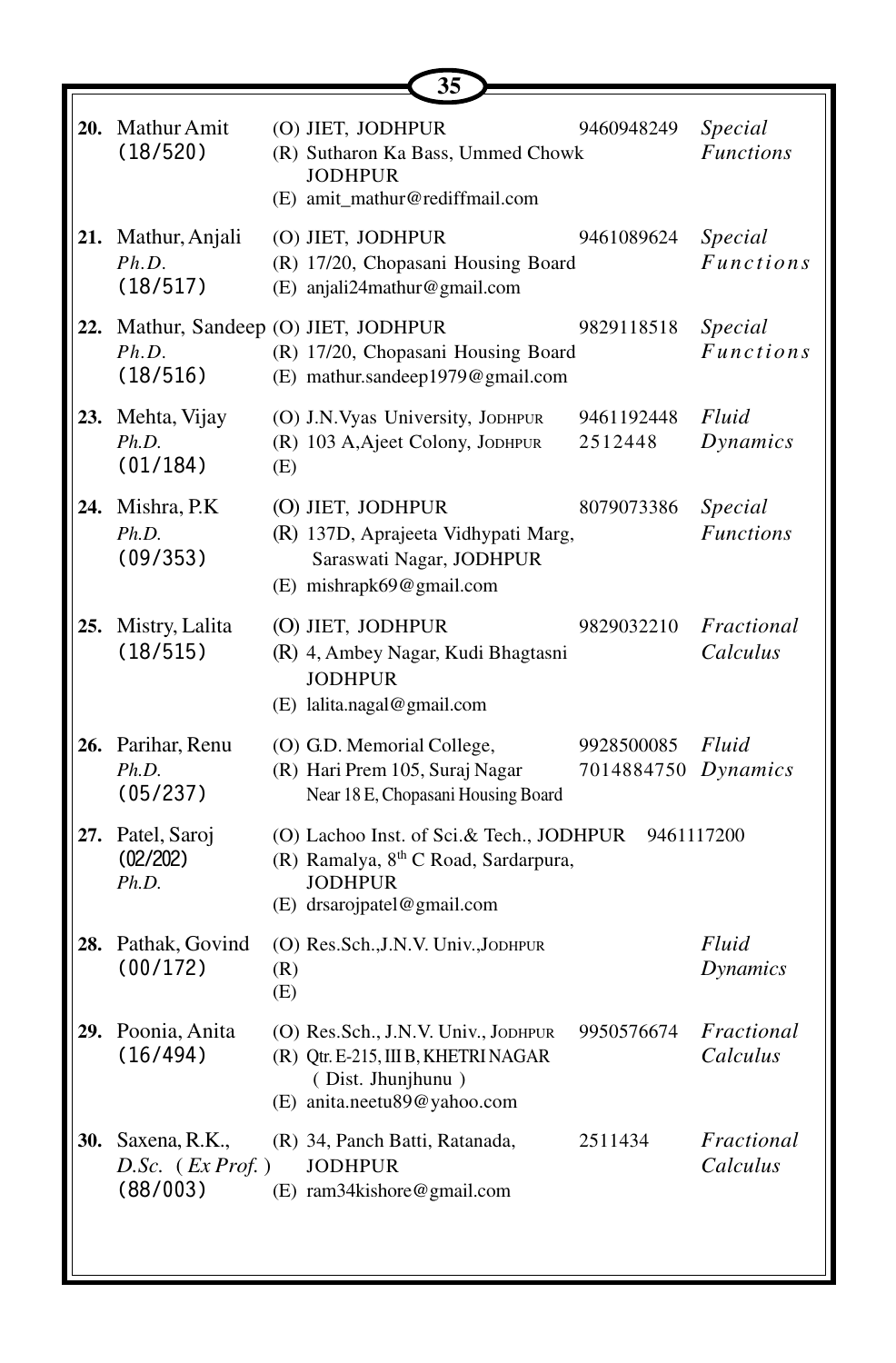| 28.                      | 27. Saxena, Manju,<br>Ph.D. (Ex. Prof.)<br>(01/183) | (R)                                                                                                                                           | 2644054               | <b>Statistics</b>             |  |  |
|--------------------------|-----------------------------------------------------|-----------------------------------------------------------------------------------------------------------------------------------------------|-----------------------|-------------------------------|--|--|
|                          |                                                     | (E)                                                                                                                                           | 3123808               |                               |  |  |
|                          | Sethi, P.L.<br>Ph.D. (Ex Prof. )<br>(00/150)        | (R) B - 77, Krishna Nagar,<br>New Pali Road, JODHPUR<br>(E) plsethi14@yahoo.com                                                               | 09990194799 Integral  | <b>Transforms</b>             |  |  |
|                          | 29. Sharma, Yogesh<br>Ph. D.<br>(00/166)            | (O) Mahila PG College, JODHPUR.<br>(R) Krishana Kunj,3rd Chopasni<br>Road, Sardarpura, JODHPUR<br>(E) dryogesh121@rediffmail.com              | 9429366710<br>2641588 | Special<br><b>Functions</b>   |  |  |
| 30.                      | Singhal, Seema<br>(00/158)                          | (0)<br>(R) 94, Baldeo Nagar, JODHPUR<br>(E)                                                                                                   | 2622918               | Special<br><b>Functions</b>   |  |  |
| 31.                      | Sisodiya, G.S.<br><i>Ph. D.</i><br>(04/229)         | (O) Lachoo Inst. of Sc.& Tech.<br>(R) 22, Devikripa, Surya Nagar,<br>(Near BJS) JODHPUR<br>(E) sisodiyags@gmail.com                           | 9783303188<br>2550755 | Fluid<br>Dynamics             |  |  |
| 32.                      | Tak, S.S.<br>Ph.D. (Ex Prof.)<br>(92/086)           | (R) B-31, Narsingh Vihar<br>Lal Sagar, JODHPUR<br>(E) sstak@rediffmail.com                                                                    | 9414475499<br>2570577 | Fluid<br><b>Dynamics</b>      |  |  |
|                          | 32. Vyas, Ashok Kr.<br>Ph.D.<br>$(18/\ldots)$       | (O) Mahila PG College, JODHPUR<br>(R) , Chopasni Housing Board,<br><b>JODHPUR</b><br>(E)                                                      | 9116776992            | Integral<br><b>Transforms</b> |  |  |
| 33.                      | Yadav, R.K.<br>Ph.D.<br>(93/096)                    | (O) J.N. Vyas University, JODHPUR<br>(R) B 98 (A), Krishna Nagar,<br>Pali Road, JODHPUR<br>(E) rkmdyadav@yahoo.co.in                          | 2721914<br>2723261    | Fractional<br>Calculus        |  |  |
|                          |                                                     | <b>KAITHAL</b> [ <i>HARYANA</i> ]                                                                                                             |                       |                               |  |  |
| 1.                       | Maurya, V. N.<br>Ph.D.<br>(03/213)                  | (O) Haryana college of Tech. & Mgt.<br>(R) 162, Subhash Nagar, DEHRADUN 31109407<br>(E) drvn-maurya@rediffmail.com                            | 9315507943            | <b>Operations</b><br>Research |  |  |
| <b>KALADERA</b> [JAIPUR] |                                                     |                                                                                                                                               |                       |                               |  |  |
| 1.                       | Singh,<br>Yashwant<br><i>Ph. D.</i><br>(08/320)     | (O) Govt. College, KALADERA<br>(R) C/o Shri Raj Pal Singh<br>28, Chandawari, Near Darbar School<br>Jhotwara, JAIPUR<br>(E) dryashu23@yahoo.in | 9462682032            | Special<br><b>Functions</b>   |  |  |

**36**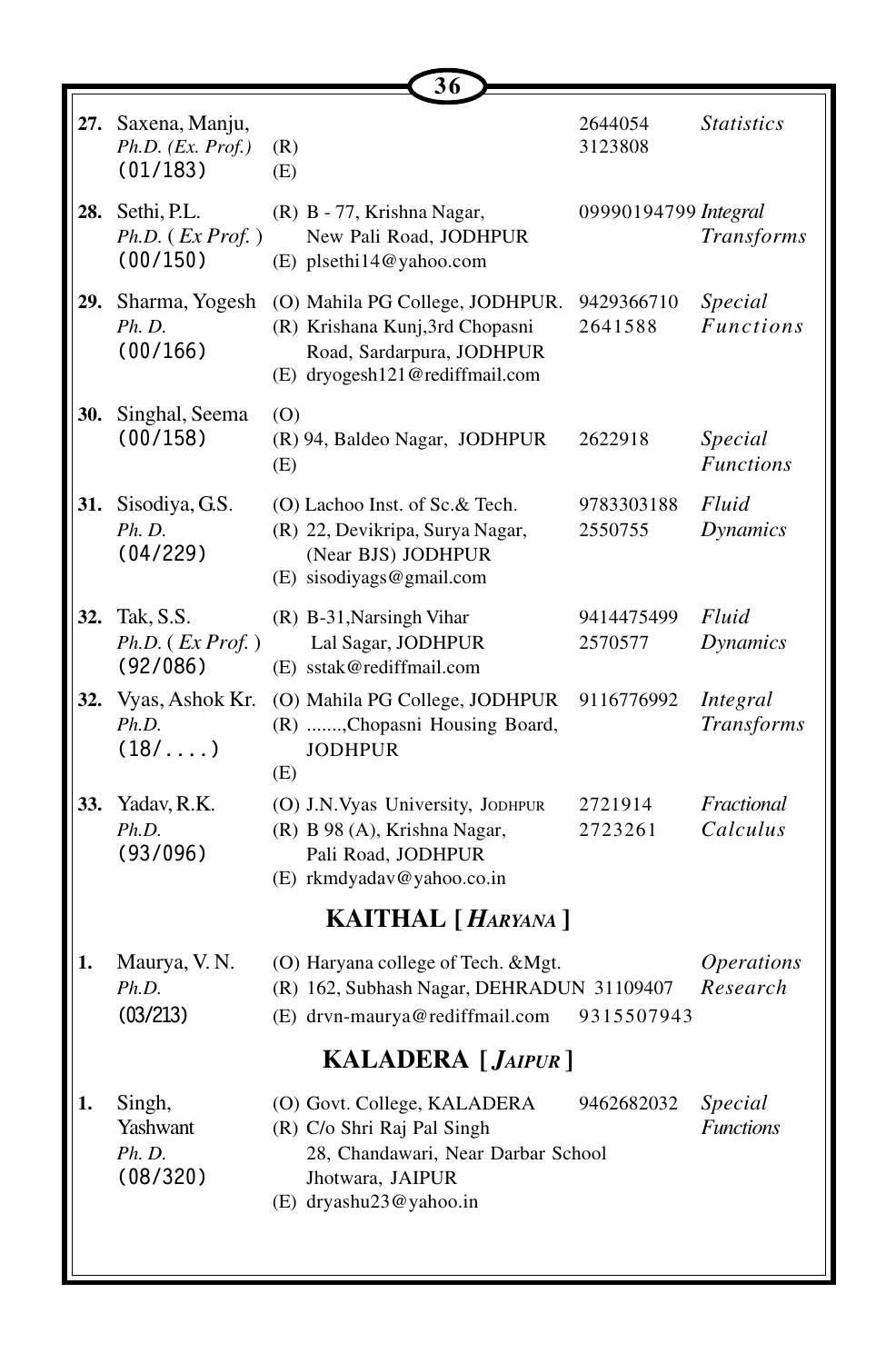|    |                                             | 37                                                                                                                                                                                     |                                  |                             |  |  |  |  |
|----|---------------------------------------------|----------------------------------------------------------------------------------------------------------------------------------------------------------------------------------------|----------------------------------|-----------------------------|--|--|--|--|
|    | Sharma, Sunil<br>Ph.D.<br>(90/059)          | (O) Govt. College, KALADERA<br>(R) 10 / 532, Kaveri Path,<br>Mansarovar, JAIPUR<br>(E) sunsidsharma@yahoo.in                                                                           | 9649692585<br>2390123            | Special<br><b>Functions</b> |  |  |  |  |
|    | <b>KALAVAKKAM</b> [ CHENNAI ]               |                                                                                                                                                                                        |                                  |                             |  |  |  |  |
| 1. | Prabha, B.<br>(07/292)                      | (O) SSN College of Engg.,<br>KALAVAKKAM-603 110<br>(E) brprasiya@yahoo.co.in                                                                                                           |                                  |                             |  |  |  |  |
|    | Sujatha, R.<br>(07/293)                     | (O) SSN College of Engg.,<br>KALAVAKKAM-603 110<br>(E)                                                                                                                                 |                                  |                             |  |  |  |  |
|    |                                             | <b>KANPUR</b> [U.P.] (0512)                                                                                                                                                            |                                  |                             |  |  |  |  |
| 1. | Kumar, Adarsh<br>(09/361)                   | (O) Pranveer Singh Academy of Tech. 2696261-62, 63<br>Kanpur, Bhauti NH # 02 PIN-208 020<br>(R) I-875, Vishwa Bank, Barra;<br>Kanpur Nagar-208 027<br>(E) adarshgangwar@rediffmail.com | 09450143828<br>09889818828       |                             |  |  |  |  |
|    | Maurya, R. K.<br>(04/235)                   | (O) DAV College, KANPUR<br>(E)                                                                                                                                                         |                                  |                             |  |  |  |  |
| 3. | Yadav,<br>Sudhir Singh<br>Ph. D<br>(10/384) | (O) Pranveer Singh Inst. of Tech.<br>Bhanti (NH - 2), KANPUR<br>(R) Plot No. 14, Siddharth Nagar, GOBA<br>Garden, Kalyanpur, KANPUR - 208 020<br>(E) drsyadav71@gmail.com              | 2696261<br>09412659048 Functions | Special                     |  |  |  |  |
|    |                                             | <b>KAROLI</b>                                                                                                                                                                          |                                  |                             |  |  |  |  |
| 1. | Ahemad<br>Rafique<br>(12/445)               | (O) Govt. College, KAROLI<br>(R) Misro ka danda, Chatikna<br><b>KAROLI</b><br>(E) rafiqueahemad93@gmail.com                                                                            | 9462554533                       |                             |  |  |  |  |
|    | Meena D. S.                                 | (R) Vill.- CATCAR (Hindon)                                                                                                                                                             | 9414726196                       |                             |  |  |  |  |
|    | (12/444)                                    | (E)<br><b>KEKRI</b> [ AJMER ]                                                                                                                                                          |                                  |                             |  |  |  |  |
|    |                                             |                                                                                                                                                                                        |                                  |                             |  |  |  |  |
| 1. | Choudhary<br>Vijendra<br>$($ /)             | (0)<br>(R) 31, Sukh Shanti Nagar,<br>Ajmer Road, KEKRI                                                                                                                                 | 9414220408                       |                             |  |  |  |  |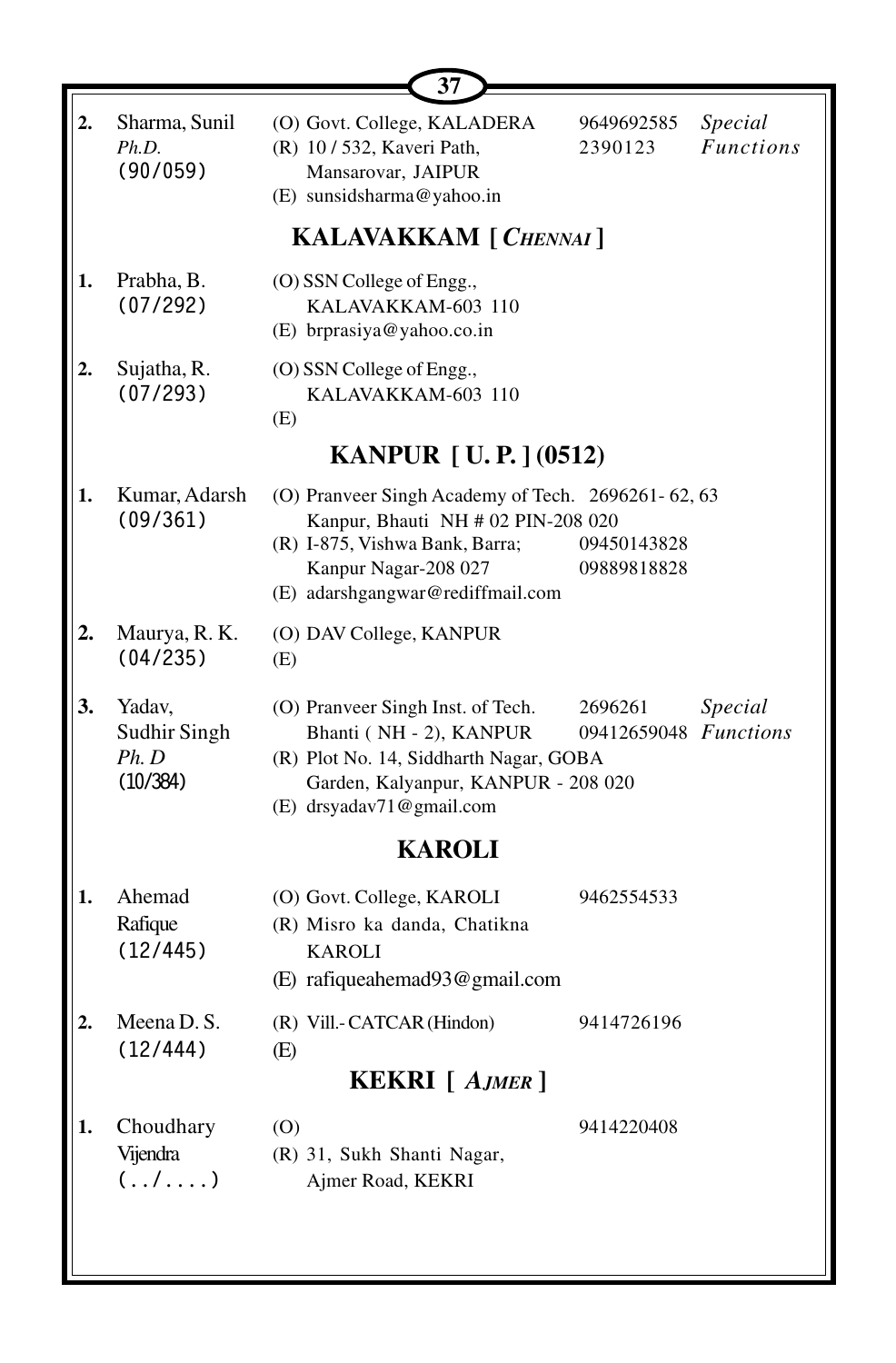|    |                                                | 38                                                                                                                            |                       |                             |
|----|------------------------------------------------|-------------------------------------------------------------------------------------------------------------------------------|-----------------------|-----------------------------|
|    |                                                | <b>KHETRI</b> [ <i>JHUNJHUNU</i> ]                                                                                            | (01593)               |                             |
| 1. | Sharma, Veena<br>(00/155)                      | (O) Govt. College, KHETRI<br>(R) Chirawa Tyres, Mandawa Mod,<br>Pilani Road, CHIRAWA (Jhun.)<br>(E)                           |                       |                             |
|    |                                                | KISHANGARH $[A_{JMER}]$ (01463)                                                                                               |                       |                             |
| 1. | Kumar, Mukesh<br>Ph. D<br>(04/221)             | (O) Govt.College, KISHANGARH<br>(R) 341/25, Chakki Wali Gali,<br>Ram Ganj, AJMER<br>(E)                                       | 9414436016            | Inventory<br><b>Theory</b>  |
|    |                                                | <b>KOTA</b> (0744)                                                                                                            |                       |                             |
| 1. | Agarwal, Neeru<br>(90/070)                     | (R) 712/3, Pratap Nagar, KOTA<br>(E) neerukota60@gmail.com                                                                    | 9829405359<br>2501348 |                             |
| 2. | Bajaj,<br>Sulakshana<br>Ph.D.<br>(09/349)      | (O) M.I.of I.T., Rawat Bhata Road<br>(R) 719-A, RK puram, UIT Colony,<br><b>KOTA</b><br>(E) sulakshana80@ymail.com            | 9784602999<br>2470126 | Special<br><b>Functions</b> |
| 3. | Bohara, R.C.<br>Ph.D., (Ex. Prof.)<br>(15/485) | (0)<br>(R) 1N 20, Dadawadi,<br>Near Shoping Centre, KOTA<br>(E) rcbohara20@gmail.com                                          | 9413007463            | Special<br><b>Functions</b> |
| 4. | Dadhich,<br>Shalesh Kumar<br>(09/346)          | (O) MACET, Ranpur, KOTA<br>(R) 82 A, Jai Hind Nagar I, Block C,<br>Police Line, Baran Road, KOTA<br>(E) skd.vibha01@gmail.com | 9460237741<br>2432888 |                             |
| 5. | Gaur, M.D.<br>Ph.D., Ex Principal<br>(95/098)  | (R) 23, Railway Society, Bajrang<br>Nagar Police Lines, KOTA<br>(E)                                                           | 9460816150 Fluid      | Dynamics                    |
| 6. | Gautam, G.P.<br>(Ex Principal)                 | (R) 5 B 34, Vigyan Nagar, KOTA<br>Ph.D. (95/101) (E) gpgautamchaturbhuj@gmail.com                                             | 9414933501            | Special<br><b>Functions</b> |
| 7. | Gupta,<br>Prakriti<br>(09/348)                 | (O) MAET College of Engg., KOTA 9784024229<br>(R) D/o Shri P.K. Gupta, Vikas Colony<br>Lane No.3, Dadawari, KOTA<br>(E)       |                       |                             |

╚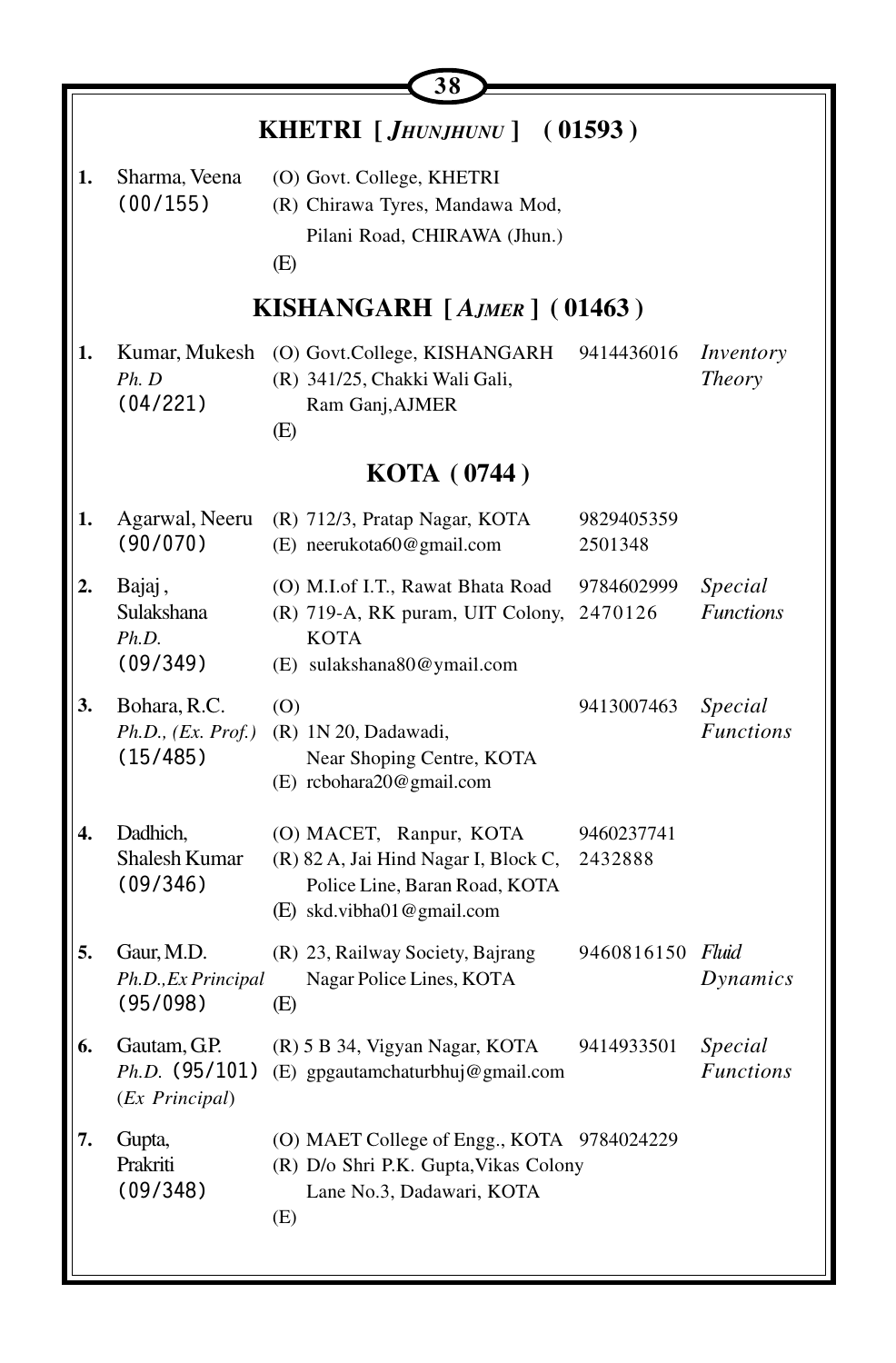|     |                                         | 39                                                                                                                                                  |                       |                                                       |
|-----|-----------------------------------------|-----------------------------------------------------------------------------------------------------------------------------------------------------|-----------------------|-------------------------------------------------------|
| 8.  | Jaimini, B.B.<br>Ph.D.<br>(98/135)      | (O) Govt. College, KOTA<br>(R) 92, Aditya Awas Yojna Colony,<br><b>KOTA</b><br>(E) bbjaimini_67@rediffmail.com                                      | 9414392487<br>2320451 | Integral<br><b>Transforms</b>                         |
| 9.  | Jain, Lalita<br>(95/102)                | (O) Govt. College, KOTA<br>(R) 10 A 21, Mahaveer Nagar III, KOTA 2478104<br>(E) jainlalita25@gmail.com                                              | 9166130348            |                                                       |
|     | 10. Jain, Preeti<br>(09/337)            | (O) Lord Budha Inst. of Engg. Tech., KOTA<br>(R) D/o Shri. M.C. Jain, Kirana Store,<br>Rangpur Road, Kota Jn., KOTA<br>(E)                          |                       |                                                       |
| 11. | Mathur, S.N.<br>(09/341)                | (R) "Suruchi" 39, Old RTO Road,<br>Saraswati Colony, KOTA<br>(E) sureshnarayanmathur@gmail.com                                                      | 9460177082            |                                                       |
|     | 12. Pancholi, Usha<br>Ph.D.<br>(05/243) | (O) Govt. College, KOTA<br>(R) 748, Dada Bari Exten., KOTA<br>(E) pancholi.usha1959@rediffmail.com                                                  | 9414257341            |                                                       |
|     | 13. Purohit, S.D.<br>Ph.D.<br>(15/486)  | (O) Rajasthan Technical University,<br><b>KOTA</b><br>(R) C 10, Staff Colony, RTU, KOTA<br>(E) sunil_a_purohit@yahoo.com                            | 9413954828            | Special<br><b>Functions</b><br>Fractional<br>Calculus |
|     | 14. Rathi, N.R.<br>Ph.D.<br>(89/036)    | (0)<br>(R) 102 A, Mangal Bhawan Complex 2460417<br>Near Bal Mandir, Station Road, KOTA                                                              | 9414939260            | Special<br><b>Functions</b>                           |
|     | Ph.D.<br>(09/343)                       | 15. Saxena, Hemlata (O) Career Point University, KOTA<br>(R) 1 Tha 14, Dada badi. KOTA<br>(E) hemlata_1975@yahoo.co.in<br>saxenadrhemlata@gmail.com | 9460567567<br>2502100 | Special<br><b>Functions</b>                           |
| 16. | Sharma, Manju<br>(09/342)               | (O) Govt.College, KOTA<br>(R) 208, Om Tower, Indira Vihar,<br><b>KOTA</b><br>(E)                                                                    | 9414392548<br>2370462 |                                                       |
| 17. | Sharma, Rajesh Km.<br>Ph.D.<br>(95/099) | (O) Govt. College, KOTA<br>(R) 31, Pratap Nagar, KOTA<br>(E) rajesh_ktt@yahoo.co.in                                                                 | 9462973278<br>2501004 | Special<br><b>Functions</b>                           |
| 18. | Sharma Suresh<br>Ph.D.<br>(08/328)      | (O) LZEBRA College, KOTA<br>(R) 121, Shastri Nagar, Dadabari, KOTA<br>(E) suresh221166@rediffmail.com                                               | 9413187015            | Transform<br>Calculus                                 |

∎∟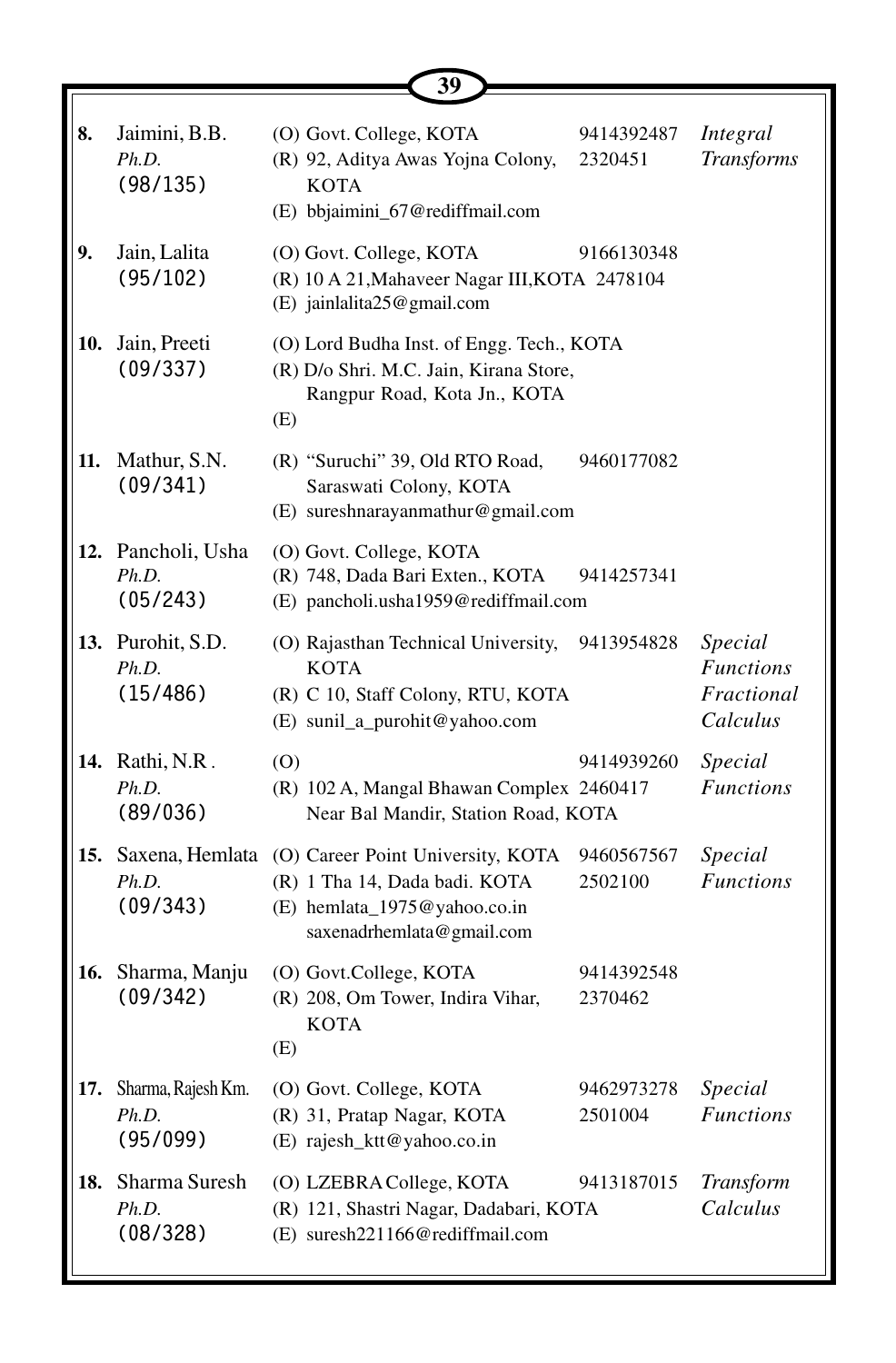|     |                                                | 40                                                                                                                                                                                       |                          |                                       |
|-----|------------------------------------------------|------------------------------------------------------------------------------------------------------------------------------------------------------------------------------------------|--------------------------|---------------------------------------|
|     | 19. Sharma, Usha<br>(95/100)                   | (R) 490 A, Talwandi, KOTA<br>(E)                                                                                                                                                         | 9829087462               | <i><b>Operations</b></i><br>Research  |
|     | 20. Somani, R.P.<br>Ph.D.<br>(05/252)          | (O) Govt. College, KOTA<br>(R) 14 spl, Balaji Nagar, KOTA<br>(E) rpsomani67@gmail.com                                                                                                    | 9413276845<br>2504578    | <i>Discrete</i><br><b>Mathematics</b> |
|     | 21. Soni, Vimlesh<br>Ph.D.<br>(04/220)         | (0)<br>(R) 86/36, RHB, Kumbha Marg,<br>Sanganer, JAIPUR<br>(E)                                                                                                                           | 9414256075               |                                       |
| 22. | Tailor, Mahendra<br>Kumar M. Phil.<br>(09/347) | (O) Modi Inst. of Tech., KOTA<br>(R) H. No. 476, Gate No.6<br>Rajat Garh Colony, BUNDI                                                                                                   | 9413408593<br>2457870    | Special<br><b>Functions</b>           |
|     | 23. Yasmeen<br>Ph.D.<br>(11/371)               | (O) Govt. College, KOTA<br>(R) House No. 8, Gali No. 8,<br>Saraswati Colony, KOTA<br>(E) yasmeen_kota@yahoo.in                                                                           | 9414306942<br>2321877    | Special<br><b>Functions</b>           |
|     |                                                | KOTPUTLI [JAIPUR] (01421)                                                                                                                                                                |                          |                                       |
| 1.  | Ph. D.<br>(00/178)                             | Sharma, Ajeet K. (O) Govt. College, KOTPUTLI<br>(R) Near Saini Sabha,<br>Adarsh Nagar, KOTPUTLI<br>(E)                                                                                   | 224221                   |                                       |
|     |                                                | <b>KUCHAMAN</b> [ NAGORE ]                                                                                                                                                               |                          |                                       |
| 1.  | Jaiswar Kamal<br>M.Phil.<br>(07/305)           | (O) Kuchaman College, KUCHAMAN<br>(R) F-67, Jai Villa, Chandra Vardai Nagar,<br><b>AJMER</b><br>(E) kamaljaiswar143@gmail.com                                                            | 9214359989<br>7737893005 | Relativity                            |
|     |                                                | KURUKSHETRA [HARYANA] (01744)                                                                                                                                                            |                          |                                       |
| 1.  | (07/282)                                       | Kumar, Rajneesh (O) Kurukshetra University,<br>KURUKSHETRA - 136 119<br>(R) 1031, WNI, AMIN Road, Opposite<br>Shakti Rice Mill, KURUKSHETRA - 136 118<br>(E) rajneesh_kuk@rediffmail.com | 292644<br>9416120992     | Solid/Fluid<br><b>Mechanics</b>       |
|     |                                                | LAXMANGARH $[$ <i>Sikar</i> $] ($ <b>01573</b> $)$                                                                                                                                       |                          |                                       |
| 1.  | Maharshi,<br>Arvind, Ph.D.<br>(05/245)         | (O) Mody University, LAXMANGARH<br>(R) Post Box No.21, LADNUN (Nagore)<br>(E) maharshiarvind@rediffmail.com                                                                              | 9414399842               | LVFT                                  |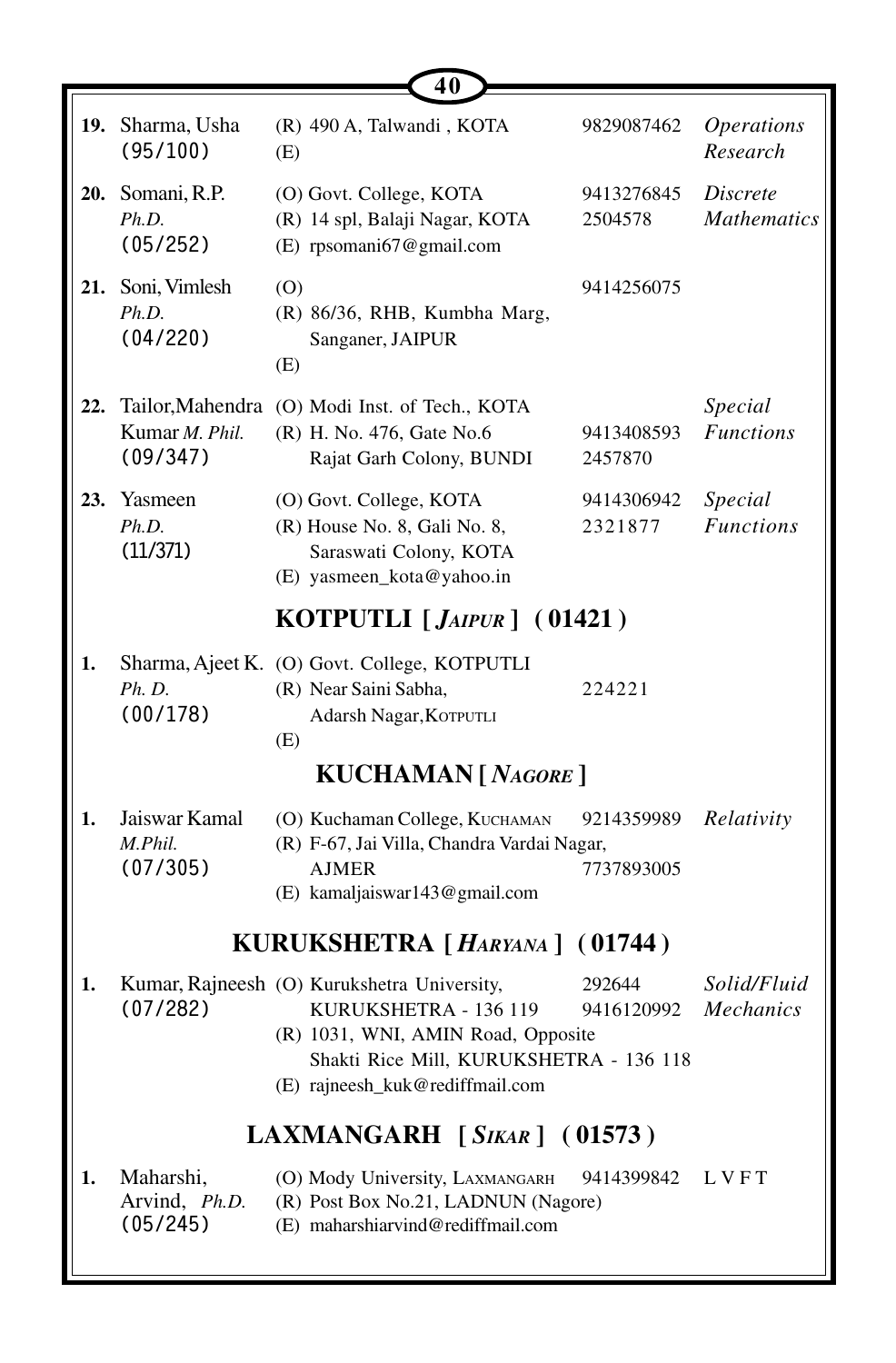|    |                                             | 41                                                                                                                                                  |                                        |                             |
|----|---------------------------------------------|-----------------------------------------------------------------------------------------------------------------------------------------------------|----------------------------------------|-----------------------------|
| 2. | Sharma, Kusum<br>Ph.D.<br>(11/417)          | (0)<br>(R) Choudhary Lane Street No. 1.,<br>Power House, Univ. College,<br>ROHTAK (Haryana) -124 001<br>(E) kusum31sharma@rediffmail.com            | 9461348182<br>8059279427               |                             |
|    |                                             | LUCKNOW [U.P.] (0522)                                                                                                                               |                                        |                             |
| 1. | Ali, Ahmad S.<br>Ph.D.<br>(00/164)          | (O) BBD University, LUCKNOW<br>(R) 292, Chandralok, Aliganj,<br><b>LUCKNOW</b><br>(E) ahmad67@rediffmail.com                                        | 227105<br>226024<br>09415583389 Series | Basic<br>Hypergeometric     |
| 2. | Bhadauria B. S.<br>Ph.D.<br>(04/236)        | (O) Ambedkar Univ. LUCKNOW<br>(R)<br>(E) mathsbsb@yahoo.com                                                                                         | 09453641182 Fluid                      | Dynamics                    |
|    |                                             | <b>MALAUT</b> [ <i>PUNJAB</i> ]                                                                                                                     |                                        |                             |
| 1. | Bhullar,<br>J. K. Singh<br>(99/142)         | (O) Malaut Inst. of Mgt. & I.T., MALAUT<br>(R) W / 21 / 224, Behind OBC,<br>Gurunande Nagar, MALAUT<br>(E)                                          |                                        |                             |
|    |                                             | <b>MALPURA</b> [ <i>TONK</i> ]                                                                                                                      |                                        |                             |
| 1. | Aggarwal, S. K.<br>Ph.D.<br>(03/215)        | (O) Govt. College, MALPURA<br>$(R)$ Flat 604, Block C,<br>SDC Green Park Appartment<br>Janta Colony, JAIPUR<br>(E) skaggarwal.govtcollege@gmail.com | 9828121319                             | Special<br><b>Functions</b> |
| 2. | Meena, B.L.<br>Ph.D.<br>(00/179)            | (O) Govt. College, Malpura<br>(R) 53/3, Veer Tejaji Road,<br>Mansarovar, JAIPUR- 302 020<br>(E) drblmina27@yahoo.co.in                              | 9414321687<br>2785296                  | Relativity<br>Cosmology     |
|    |                                             | MANASA [M.P.]                                                                                                                                       |                                        |                             |
| 1. | Vyas, Yashwant<br>(15/487)                  | (O) SHC College of BHANPURA<br>(R) J 36, Kamla Nehru Nagar,<br>MANASA (Neemuch)<br>(E) yashwant.vyas@rediffmail.com                                 | 9827560661                             |                             |
|    |                                             | MANGALARU [KARNATAKA] (0824)                                                                                                                        |                                        |                             |
| 1. | K Kumari,<br>Shantha<br>M.Phil.<br>(11/404) | (O) A.J. Inst. of Engg. & Tech.<br>Kottarachowki,, Mangalaru<br>(R) Flat 103, Dhruva Residency Yekkur<br>MANGALARU<br>(E) skk abh@rediffmail.com    | 2284702<br>09480025089<br>2284567      | Special<br><b>Functions</b> |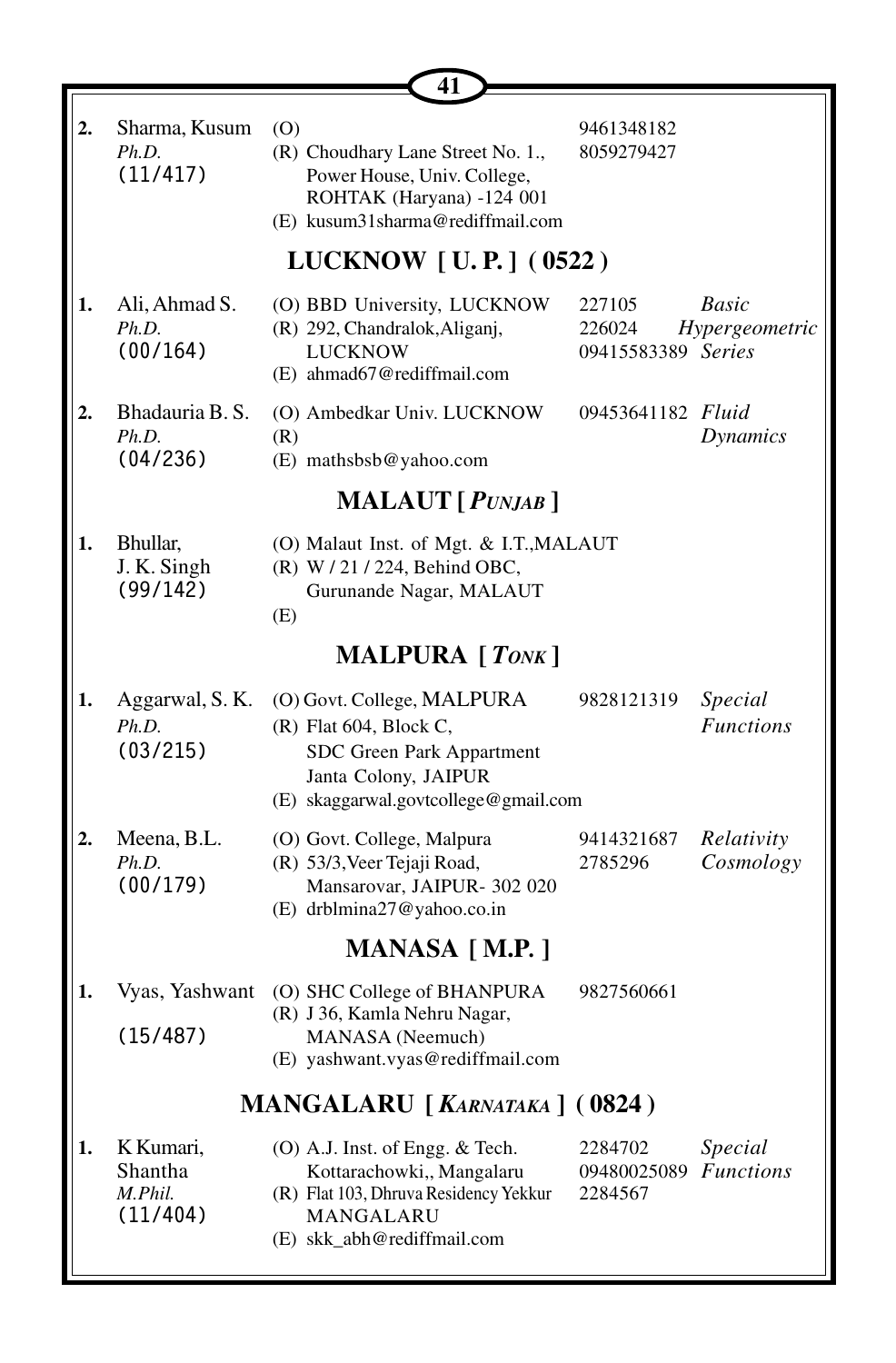|    |                                                | 42                                                                                                                                                                                        |                                      |
|----|------------------------------------------------|-------------------------------------------------------------------------------------------------------------------------------------------------------------------------------------------|--------------------------------------|
|    |                                                | <b>MATHURA</b> [ U. P. ] (0565)                                                                                                                                                           |                                      |
| 1. | Bhargava<br>Shifali<br>$Ph.D.$ (03/212)        | (O) BSA College, MATHURA<br>(R) 1K13, Krishna Colony, BHARATPUR<br>(E) shifalibhargava@gmail.com                                                                                          | <i><b>Operations</b></i><br>Research |
|    |                                                | <b>MEERUT</b> [ U.P. ]                                                                                                                                                                    |                                      |
| 1. | Pundir,<br>S.R.Singh<br>(11/408)               | (O) D.N. College, MEERUT<br>(R)<br>(E) shivrajpundir@yahoo.com                                                                                                                            |                                      |
|    |                                                | MEWAT [HARYANA]                                                                                                                                                                           |                                      |
| 1. | Querashi,<br>Keleem Ahmed<br>Ph.D.<br>(11/388) | 09718921060 Special<br>(O) Mewat Engg. College (Wakf),<br>PALLA, NUH, Distt. MEWAT<br>(R) 25/A, First Floor, Ghafoor Nagar,<br>Jamia Nagar, NEW DELHI-110025<br>(E) kaleemspn@yahoo.co.in | <b>Functions</b>                     |
|    |                                                | <b>MUMBAI</b> (022)                                                                                                                                                                       |                                      |
| 1. | Mishra B.P.<br>Ph.D.<br>(05/264)               | (O) M.D. College, Parel, MUMBAI-12<br>(R)<br>(E)                                                                                                                                          |                                      |
|    |                                                | MURENA [M.P.]                                                                                                                                                                             |                                      |
| 1. | Ph.D.<br>(05/263)                              | Chaturvedi, P. K. (O) Rishi Galav College, MURENA<br>09425117654 Special<br>(R) Near Silver vels school, Dutta Pura<br>Mahore Colony, MURENA<br>2227313<br>(E) drpkc64@gmail.com          | <b>Functions</b>                     |
|    |                                                | <b>MURSHIDABAD</b> [ WEST BENGAL ]                                                                                                                                                        |                                      |
| 1. | Dutta<br>Sanjib Kumar<br>Ph.D.<br>(04/227)     | (O) Krishan Nath College, BERHAMPORE<br>(R) 25, School Road, Kalianibash, Barrackpore<br>P.O.- NONACHANDANPUKUR,<br>Dist.-24 PARGANS (N),<br>P.S.-TITAGARH (West Bengal)-743102<br>(E)    | Complex<br><b>Analysis</b>           |
|    |                                                | MYSORE [KARNATAKA] (0821)                                                                                                                                                                 |                                      |
| 1. | Latha S.<br>(07/297)                           | (O) University Maharaja's College, MYSORE<br>(E)                                                                                                                                          |                                      |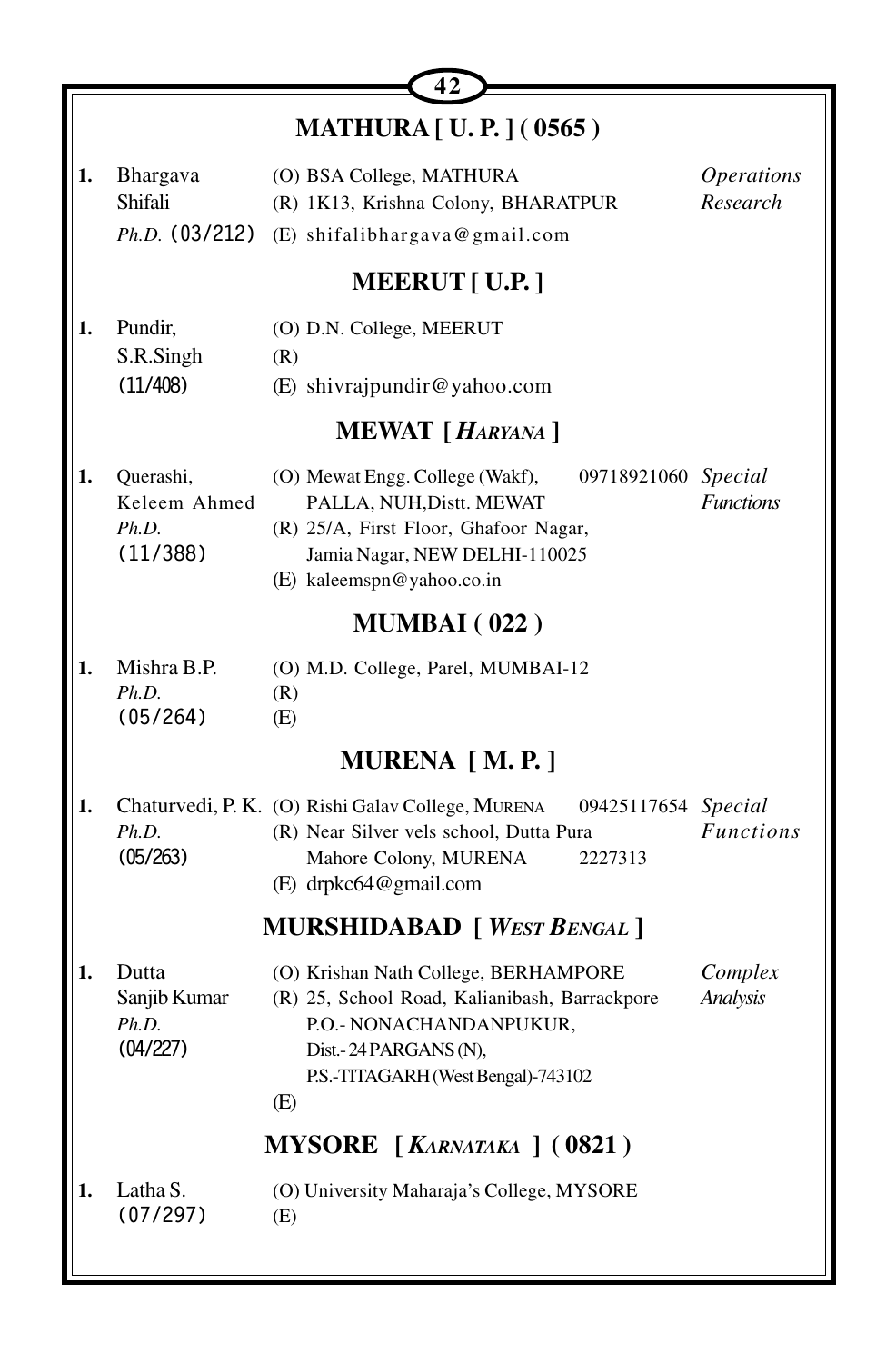|    |                                     | <b>NAGAUR</b>                                                                                                                                                               |
|----|-------------------------------------|-----------------------------------------------------------------------------------------------------------------------------------------------------------------------------|
|    | Enaniya, R. S.<br>Ph.D.<br>(10/377) | (O) Mirdha Govt. College, NAGAUR 9414463607 Special<br><b>Functions</b><br>(R) 1/570, Housing Board,<br>Tausar Road, NAGAUR<br>(E) r.enaniya@gmail.com                      |
| 2. | Kailash Ram<br>(03/211)             | (O) Govt. Sr. Sec. School, NAGAUR<br>9461126888<br>(R) Behind Police Lines,<br>Tausar Road, NAGAUR<br>(E) kakarkailash@gmail.com                                            |
|    |                                     | <b>NASIRABAD</b> [AJMER]                                                                                                                                                    |
| 1. | Mathur, RP<br>Ph. D.<br>(02/192)    | (O) Govt. College, NASIRABAD<br>9413557325<br>Fluid<br>(R) B-516, Panchsheel Nagar, AJMER<br>Dynamics<br>(E) ravi_prakashmathur@yahoo.co.in                                 |
| 2. | Saxena, Vikas<br>(03/214)           | (O) Govt.Sr.Sec.School, NASIRABAD 9461069200<br>(R) 3/10, Saket Nagar, Housing<br>223118<br>Board, BEAWAR<br>(E) s_vikas200@yahoo.in                                        |
|    |                                     | NAWALGARH (JHUNJHUNU)                                                                                                                                                       |
| 1. | Balveer,<br>(18/519)                | (O) New Indian Girls College, NAWALGARH 07597543576<br>(R) Vill - Paniyon Ki Dhani,<br>Post. BHAGERA (JHUNJHUNU)<br>(E) balveer1012@gmail.com                               |
| 2. | Jangir, Sonia<br>(16/496)           | (O) Seth GB Podar College, NAWALGARH 9461194559<br>(R) Vikas Bhawan, Station Road,<br>Ghunchakkar, Ward 2, NAWALGARH<br>(E)                                                 |
| 3. | Saini, Kavita<br>(16/497)           | (O) Seth GB Podar College, NAWALGARH 7023174299<br>(R) Near Govt. School, Ward 2,<br>Ganeshpura, NAWALGARH<br>(E) kindoviea907@gmail.com                                    |
|    | Sharma, Vidyadhar<br>(16/498)       | (O) Seth GB Podar College, NAWALGARH 9799518100 Special<br>(R) V/Post - DEENWA JATAN<br><b>Functions</b><br>Via-LAXMANGARH (Dist. Sikar)<br>(E) sharmavidyadhar87@gmail.com |
| 5. | Singh, Mahipal<br>(16/499)          | (O) Seth GB Podar College, NAWALGARH 9950749475<br>(R) V/Post - PARASRAM PURA (old)<br>Teh.NAWALGARH (Dist. Jhunjhunu)<br>(E) mahipalkmt@gmail.com                          |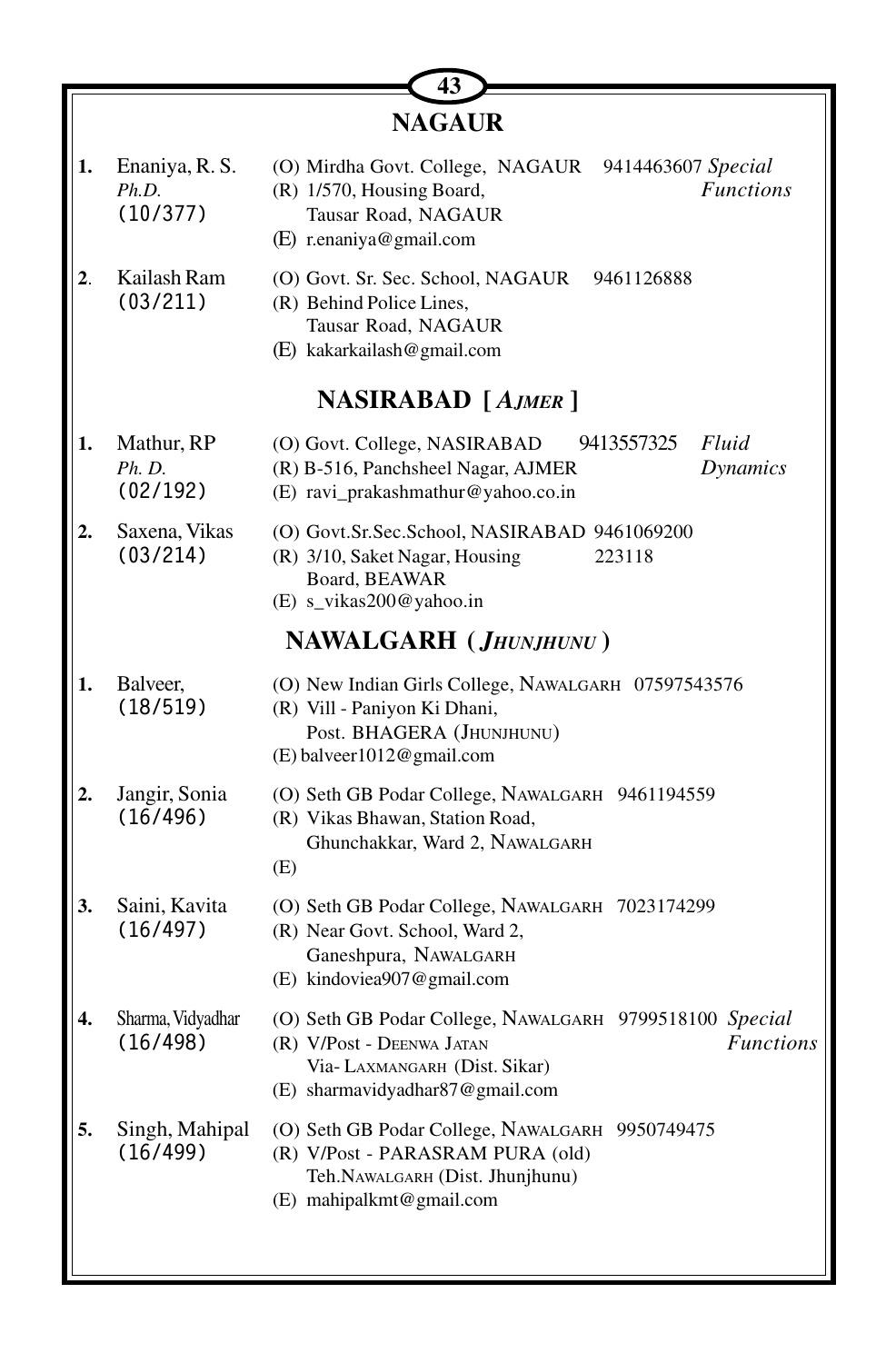| 1. | Chhabra, H.K.                                 | NEEM KA THANA (SIKAR) (01574)<br>(O) Govt. College, NEEM KA THANA 9460449890                                                                                                         |
|----|-----------------------------------------------|--------------------------------------------------------------------------------------------------------------------------------------------------------------------------------------|
|    | Ph.D.<br>(92/188)                             | (R) 20, Subhash Mandi,<br>231180<br>NEEM KA THANA<br>$(E)$ hkhkharish @gmail.com                                                                                                     |
| 2. | Ph.D.<br>(00/173)                             | Pareek, Durgesh (O) Govt. Girls College, NEEM KA THANA 9414541575 Fluid<br>(R) 94, Brij Colony, Moti Banda<br>Dynamics<br>Road, Macheda, JAIPUR<br>(E) durgeshpareeknagaur@gmail.com |
|    |                                               | <b>NEEMUCH</b> [M.P.]                                                                                                                                                                |
| 1. | Arya, Jagdish<br>Chandra<br>(12/429)          | (O) Govt. College, NEEMUCH<br>09425992594 Special<br><b>Functions</b><br>(R) Retired Colony, Dhameria Road,<br>Baghana, NEEMUCH - 458 441 (M.P.)<br>(E) projarya76@gmail.com         |
|    |                                               | NEW DELHI (011)                                                                                                                                                                      |
| 1. | Das, M.K.<br>Ph. D.<br>(18/520)               | (O) University of Delhi,<br>9643207600<br>South Campus NEW DELHI<br>(R) G-1319, Chitranjan Park,<br><b>NEW DELHI</b><br>(E) dasmkd11@gmail.com                                       |
| 1. | Kumar<br>(13/474)                             | Jharwal, Ashesh (O) Shivajee College, NEW DELHI<br>09953030462<br>(R) Flat No. 8, Shivajee College,<br>Ring Road, Raja Garden, NEW DELHI<br>(E) ashesh.math@gmail.com                |
| 2. | Maurya R. P.<br>Ph. D. (Ex Prof.)<br>(90/078) | 09910018150 Mathematical<br>Modeling<br>(R)<br>(E) rpmaurya69@yahoo.com                                                                                                              |
| 3. | Mishra Girish<br>(02/199)                     | (O) SAG, DRDO, Macalf House,<br>09868436391<br>NEW DELHI-54<br>(R) 4, Raman Hostal, DRDO Resi.<br>Complex, SKMajumdar Marg,<br>Timarpur, DELHI                                       |
| 4. | Sachin Kumar,<br>(13/473)                     | (O) AIMS, New Delhi<br>(E) sachin224@rediffmail.com                                                                                                                                  |
| 5. | Sarma, T.P.<br><i>Ph. D.</i><br>(04/228)      | (O) NIE, NCERT, SriAurobindoMarg, 09289967362 Space<br>Dynamics<br>NEW DELHI-16<br>(R) IV/22, NCERT Staff Qtr.,<br>Nasirpura, Dwarka, NEW DELHI - 48<br>(E) tpsarma@yahoo.com        |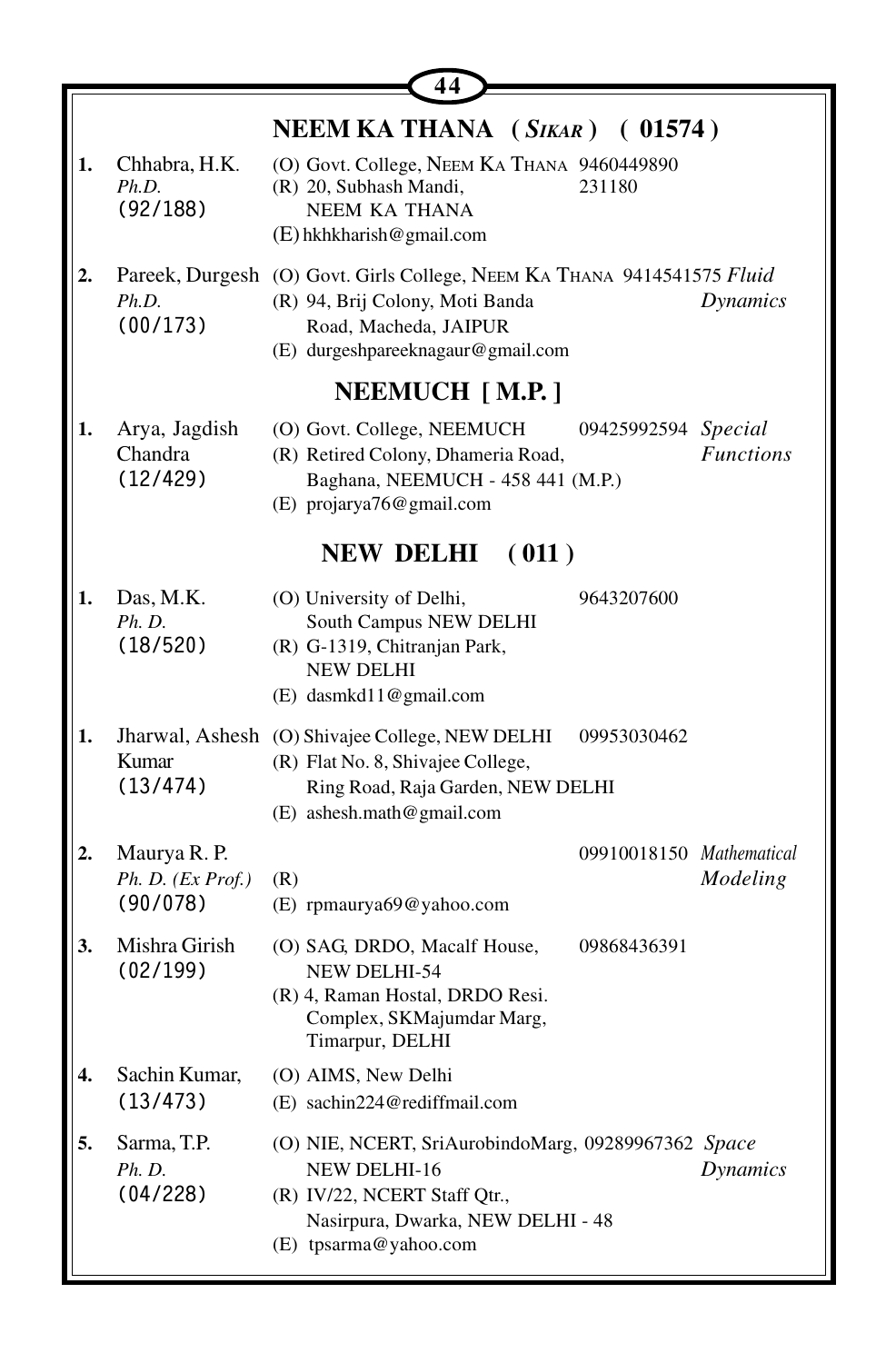|    |                                                       | 45                                                                                                                                                                                        |                                  |                             |
|----|-------------------------------------------------------|-------------------------------------------------------------------------------------------------------------------------------------------------------------------------------------------|----------------------------------|-----------------------------|
| 6. | Sharma, P.K.<br>Ph.D.<br>(00/163)                     | (O) ICES House, KaluSarai,<br>Sarvapria Vihar, NEW DELHI - 16<br>(R)<br>(E)                                                                                                               | 26854102                         | Fluid<br><b>Dynamics</b>    |
| 7. | Sharan, Maithili<br>Ph.D. (Ex Prof.)<br>(02/207)      | (O) Centre for Atmospheric Sciences 26591312<br>I.I.T., Hauz Khas, New DELHI-16 26591946<br>(E) mathilis@cas.iitd.ernet.in                                                                | 26515480                         | Fluid<br><b>Dynamics</b>    |
| 8. | Singh, Premjeet<br>Ph.D<br>(90/073)                   | $(R)$ E-71, A-11, Narain Vihar<br><b>NEW DELHI</b><br>(E)                                                                                                                                 |                                  |                             |
| 9. | Quarashi, M.I<br>Ph.D.<br>(05/258)                    | (O) J.M.I, NEW DELHI-25<br>(R) E-227/1, Shaheen Bagh,<br>Abul Fazal Enclave II, NEW DELHI-25<br>(E) miqureshi_delhi@yahoo.co.in                                                           | 7838064940                       | Special<br><b>Functions</b> |
|    |                                                       | NIRJULI [ARUNACHAL PRADESH] (0360)                                                                                                                                                        |                                  |                             |
| 1. | Arora, L. K.<br>Ph.D.<br>(07/296)                     | (O) NERIST, NIRJULI<br>(R) 7/IV/18, NERIST Campus<br><b>NIRJULI-971109</b><br>(E) lkarora_nerist@yahoo.com                                                                                | 2257435<br>09436897607 Functions | Special                     |
|    |                                                       | NOIDA [ U. P. ]                                                                                                                                                                           |                                  |                             |
| 1. | (04/234)                                              | Agarwal, Puneet (O) IIMT, Greater, NOIDA<br>(R) III E 7/9, Nehru Nagar, GAZIABAD 2796373<br>(E) drkumarpuneet@gmail.com                                                                   | 09891515879                      | Graph<br>Theory             |
| 2. | Ph.D.<br>(02/193)                                     | Bhargava, Mona (O) Dronacharya College of Engg.,<br>Greater NOIDA<br>(R) B-703, Jaipuria, Sunrise Greens,<br>Indirapuram, GHAZIABAD<br>(E) drmonabhargava@yahoo.co.in                     | 09718206084 Transform            | Calculus                    |
| 3. | Gaur, Y.N.<br>$Ph.D.$ ( <i>Ex Prof.</i> )<br>(88/007) | (R) 13, Millinnium Apartment<br>Sector 61, NOIDA<br>(E) yn_gaur@yahoo.com                                                                                                                 | 09818782275 Fluid                | <b>Dynamics</b>             |
| 4. | Rai, Prakriti<br>Ph.D.<br>(14/479)                    | (O) Amity Inst. of Applied Sciencs<br>$(R)$ D 21, Sector 125, NOIDA (UP)<br>(E) prakritirai.rai@gmail.com                                                                                 | 9650896267                       | Special<br><b>Functions</b> |
| 5. | Vyas, Aakansha<br>(16/490)                            | (O) Mangalmay Gr. of Inst.,<br>Plot 8-9, Knowledge Park II,<br><b>GREATER NOIDA (UP)</b><br>(R) 2B-14, New Housing Board Colony<br>Shastri Nagar, BHILWARA<br>(E) aakanshavyas7@yahoo.com | 09891333681                      |                             |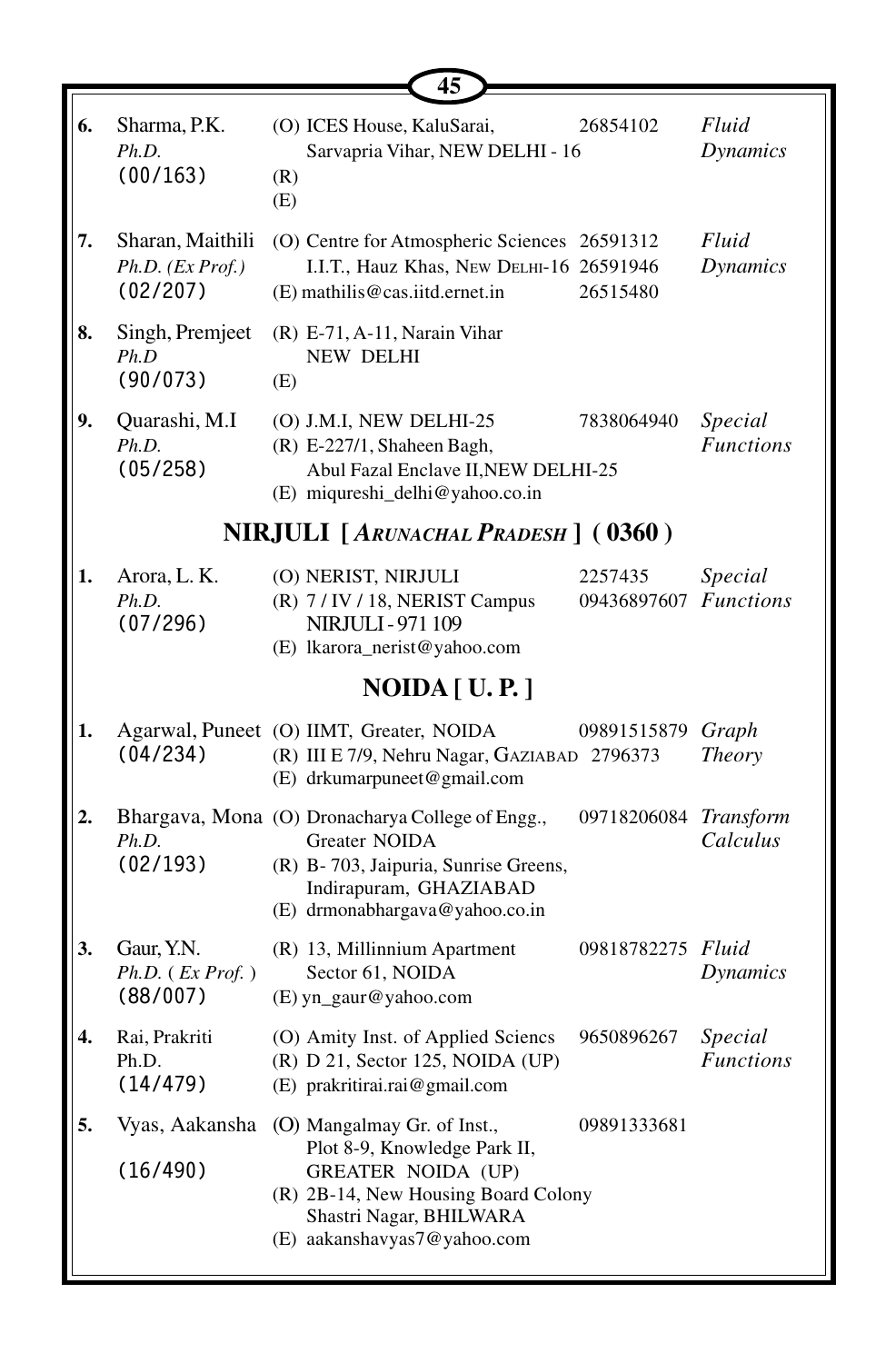|    |                          | 46                                                                                                                                                   |                          |                                      |
|----|--------------------------|------------------------------------------------------------------------------------------------------------------------------------------------------|--------------------------|--------------------------------------|
|    |                          | NOKHA [ BIKANER ]                                                                                                                                    |                          |                                      |
| 1. | Ph.D.<br>(12/436)        | Sharma, Mukesh (O) ML Bagri Govt. College, NOKHA 9460616185 Special<br>(R) Near Bagi Nada, Rani Bazar, BIKANER<br>(E) mukesh2004.1729@rediffmail.com |                          | <b>Functions</b>                     |
|    |                          | PILANI [ JHUNJHUNU ]                                                                                                                                 |                          |                                      |
| 1. |                          | Chandra Shekhar (O) BITS, PILANI                                                                                                                     | 9414492349               | <i><b>Operations</b></i><br>Research |
|    | Ph. D.<br>(16/504)       | (R)<br>(E) chandrashekhar@pilani.bits_polani.ac.in                                                                                                   |                          |                                      |
| 2. | Gupta, C.B.              | (O) BITS, PILANI                                                                                                                                     | 9414082921               | <i><b>Operations</b></i>             |
|    | Ph. D.<br>(08/309)       | (R) 228, Dakshin Marg,<br>BITS Vidya Vihar, PILANI - 333 031<br>(E) cbbits@gmail.com                                                                 |                          | Research<br><b>&amp;Statistics</b>   |
| 3. | Malik, A.K.<br>Ph. D.    | (O) BKBIET, PILANI<br>(R) BKBIET Campus, CEERI Road                                                                                                  | 9887585785               | <i><b>Operations</b></i><br>Research |
|    | (08/310)                 | (E) ajendermalik@gmail.com                                                                                                                           |                          |                                      |
| 4. | Mathur, Trilok<br>Ph.D.  | (O) BITS, PILANI<br>(R) 126, Prithvi Raj Nagar, Maharani                                                                                             | 9414496691               | Fractional<br>Calculus               |
|    | (08/306)                 | Farm, Durgapura, JAIPUR - 18<br>(E)                                                                                                                  |                          |                                      |
| 6. | Sharma<br>Anupama        | (O) BKBIET, PILANI<br>(R) Q.No.12, BKBIET Campus                                                                                                     | 9887341416               | <b>Operations</b><br>Research        |
|    | (14/480)                 | CEERI Road, PILANI<br>(E) anupma.maths@yahoo.com                                                                                                     |                          |                                      |
| 7. | Sharma,<br>Bhupendra Km. | (O) BITS, PILANI<br>(R) 140, Mandir Marg, BITS, PILANI                                                                                               | 9460276641               |                                      |
|    | $Ph.D.$ (08/324)         | (E) bhupen_1402@yahoo.co.in                                                                                                                          |                          |                                      |
| 8. | Vipin Kumar<br>(08/315)  | (O) BKBIET, PILANI<br>(R) S/o Shri Narayan Singh                                                                                                     | 9784533320<br>9529280000 | <i><b>Operations</b></i><br>Research |
|    |                          | V & PO BANAT (U.P.) 247776<br>(E) vipinbkbiet@yahoo.co.in                                                                                            |                          |                                      |
| 9. | Yadav, S.K.              | (O) BKBIET, PILANI                                                                                                                                   | 9460540946               | Special                              |
|    | $(14/\ldots)$            | (R) A-12, Gyan Vihar, Near Shivaji<br>Park, Gumansar Road, PILANI                                                                                    |                          | <b>Functions</b>                     |
|    |                          | (E) pilani_sujeet@rediffmail.com                                                                                                                     |                          |                                      |
|    |                          |                                                                                                                                                      |                          |                                      |
|    |                          |                                                                                                                                                      |                          |                                      |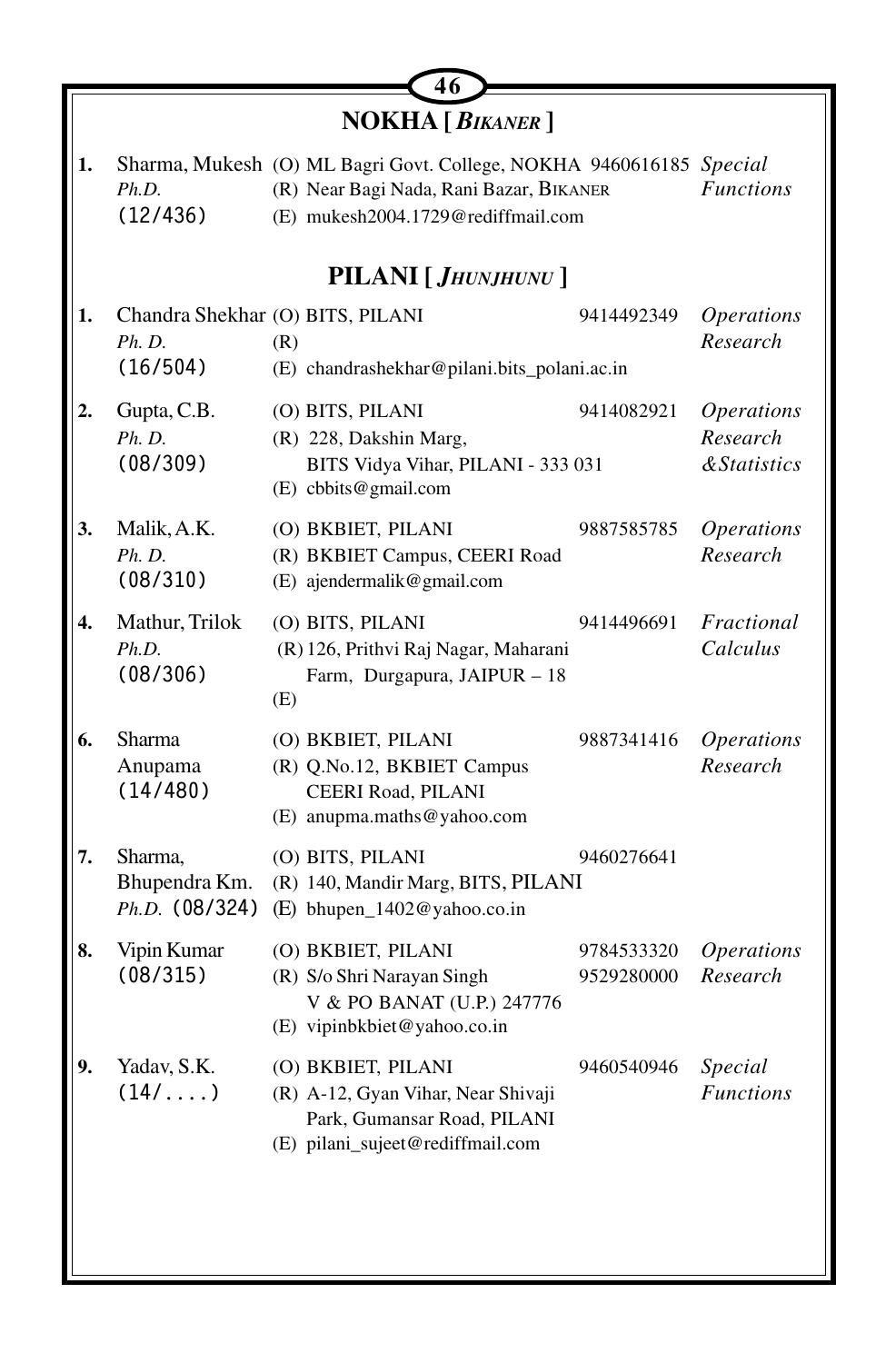|    |                                              | 47                                                                                                          |                          |                             |
|----|----------------------------------------------|-------------------------------------------------------------------------------------------------------------|--------------------------|-----------------------------|
|    |                                              | PRATAPGARH (01478)                                                                                          |                          |                             |
| 1. | Mohd., Issac<br>(00/171)                     | (O) Govt. College, PRATAPGARH<br>(R) B 99, Pratap Nagar, CHITTORGARH<br>(E)                                 | 246923                   |                             |
|    |                                              | <b>RAJGARH</b> [ALWAR]                                                                                      |                          |                             |
| 1. | Sharma, M.K.<br>Ph.D<br>(88/017)             | (O) Govt.College, RAJGARH<br>(R)<br>(E)                                                                     |                          |                             |
|    |                                              | <b>RAJSAMAND</b>                                                                                            |                          |                             |
| 1. | Vyas, D.K.<br>(00/174)                       | (O) Jawahar Navodaya Vidyalaya,<br>(R) A-4, Staff Quarter, JNV<br>(E) dineshmeeravyas@yahoo.co.in           | 9414316878               |                             |
|    |                                              | <b>REWA</b> [M.P.] (07662)                                                                                  |                          |                             |
| 1. | Pandey, N.K.<br>Ph.D.<br>(98/089)            | (O) A.P.S. University, REWA<br>(R)<br>(E)                                                                   |                          | Special<br><b>Functions</b> |
|    |                                              | REWARI [HARYANA] (01274)                                                                                    |                          |                             |
| 1. | Khurana, Satish<br>(07/280)                  | (O) MDU (PG) Regional Centre,<br><b>REWARI - 123 401</b><br>(R) 410, Sector-3, REWARI<br>(E)                | 9813053689<br>261689     |                             |
|    |                                              | $ROHTAK[Harkana]$ (01262)                                                                                   |                          |                             |
| 1. | Garg N.R.<br>Ph.D.<br>(07/281)               | (O) M D University, ROHTAK - 124 001<br>(R)<br>(E)                                                          |                          | Fluid<br>Dynamics           |
|    |                                              | $SAGAR$ [M.P.]                                                                                              |                          |                             |
| 1. | Yadav,<br>Mahesh Kumar<br>Ph. D.<br>(01/188) | (O) Dr. Harisingh Gaur Central Univ.,<br>(R) C-21, University Campus,<br>SAGAR<br>(E) yadav1976mk@gmail.com | 9479738118<br>9532938118 | Relativity<br>Cosmology     |
|    |                                              | <b>SAHARANPUR [ U. P. ] (0132)</b>                                                                          |                          |                             |
| 1. | Chandramouli,<br>A.B.<br>Ph.D.<br>(05/254)   | (O) M.S. College, SAHARANPUR<br>(R) 1100, Brahampuri, MEERUT<br>(E)                                         | 2403688                  |                             |
|    |                                              |                                                                                                             |                          |                             |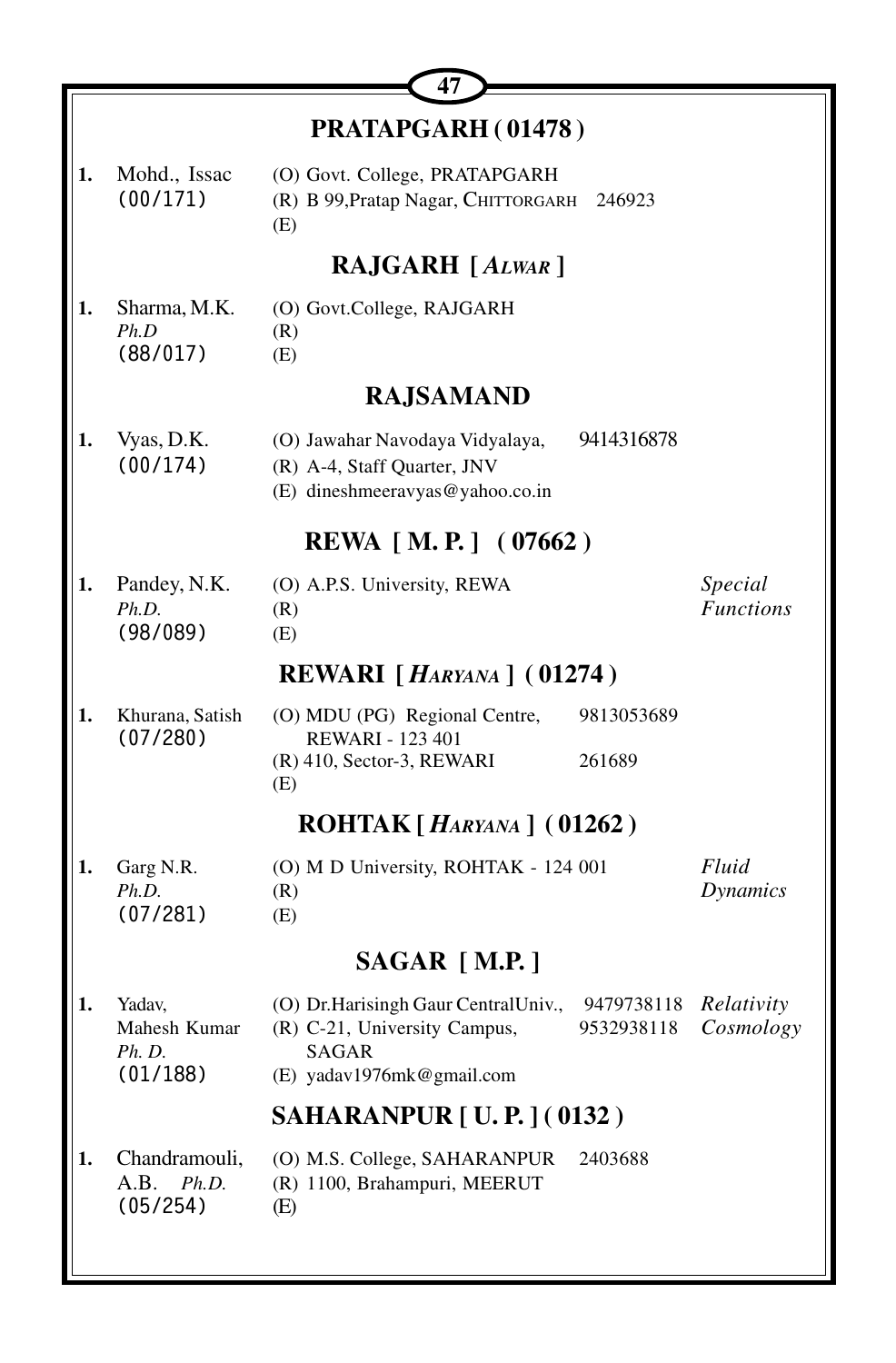|    |                                                 | 48                                                                                                                                                                                            |                                                                   |                          |  |  |
|----|-------------------------------------------------|-----------------------------------------------------------------------------------------------------------------------------------------------------------------------------------------------|-------------------------------------------------------------------|--------------------------|--|--|
|    | <b>SANT KABIR NAGAR [U.P.] (05547)</b>          |                                                                                                                                                                                               |                                                                   |                          |  |  |
| 1. | Gupta, Daya<br>Shankar<br>Ph.D<br>(11/402)      | (O) Managing Director, Shivam<br>Computer, Nath Nagar<br>(R) Nath Nagar-Ganpatganj,<br>Sant Kabir Nagar (U.P.)<br>(E) dayashankar.gupa@rediffmail.com                                         | 09532593832 Real<br>09451885512                                   | Analysis                 |  |  |
|    |                                                 | <b>SARDAR SHAHAR</b> [ <i>CHURU</i> ] (01564)                                                                                                                                                 |                                                                   |                          |  |  |
| 1. | Meena,<br>Krishan Pratap<br>M.Phil.<br>(11/395) | (O) Govt.College, SARDARSHAHAR<br>(R) Post - TITANWAR<br>(Distt.- Jhunjhunu) 333012<br>(E) kps.gdm@gmail.com                                                                                  | 9414742665<br>9460844925                                          | Fluid<br><b>Dynamics</b> |  |  |
|    |                                                 | <b>SEHORE</b> [ M.P. ]                                                                                                                                                                        |                                                                   |                          |  |  |
| 1. | Dolas, Udai<br>Ph.D.<br>(17/511)                | (O) CSA Govt. (PG) College, SEHORE<br>(R) 60, Nirmal Enclave, Bitthal Nagar<br>Lal Ghati, BHOPAL (MP)<br>(E) udolas@gmail.com                                                                 | 09425037867                                                       |                          |  |  |
|    |                                                 | <b>SHAHDOL</b> [M.P.]                                                                                                                                                                         |                                                                   |                          |  |  |
| 1. | Srivastava, S.S.<br>Ph.D.<br>(06/268)           | (O) Govt.PG College, SHAHDOL<br>(R)<br>(E) sss.math@yahoo.co.in                                                                                                                               | 248391<br>09425362906 Functions                                   | Special                  |  |  |
|    |                                                 | <b>SHIMLA</b> [H.P.] (0177)                                                                                                                                                                   |                                                                   |                          |  |  |
| 1. | Prakash, Kirti<br>Ph.D.<br>(98/130)             | (O) Himachal Pradesh University, SHIMLA<br>(R)<br>(E) kirti_prakash@hotmail.com                                                                                                               |                                                                   | Fluid<br><b>Dynamics</b> |  |  |
| 2. | Kumar, Pardeep<br>Ph.D.<br>(04/226)             | (O) ICDEOL, H.P. University<br>Summer Hill, SHIMLA-5<br>(R)<br>(E) drpardeep@sancharnet.in                                                                                                    | 231998-546(Ext)<br>208824(R)<br>09816044400 Dynamics              | Fluid                    |  |  |
| 3. | Singh,<br>Mahinder<br>Ph.D.<br>(11/389)         | (O) Govt. (P.G.) College,<br>Seema (Rohru), SHIMLA<br>(R) Chauhan Niwas, Upper Kelty,<br>PO.AG-03 (SHIMLA)<br>(E) mahinder_singh91@rediffmail.in                                              | 01781-240167 Magneto<br>08894215567 Hydro<br>0178-2227455Dynamics |                          |  |  |
|    |                                                 | <b>SIKAR</b> (01572)                                                                                                                                                                          |                                                                   |                          |  |  |
| 1. | Choudhary<br>Ganesh<br>Ph.D.<br>(16/493)        | (O) Sanghmitra Institute, Piprali Road, 9928818669 Special<br><b>SIKAR</b><br>(R) Behind Dudi Petrol Pump,<br>Near Roshni Ghar, Bangla Nagar,<br><b>BIKANER</b><br>(E) ganesh.mound@gmail.com |                                                                   | <b>Functions</b>         |  |  |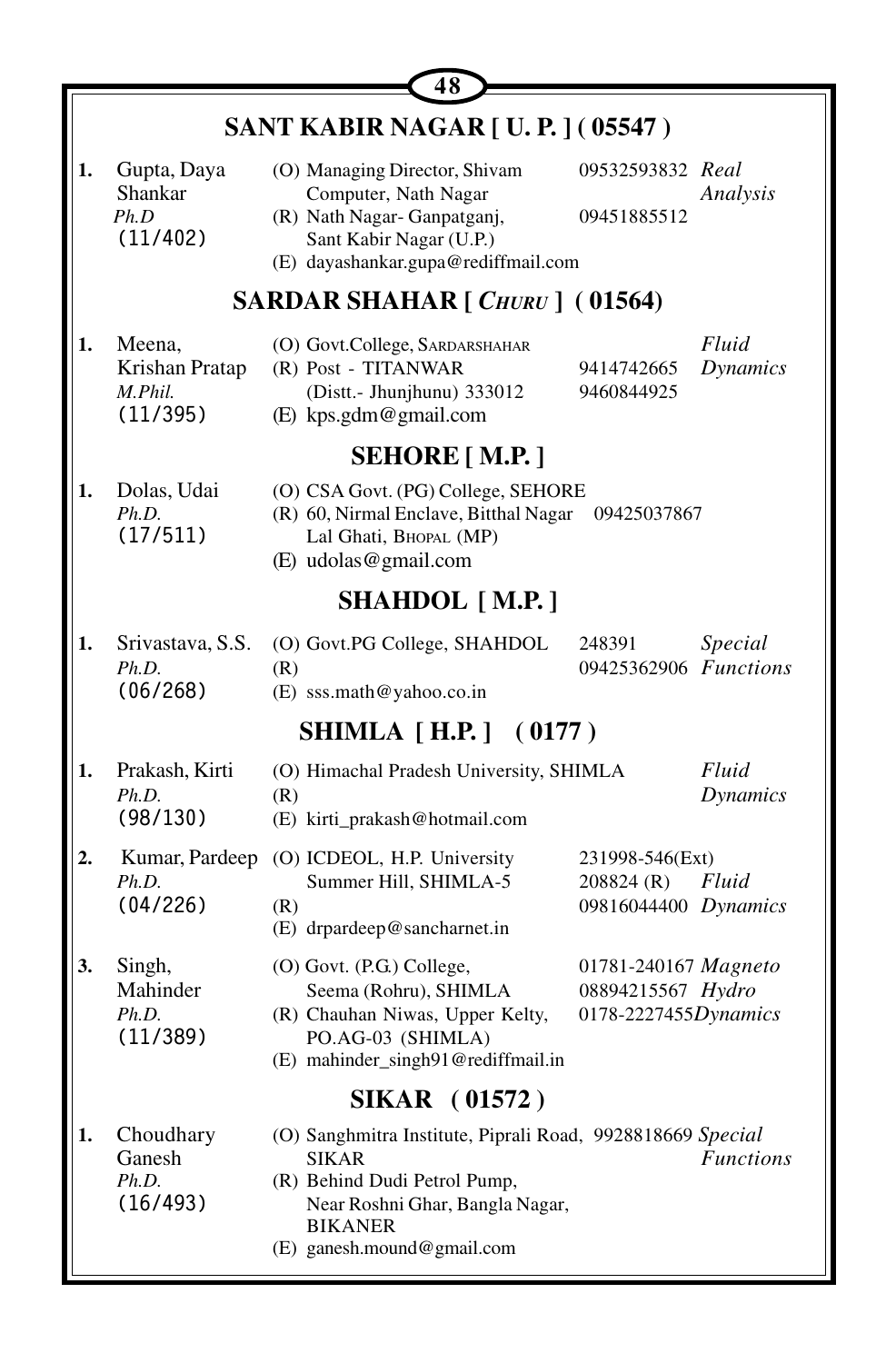|     |                                                 | 49                                                                                                                                                             |                                                                  |
|-----|-------------------------------------------------|----------------------------------------------------------------------------------------------------------------------------------------------------------------|------------------------------------------------------------------|
| 2.  | (02/204)                                        | Choudhary, M.P. (R) Vivek Vatika. Shantinagar,<br>Devipura, SIKAR<br>(E)                                                                                       |                                                                  |
| 3.  | Choudhary<br>Sushila<br>(02/205)                | (O) S. K. Govt. College, SIKAR.<br>(R) C/o Sh.C.L.Bhafkar, Opp. Om<br>Tower, Indira Colony,<br>Nawalgarh Road, SIKAR<br>(E) susheelamath@gmail.com             | 9413280158<br>259272                                             |
| 4.  | Gupta, Mamta<br>(12/468)                        | (O) Sobhasaria Group of Inst., SIKAR<br>(R) B-56, Karamchari Colony, ALWAR 2732467<br>(E) mamtaguptalondon@gmail.com                                           | 8562002312                                                       |
| 5.  | Olkha, G.S.<br>Ph.D.(Ex Principal)<br>(89/031)  | (R) C/o Dr. Harisingh, Saket City<br>Piprali Road, SIKAR<br>(E)                                                                                                | 9460840351                                                       |
| 6.  | Saini, Naresh<br>Kumar<br>(12/462)              | (O) Sobhasaria Engg. College, SIKAR 9680962840<br>(R) Vill- Chhota Bag, PO. KHETRI NAGAR,<br>(Distt. Jhunjhunu)<br>(E) na10.saini@gmail.com                    |                                                                  |
| 7.  | Saini, S.R.<br>(Ex Principal)<br>(88/013)       | (R) Near Saini Mandir, SIKAR<br>(E)                                                                                                                            |                                                                  |
| 8.  | Sharma,<br>Sanjay Km<br>(16/492)                | (O) BIET, SIKAR<br>(R) Qtr. 9A, Cinema Road,<br>Hastinapur, Meerut (UP)<br>(E) sanjaysharma410@gmail.com                                                       | <i><b>Operations</b></i><br>9456685857<br>Research<br>9694232478 |
| 9.  | Shekhawat<br>Kishan Singh<br>Ph. D.<br>(12/439) | (O) Govt.Girls College, SIKAR<br>(R) 83, Maharana Pratap Nagar,<br>Near Sirsi Road, Khatipura, JAIPUR<br>(E) dr.kishanshekhawat@yahoo.in                       | Fluid<br>9828010658<br><b>Dynamics</b>                           |
|     | 10. Shekhawat<br>Rajendra Singh<br>(16/491)     | (O) Shekhawati PG College,<br>Opp. Passport Office,<br>Fatehpur Road, SIKAR<br>(R) V&P - DISNAU, (Via Balaran)<br>(Dist. Sikar)<br>(E) raj9460361730@gmail.com | 8432893956                                                       |
| 11. | Tailor, Vikas<br>(16/500)                       | (O) Shobhasaria Group of Inst., SIKAR 9983642781<br>(R) 102, Vrindavan Vihar, Near<br>Life Line Hospital, Bajaj Road, SIKAR<br>(E) vikas100@gmail.com          |                                                                  |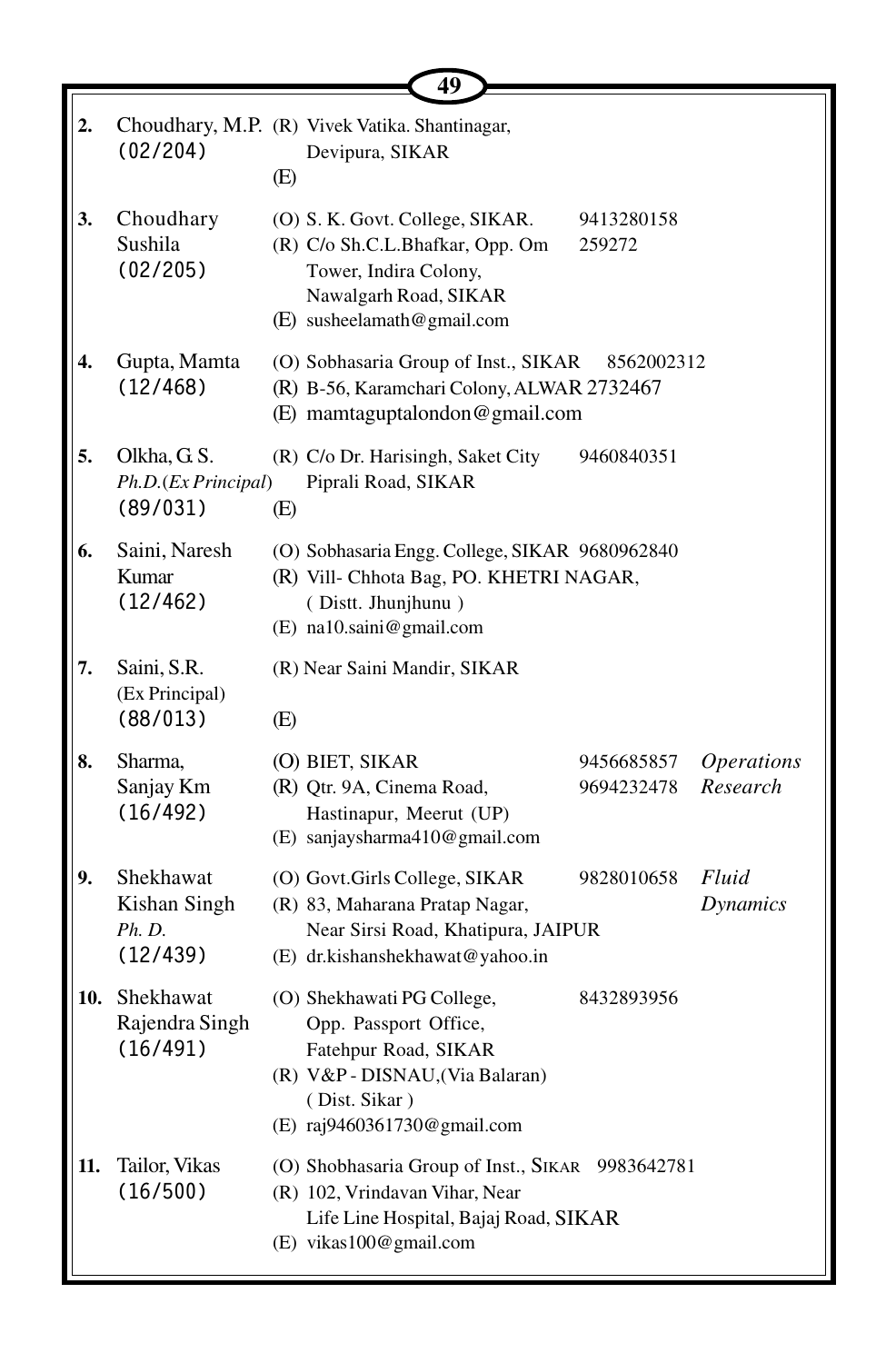|     |                                               | 50                                                                                                                                                                     |                               |  |  |  |
|-----|-----------------------------------------------|------------------------------------------------------------------------------------------------------------------------------------------------------------------------|-------------------------------|--|--|--|
| 12. | Vinod Kumar<br>M.Phil.<br>(11/412)            | (O)<br>(R) Vill. Post-VED KI DHANI<br>9460238510<br>(New Colony), Via - SHISHU,<br>Distt.- SIKAR<br>(E) kumawat.vinodkumar@gmail.com                                   | Special<br><b>Functions</b>   |  |  |  |
| 13. | Vyas, K.K.<br>$(19/\ldots)$                   | (O) Shekhawati Inst.of Engg.& Tech. 9828687600<br><b>SIKAR</b><br>(R)<br>(E) kamalkvyas@gmail.com                                                                      |                               |  |  |  |
| 13. | Yadav, R.K.<br>(16/489)                       | (O) Shobhasariya Gr.of Inst., SIKAR 9414204619<br>(R) D-27, Staff Colony,<br>9636967339 Functions<br>Shobhasariya Engg. College Campus<br>(E) rkyadav81@yahoo.com      | Special                       |  |  |  |
|     | <b>SRI GANGANAGAR</b><br>(0154)               |                                                                                                                                                                        |                               |  |  |  |
| 1.  | Agarwal, Rajni<br>(Ex.Principal),<br>(02/203) | (R) Ashiyana, 5A-47, Jawahar Nagar, 9414087473<br>SRIGANGANAGAR<br>2461473<br>(E) rajni-agarwal@hotmail.com                                                            | Special<br><b>Functions</b>   |  |  |  |
| 2.  | Dhounsi, K.S.<br>Ph.D.<br>(05/259)            | (O) M.D. College, SRIGANGANAGAR 9414989144<br>(R) 50-D, Sethia Colony, St.No.-2,SGNR 2475499<br>(E) dhounsiksingh@gmail.com                                            | Transform<br>Calculus         |  |  |  |
| 3.  | Ph.D.<br>(88/008)                             | Gupta, Ravindra (R) RO9, Ridhi Sidhi Enclave Phase I, 9414089183<br>SRIGANGANAGAR<br>2464183<br>(E) ravindrapcgupta@gmail.com                                          | <i>Distribution</i><br>Theory |  |  |  |
| 4.  | Kakkar, Binny<br>Ph. D.<br>(12/435)           | (O) Khalsa College, SRIGANGANAGAR 9414955000<br>(R) 1078, Agarsen Nagar, SRIGANGANAGAR 2463522<br>(E) gupta29@gmail.com                                                | Information<br><i>Theory</i>  |  |  |  |
| 5.  | Maan, A.S.<br>Ph. D.<br>(99/143)              | (O) G.L. Bihani College, SRIGANGANAGAR 9414305558 Distribution<br>(R) 4 A 4, Jawahar Nagar, SRIGANGANAGAR 2460825 Theory<br>(E)                                        |                               |  |  |  |
| 6.  | Mittal, K.C.<br>$Ph.D.$ (90/053) (E)          | (R) 43, H-Block, SRIGANGANAGAR<br>9460267221<br>2471664                                                                                                                | Special<br><b>Functions</b>   |  |  |  |
| 7.  | Sharma,<br>Vinod Kumar<br>Ph.D.<br>(08/329)   | (O) Tantia Univ., SRIGANGANAGAR<br>(R) Gautam Niwas, H.No. 1187<br>2472598<br>Near Kochar Hospital Old Abadi 9352700806<br>SRIGANGANAGAR<br>(E) gautam_vks@yahoo.co.in | Information<br><b>Theory</b>  |  |  |  |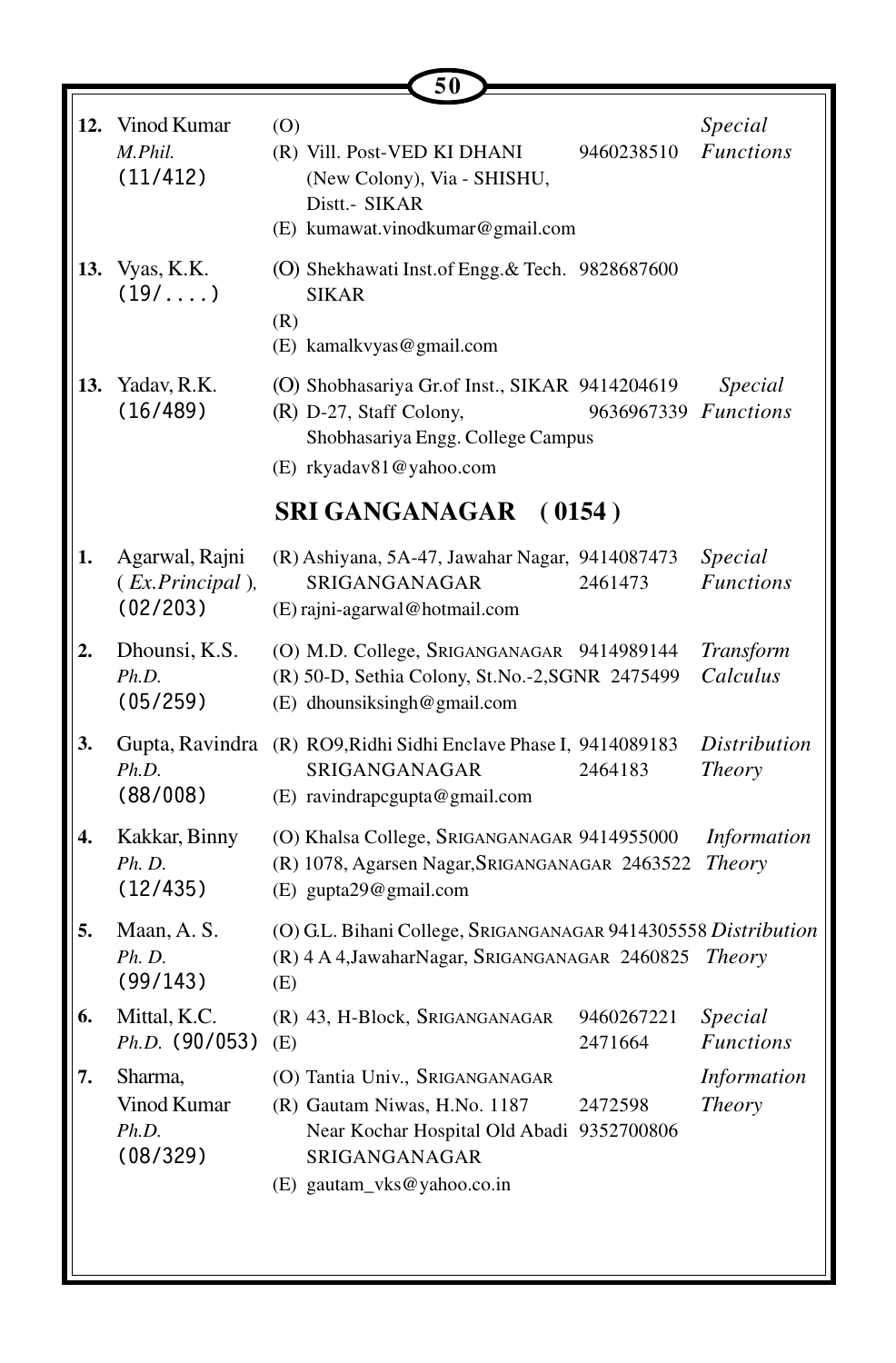|    |                                               | 51                                                                                                                                                                          |                                                  |                                     |  |
|----|-----------------------------------------------|-----------------------------------------------------------------------------------------------------------------------------------------------------------------------------|--------------------------------------------------|-------------------------------------|--|
| 8. | Vinocha O.P.<br>Ph.D.<br>(91/080)             | (0)<br>(R) 2C6, Sukhadia Nagar, SRIGANGANAGAR<br>(E) vinochar@yahoo.com                                                                                                     | 9468681182                                       | Information<br><b>Theory</b>        |  |
|    |                                               | <b>SUJANGARH</b> (Nagaur)                                                                                                                                                   |                                                  |                                     |  |
| 1. | Meghwal, R.N.<br>M.Phil.<br>(10/428)          | (O) Govt. College, SUJANGARH<br>(R) S/o Gomaram,<br>V & PO. DHYAWA, Via Didwana,<br>Teh. Ladnun (Nagaur) 341303<br>(E) meghwalramniwas@gmail.com                            | 9461150186                                       | Special<br><b>Functions</b>         |  |
|    | <b>SURAT</b> [ GUJRAT ] (0261)                |                                                                                                                                                                             |                                                  |                                     |  |
| 1. | Bhathawala,<br>Pravin,<br>Ph. D.<br>(09/352)  | (O) V.N. South Gujrat University, SURAT<br>(R) 7/3180, Kochhia Sheri<br>Saijedpuka, SURAT<br>(E)                                                                            |                                                  |                                     |  |
| 2. | Joshi, D.C.<br>Ph.D.<br>(04/219)              | (O) V.N. South Gujrat University, SURAT 227146<br>(R)<br>(E) dilip-joshi@yahoo.co.in                                                                                        |                                                  | Fluid<br><b>Dynamics</b>            |  |
| 3. | Patel, R.D<br>(04/225)                        | (O) V. N. South Gujrat<br>University, SURAT<br>(R) C-11, Gayatri Sankul, Vijalpore<br><b>NAVSARI-396450</b><br>(E) patelramanb@yahoo.co.in                                  | 09427861485 Statistics,<br>02637-283845 Research | <i><b>Operations</b></i>            |  |
| 4. | Timol, Munir<br>Ahmed G.<br>Ph.D.<br>(04/232) | (O) V.N. South Gujrat University,<br><b>SURAT</b><br>(R) 5 / 1355, Timol Manzil,<br>Haripura Street Opposite<br>Gumbaj Wali Masjid, SURAT- 395 003<br>(E) mgtimol@gmail.com | 2437000<br>09374724004                           | Fluid<br><b>Dynamics</b>            |  |
|    | <b>SURATGARH</b> [SRIGANGANAGAR]              |                                                                                                                                                                             |                                                  |                                     |  |
| 1. | Bajwa, G.S.<br>Ph.D.<br>(99/144)              | (O) Govt. College, SURATGARH<br>(R) I 19, Ridhi Sidhi II,<br>SRIGANGANAGAR<br>(E) gurjeetbajwa11@gmail.com                                                                  | 9413513066<br>9982117592                         | <b>Information</b><br><b>Theory</b> |  |
| 1. | Sareen, Manish<br>Ph.D.<br>(99/141)           | (O) Govt. College, SURATGARH<br>(R) 12, N Block, Sriganganagar<br>(E) manish.1566@gmail.com                                                                                 | 9414327936<br>2473856                            |                                     |  |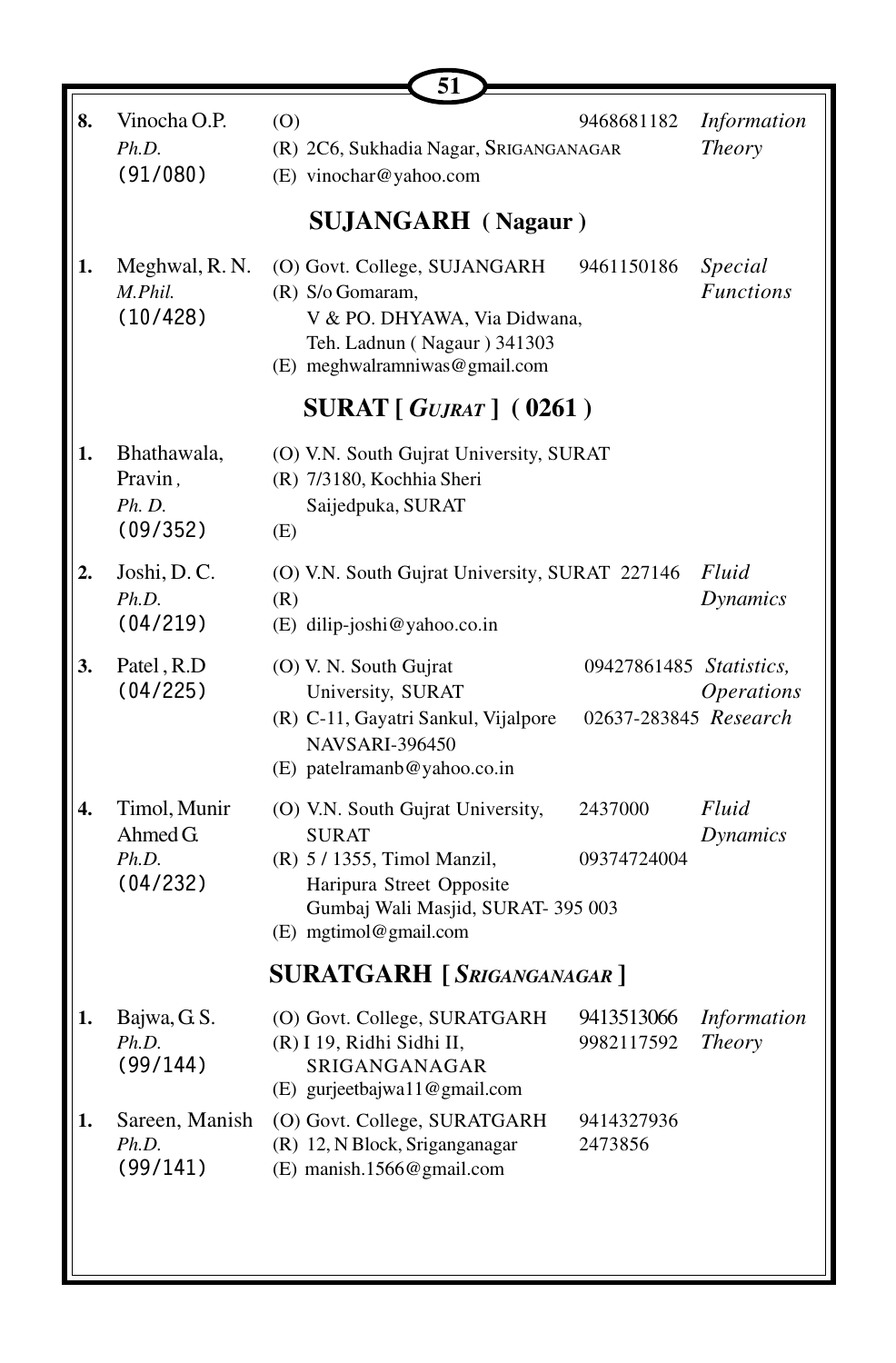| <b>TARANAGAR</b> [ CHURU ] |                                          |                                                                                                                                                                                                   |                                       |  |
|----------------------------|------------------------------------------|---------------------------------------------------------------------------------------------------------------------------------------------------------------------------------------------------|---------------------------------------|--|
| 1.                         | Mishra, Kamal<br>Ph.D.<br>(05/238)       | (O) Govt. College, TARANAGAR 9414357667<br>(R) 34, Kalyan Kunj Colony,<br>Kanta Chouraha, JAIPUR<br>(E)                                                                                           | Fluid<br>Dynamics                     |  |
|                            |                                          | <b>THAYANNUR [ KERALA ]</b>                                                                                                                                                                       |                                       |  |
| 1.                         | Prasanth, P<br>Ph.D.<br>(10/380)         | (O) Govt. Hr. Sec. School,<br>PO.THAYANNUR (Dist.Kasergod)<br>(R) Priya Niwas, Polluppoil,<br>PO. KODAKKAT (Dist.-Kasergod)<br>(E) prasanthpollappoil@gmail.com                                   | 09744071484                           |  |
|                            |                                          | <b>THRISSUR</b> [ <i>KERALA</i> ]                                                                                                                                                                 |                                       |  |
| 1.                         | Kizhakepeedika,<br>Jiby Jose<br>(08/319) | (O) DON BOSCO College, Mannuthy<br>PO. THRISSUR, (Kerala) 680561<br>(R) Panikulam House, Olive Garden 09249738738<br>Nellikunnu, Thrissur East,<br>THRISSUR, (Kerala)<br>(E) jibyjosp@yahoo.co.in | Special<br><b>Functions</b>           |  |
|                            |                                          | TIRUANANTPURAM                                                                                                                                                                                    |                                       |  |
| 1.                         | Madhukar<br>Mallayya, V.<br>(97/119)     | (0)<br>(R) TC25/A75, Deshalhimani Road<br>TIRUANANTPURAM<br>(E)                                                                                                                                   |                                       |  |
|                            |                                          | TIRUPATI [ CHUTTOOR (A.P.) ] (0877)                                                                                                                                                               |                                       |  |
| 1.                         | Acharya Kr.Swamy<br>Ph.D.<br>(16/501)    | (O) S.V. University, TIRUPATI<br>Distt. Chuttoor (A.P.)<br>(R)<br>(E) acharykumaraswamy44@gmail.com                                                                                               | 09989376452 Algebraic<br>Cryptography |  |
| 2.                         | Vasu, Vellone<br>Ph.D.<br>(10/385)       | (O) SV University, TIRUPATI,<br>Distt. Chuttoor (A.P.)<br>(R) S/O V. Range Reddy, Beri Street,<br>Door No 1-1-25, TIRUPATI -517502,<br>Distt- Chuttoor (A.P.)<br>(E) vasuvaralakshmi@gmail.com    | 09296750186 Algebraic<br>Cryptography |  |
| 3.                         | Yadav, Rajesh<br>Ph.D.<br>(16/502)       | (O) Annamacharya Engg. College<br>TIRUPATI Distt.Chuttoor (A.P.)<br>(E) drrajeshmaths@gmail.com                                                                                                   | 09966608440 Fluid<br><b>Dynamics</b>  |  |

Ŀ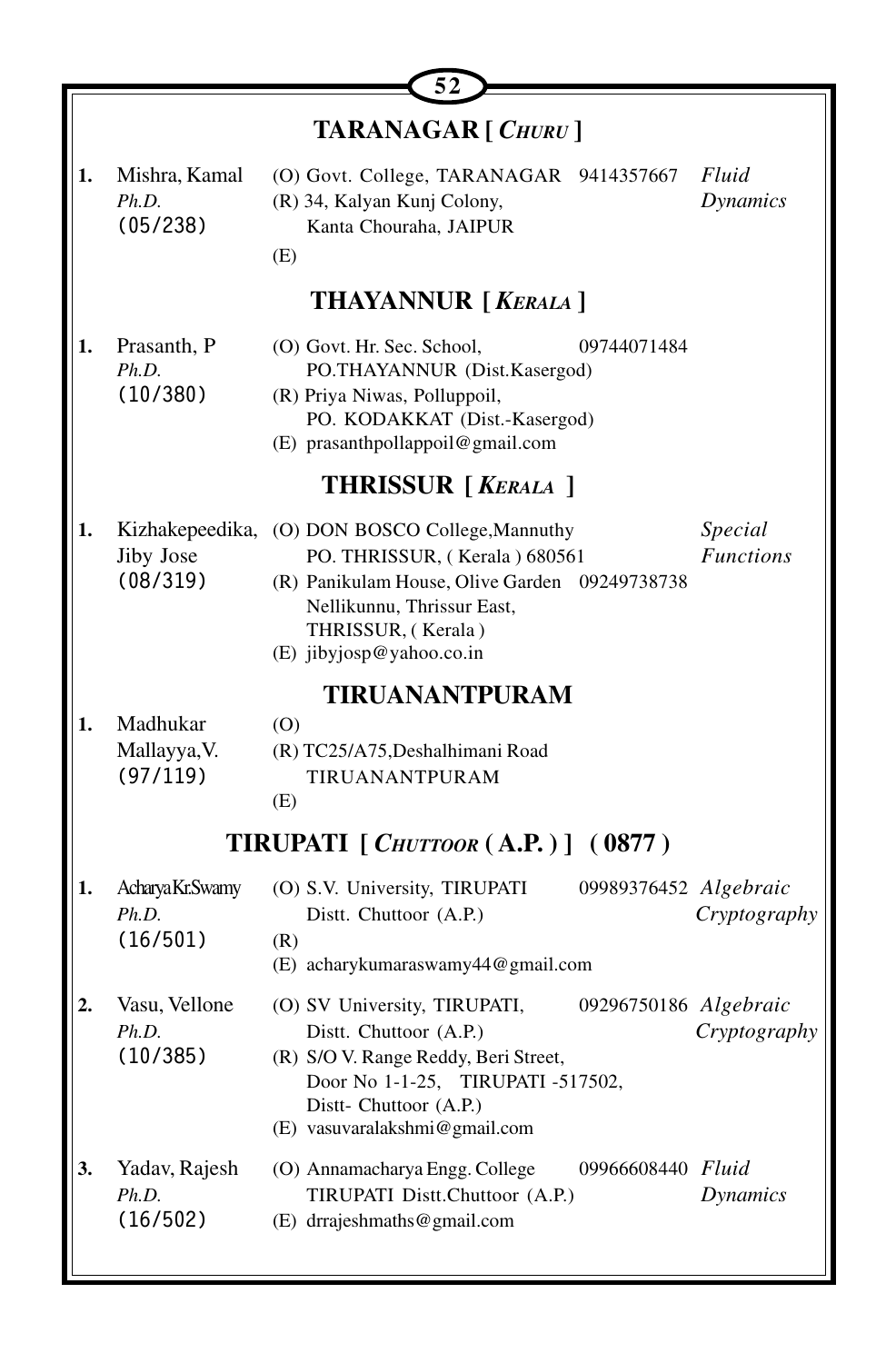|    | <b>TONK (01432)</b>                             |                                                                                                                                                                    |                                                    |  |  |
|----|-------------------------------------------------|--------------------------------------------------------------------------------------------------------------------------------------------------------------------|----------------------------------------------------|--|--|
| 1. | Jain, D.R.<br>Ph.D.<br>(05/244)                 | (O) Govt. College, TONK<br>9414201348<br>(R) 5, Near Jain Mandir,<br>Adarsh Nagar, TONK<br>(E) raj_4020@yahoo.com                                                  | Relativity<br>Cosmology                            |  |  |
|    | Mathur, Pankaj<br>Ph.D.<br>(97/112)             | (O) Govt. College, TONK<br>2549377<br>(R) 14, Kalyan Nagar-5<br>9414336126<br>Behind New Banglow, Tonk Road,<br>Air port office, JAIPUR<br>(E) pmathur_8@yahoo.com | Fluid<br>Dynamics                                  |  |  |
| 3. | Vikas Kumar<br>(10/367)                         | (O) Govt. Poly. College, TONK<br>(R) A-52, Sindhi Colony, Nahri ka Naka<br>Shastri Nagar, JAIPUR<br>(E)                                                            |                                                    |  |  |
|    |                                                 | <b>UDAIPUR (0294)</b>                                                                                                                                              |                                                    |  |  |
| 1. | Ph.D.<br>(14/481)                               | Bhabor, Ajit Km. (O) Sukhadia University, UDAIPUR 9928486611<br>(R) Warden Residence MB, Main Hostel,<br>Opp. Champa Bagh, UDAIPUR<br>(E) bhaborak@gmail.com       | Relativity<br>Cosmology                            |  |  |
| 2. | Dulawat, M.S.<br>Ph.D. (Ex.Prof.)<br>(89/022)   | (O)<br>9414161305<br>(R) 142, Subhash Nagar, UDAIPUR 2411305<br>(E) dulawat_ms@rediffmail.com                                                                      | <i>Statistics</i><br><b>Operations</b><br>Research |  |  |
| 3. | Hiran, Dilendra<br>Ph.D. (Ex.Prof.)<br>(14/484) | (O) Pacific University,<br>9414249049<br>Debari, UDAIPUR<br>(R) 122, Shastri Nagar, UDAIPUR<br>(E) sigmapawan72@gmail.com                                          |                                                    |  |  |
|    | Gour, Kamini<br>(13/471)                        | (O) B. N. University, UDAIPUR<br>9460970023<br>(R) 1-B, Shree Colony, Tekri-Mandri<br>Link Road, Paneriyo ki Madri, UDAIPUR<br>(E) kaminigour82@gmail.com          |                                                    |  |  |
| 5. | Jain, Payal<br>Ph.D.<br>(09/351)                | (O) Techno. India NJR Inst. of Tech.,<br><b>UDAIPUR</b><br>(R) 406, Sector-4 Hiran Magri,<br>9828044950<br><b>UDAIPUR</b>                                          | Relativity<br>Cosmology                            |  |  |
| 6. | Jain, U.C.<br>(EX Prof. )<br>(88/001)           | (E) pjhoney79@gmail.com<br>(R) 27, Padmini Marg,<br>2491254<br>Pratap Nagar, UDAIPUR<br>2491645<br>(E)                                                             | Transform<br>Calculus                              |  |  |
| 7. | Jain, R.M.<br>Ph.D. (90/068)                    | (R) 7, Adinath Colony, Keshav Nagar, 9413851161<br>University Road, UDAIPUR                                                                                        | Integral<br><b>Transforms</b>                      |  |  |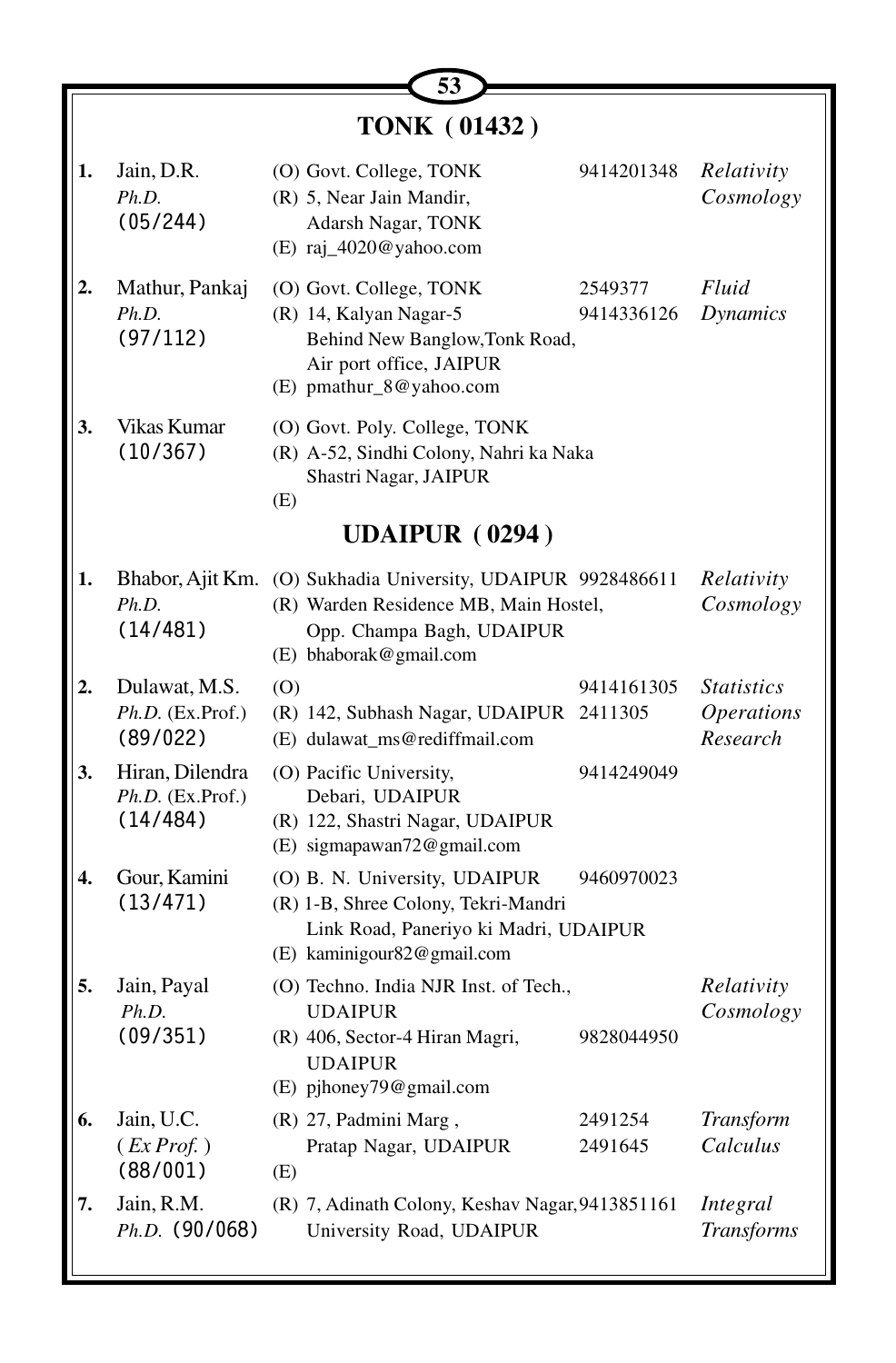|     |                                             | 54                                                                                                                                                              |                          |                                      |
|-----|---------------------------------------------|-----------------------------------------------------------------------------------------------------------------------------------------------------------------|--------------------------|--------------------------------------|
| 8.  | Joshi. N. L.                                | (R) Post SISARMA (UDAIPUR)<br>Ph.D. (01/186) (E) joshinarayanlal@rediffmail.com                                                                                 | 9414842716               | Special<br><b>Functions</b>          |
| 9.  | Lahoti, Rekha<br>Ph.D.<br>(01/186)          | (O) Geetanjali Inst. of Tech. & Sc.<br>Dabok, UDAIPUR<br>(R) 41, 1st floor, Indraprasth Complex<br>Elite Computax, UDAIPUR<br>(E) lahoti.rekha@gmail.com        | 9414161048               |                                      |
| 10. | Mandawat, Kirti<br>Ph.D.<br>(13/474)        | (O) Sukhadia University, UDAIPUR 9950967724<br>(R) 05, Arvind Nagar, Near Jain<br>Temple, Sunderwas, UDAIPUR<br>(E) kirti_mandawat@yahoo.co.in                  | 0294-2490318 Cosmology   | Relativity                           |
| 11. | Mali, Vivek<br>(11/397)                     | (O) Aravali Inst. of Engg. & Tech.,<br><b>UDAIPUR</b><br>(R) 182, Subhas Nagar, UDAIPUR<br>(E) vivekdlmali@rediffmail.com                                       | 9414239069               |                                      |
| 12. | Malviya,<br>Vandana<br>Ph.D.<br>(09/360)    | (0)<br>(R) 552, Dholi Magri<br>Paneriyo Ki Madri, Pooja Plywood,<br>Hiran Mangri, Sector - 4,<br><b>UDAIPUR- 3013002</b><br>(E) vandana_malviya2005@yahoo.co.in | 9460084140<br>2463555    | <i><b>Operations</b></i><br>Research |
| 13  | Ph.D. (Ex. Prof.)<br>(92/087)               | Mandowara, V.L. (R) 1/180, Raj. Housing Board,<br>Goverdhan Vilas, UDAIPUR<br>(E) mandowara_vl@yahoo.co.in                                                      | 9829278265<br>2641599    | <b>Statistics</b>                    |
|     | 14. Mathur, Reena<br>Ph.D.<br>(10/369)      | (0)<br>(R) 3, Eklingnath Colony, Near Arihant<br>Complex, Hiran Magri Sec. 4, UDAIPUR<br>(E) mathurreena123@rediffmail.com                                      | 9413479797<br>2460336    | Relativity<br>Cosmology              |
| 15. | Mehta, Anita<br>Ph.D.<br>(17/512)           | (O) Sukhdiya University, UDAIPUR<br>(R) 66, Vidya Marg, MLSU, UDAIPUR<br>Near Fatehsagar Lake, Devali<br>(E) anita19dsm@gmail.com                               | 9829040639               | <i>Statistics</i>                    |
|     | 16. Mehta, Preeti<br>Ph.D.<br>(11/398)      | (O) B.N. University, UDAIPUR<br>(R) 15, Nirmal Vihar, M.D.S. School,<br>Sec.3, Hiran Magri, UDAIPUR<br>(E) preetimehta15@yahoo.com                              | 9414851021               | Relativity<br>Cosmology              |
| 17. | Menaria,<br>Anil Kumar<br>Ph.D.<br>(11/400) | (O) B.N. University, UDAIPUR<br>(R) 255, Sec.8, Hiran Magri, Madri<br>Link Road, J.P. Nagar, UDAIPUR<br>(E) menaria.anilkumar@gmail.com                         | 9667839046<br>9782035141 |                                      |